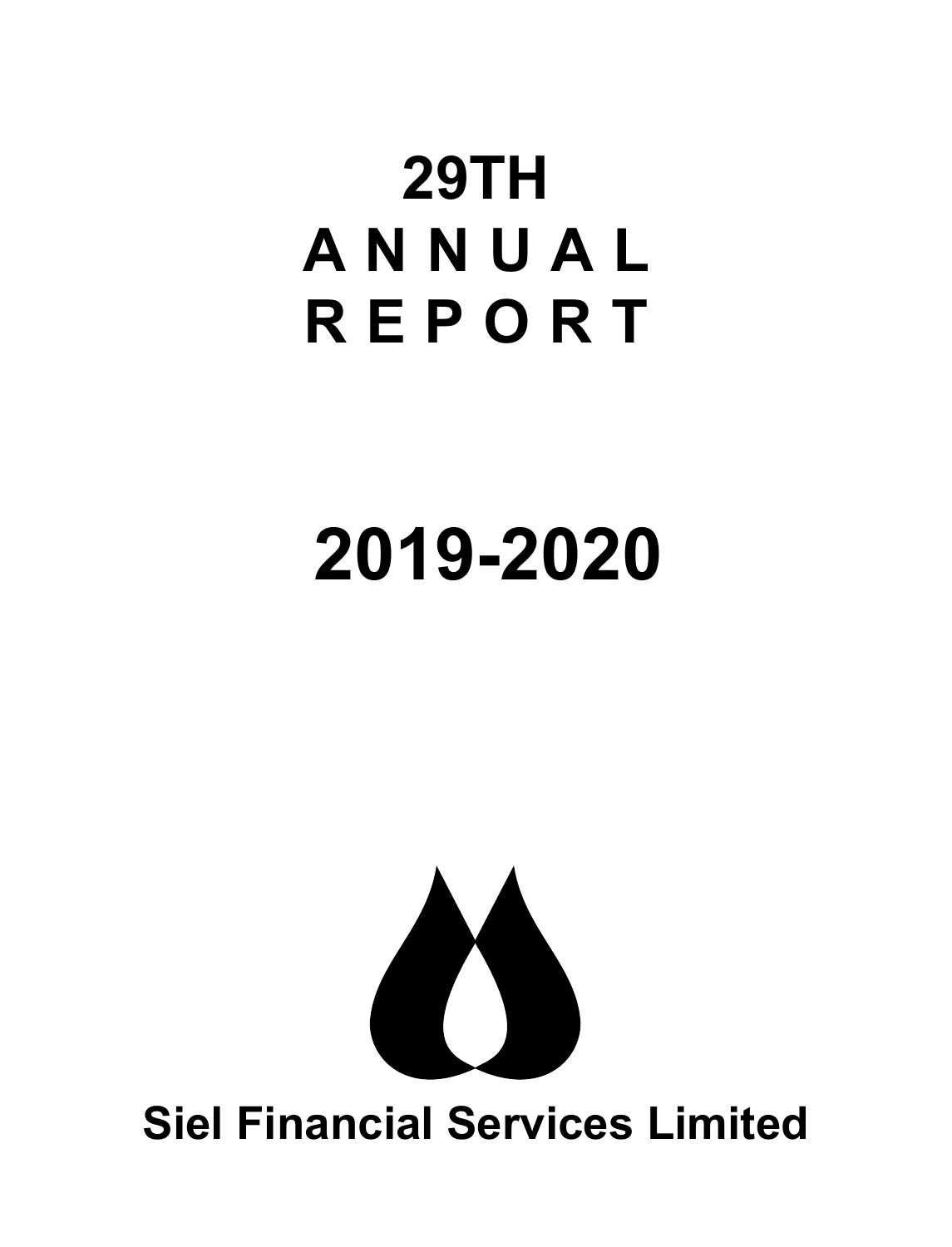#### **BOARD OF DIRECTORS**

Mr. Santosh Kumar Mr. Madhu Vrat Kaushik – Whole Time Director Mr. Arun Kumar Mithal Mrs. Anju Goel

#### **COMPANY SECRETARY**

Mrs. Jyoti

### **CHIEF FINANCIAL OFFICER**

Mr. Arun Kumar Sharma

#### **AUDITORS**

M/s S S Kothari Mehta & Co. Chartered Accountants (ICAI Firm Registration No:000756N) Plot No.68, Okhla Industrial Area, Phase-III, New Delhi - 110020

#### **BANKERS**

Punjab National Bank Allahabad Bank State Bank of India

#### **REGISTERED OFFICE**

Soni Mansion 12-B, Ratlam Kothi Indore – 452001 (M.P.) CIN: L65999MP1990PLC007674 E-mail: corporate@mawanasugars.com

#### **REGISTRAR & SHARE TRANSFER AGENT**

Mas Services Limited T-34, Okhla Industrial Area, Phase-II, New Delhi - 110020 Phone No.:011-26387281-83, Fax: 011-26387384 Website: www.masserv.com, E-mail: info@masserv.com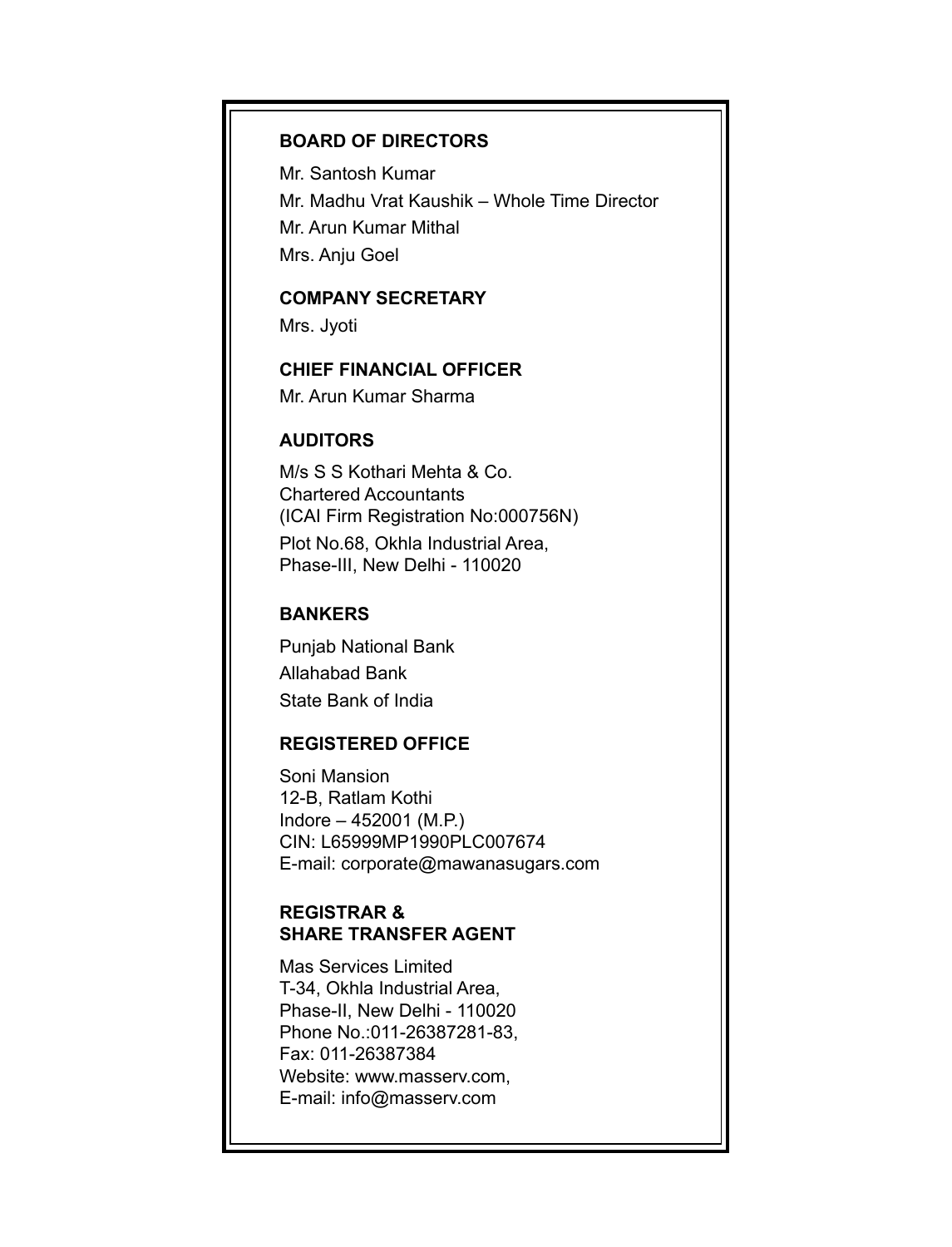

### **NOTICE**

NOTICE is hereby given that 29th Annual General Meeting of the shareholders of Siel Financial Services Limited (the "Company"/ "SFSL") will be held on Friday, the 25th day of September, 2020 at 11.00 A.M. through Video Conferencing ("VC") / Other Audio Visual Means ("OAVM") to transact the following business:

#### **ORDINARY BUSINESS:**

- 1. To consider and adopt the audited financial Statements which comprises of Balance Sheet for the financial year ended 31st March, 2020 the statement of Profit and Loss Account and the Cash Flow Statement for the year ended on that date together with reports of the Board of Directors and Auditors thereon.
- 2. To appoint a Director in place of Mrs. Anju Goel (DIN 08286756), who retires by rotation and being eligible, offers herself for reappointment.

#### **SPECIAL BUSINESS:**

3. To Consider and if thought fit, to pass with or without modification(s), the following resolution as a SPECIAL RESOLUTION:

"RESOLVED THAT pursuant to recommendation of the Nomination and Remuneration Committee and approval of the Board of Directors and subject to the provisions of Sections 196, 197, 203 and Schedule – V of the Companies Act, 2013 read with the Companies (Appointment and Remuneration of Managerial Personnel) Rules, 2014, as amended from time to time, and other applicable provisions, if any, of the Companies Act, 2013, consent of the members of the Company be and is hereby accorded to the appointment of Mr. Madhu Vrat Kaushik (DIN-07297518) as Whole Time Director of the Company without any remuneration for a period of 5 years w.e.f. 14.02.2020 to 13.02.2025.

 RESOLVED FURTHER THAT Mr. Madhu Vrat Kaushik, Whole Time Director shall have the right to manage the day-today business affairs of the Company subject to the superintendence, guidance, control and direction of the Board of Directors of the Company and shall have the right to exercise such powers of management of the Company, from time to time, as may be delegated to him by the Board of Directors."

 RESOLVED FURTHER THAT the Board be and is hereby authorized to do all acts and to take all such steps as may be necessary, proper or expedient to give effect to this resolution."

> **By Order of the Board For Siel Financial Services Limited**

**(Jyoti) Place : New Delhi Company Secretary Date : 08.08.2020 ACS-26196**

#### **Notes:**

- 1. As you are aware, in view of the situation arising due to COVID-19 global pandemic, the Ministry of Corporate Affairs ("MCA") vide its circular dated May 5, 2020 read with circulars dated April 8, 2020 and April 13, 2020 (collectively referred to as "MCA Circulars") has permitted the holding of the Annual General Meeting ("AGM") through VC / OAVM, without the physical presence of the Members at a common venue. In compliance with the provisions of the Companies Act, 2013 ("Act"), SEBI (Listing Obligations and Disclosure Requirements) Regulations, 2015 ("Listing Regulations") and MCA Circulars, the AGM of the Company is being held through VC / OAVM.
- 2. Since, the AGM is being conducted through VC/ OAVM (without the physical presence of the members), the Proxy Form, Attendance Slip, Route Map and place of meeting are not required.
- 3. Corporate members intending to attend the AGM through authorized representatives are requested to send a scanned copy of duly certified copy of the board or governing body resolution authorizing the representatives to attend and vote at the Annual General Meeting. The said Resolution/ Authorization shall be sent to the Scrutinizer by email through its registered email address to nirbhaykumar77@gmail.com with a copy marked to corporate@mawanasugars.com.
- 4. The register of members and share transfer books of the Company shall remain closed from 19.09.2020 to 25.09.2020 (both days inclusive) for the purpose of Annual General Meeting.
- 5. Members holding shares in electronic form are advised to notify the changes, if any, in their address/ bank details/ mandate to their respective depository participants.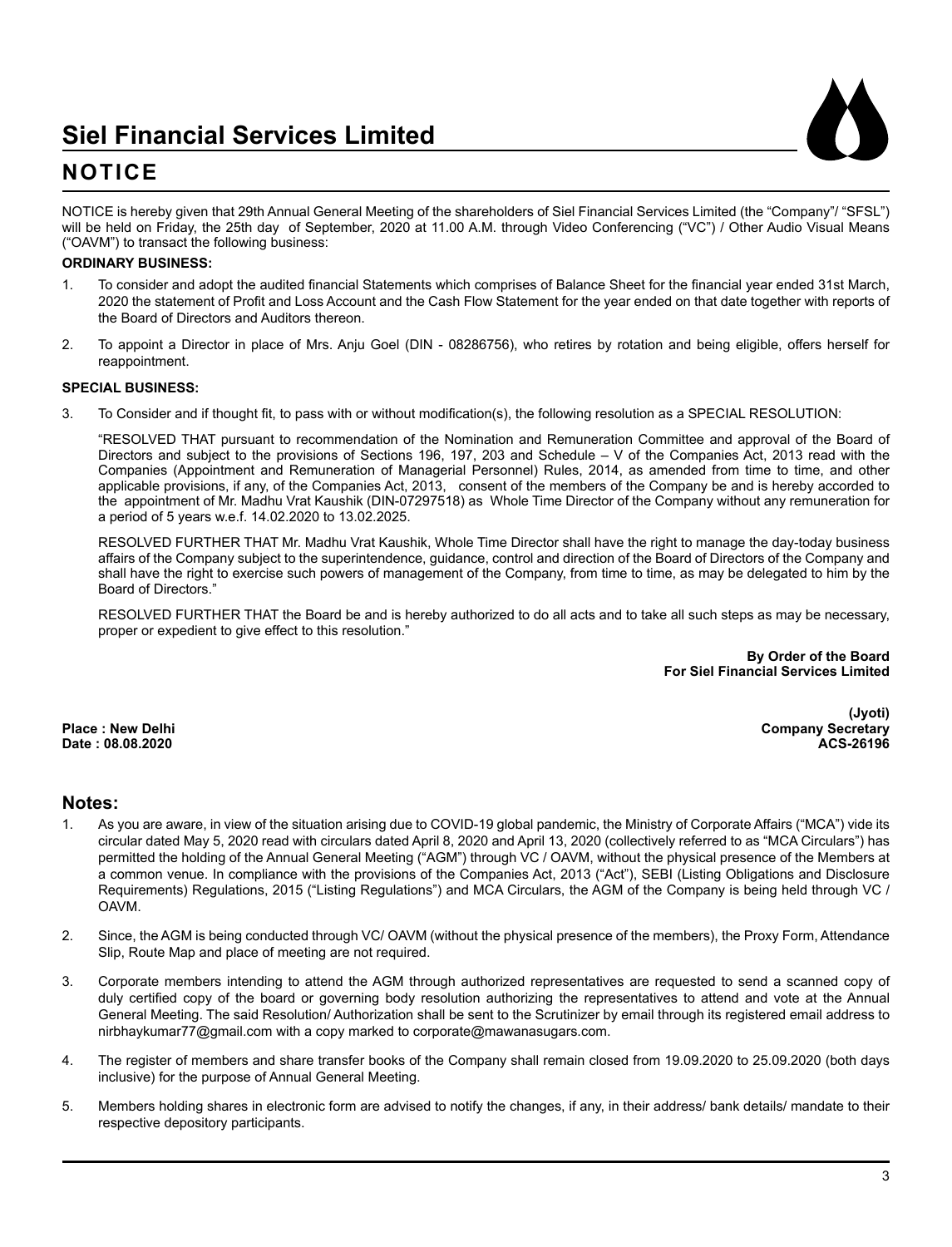### **NOTICE (Contd.)**

- 6. Members holding shares in physical form, may write to the Company or to the registrar and share transfer agent Mas Services Limited ("RTA") for any change in their addresses and bank mandate.
- 7. The Securities and Exchange Board of India (SEBI) has mandated the submission of Permanent Account Number (PAN) by every participant in securities market. Members holding shares in electronic form are therefore requested to submit the PAN to their Depository Participants with whom they are maintaining their Demat accounts. Members holding shares in physical form can submit their PAN details to the Company or to the RTA.
- 8. The statutory register maintained under Section 189 of the Companies Act, 2013 and Section 170 of the Companies Act, 2013, and all documents referred to in the Notice and accompanying explanatory statements will be available for inspection by members in electronic mode. Members can inspect the same by sending an email to corporate@mawanasugars.com.
- 9. In terms of Section 72 of the Companies Act, 2013 and related Rules thereunder, Member(s) of the Company may nominate a person to whom the Shares held by him/her shall vest in the event of his/ her death. Member(s) desirous of availing this facility may submit nomination in the prescribed Form SH- 13 to the RTA/Company in case shares are held in Physical form, and to their respective DP if held in electronic form. The Form SH-13 can be downloaded from the website of RTA.
- 10. In Compliance with the aforesaid MCA Circulars and SEBI Circular dated May 12, 2020 Notice, inter-alia, explaining the manner of attending AGM through VC/ OAVM and electronic (e-voting) voting along with explanatory statement of 29th AGM of the Company and with the Annual Report 2019-20 is being sent only through electronic mode to those Members whose e-mail addresses are registered with the Company/ Depositories. Therefore, those Members, whose email address is not registered with the Company or with their respective Depository Participant/s, and who wish to receive the Notice of the 29th AGM and the Annual Report for the year 2019-20, may note that the Notice and Annual Report will also be available on website of the stock exchange i.e. BSE Limited and on the website of CDSL at www.evoting.india.com and also at the website of our RTA at www.masserv.com.
- 11. PROCESS FOR THOSE SHAREHOLDERS WHO WISH TO OBTAIN LOGIN CREDENTIALS FOR E-VOTING FOR THE RESOLUTIONS PROPOSED IN THIS NOTICE BUT WHOSE EMAIL ADDRESSES ARE NOT REGISTERED WITH THE DEPOSITORIES:
	- 1. For Physical shareholders- Kindly send an email with a scanned request letter duly signed by 1st shareholder, scan copy of front and back of one share certificate, and copy of PAN card to info@masserv.com
	- 2. For Demat shareholders Kindly update your email id with your depository participant and send copy of client master to info@ masserv.com
- 12. Members attending the AGM through VC / OAVM shall be counted for the purpose of reckoning the quorum under Section 103 of the Act.
- 13. Additional information, pursuant to Regulation 36 (3), of the Listing Regulations, in respect of directors appointment/reappointing at the Annual General Meeting and Explanatory Statement as required under Section 102 of the Companies Act, 2013, in respect of special business of the Notice is appended hereto and forms part of this Notice.
- 14. In compliance with the provisions of Regulation 44 of the Listing Regulations and Section 108 of the Companies Act, 2013 read with Rule 20 of the Companies (Management and Administration) Rules, 2014, as amended, the Company is pleased to provide electronic voting facility to its members for transacting all the businesses as stated in the Notice for the 29th Annual General Meeting of the Company through remote e-voting services being provided by Central Depositories Services (India) Limited ("CDSL").

#### 15. THE INTRUCTIONS FOR SHAREHOLDERS FOR REMOTE E-VOTING ARE AS UNDER:

- (i) The Remote e-voting period begins on Tuesday, 22nd September, 2020 at 09:00 a.m. and ends on Thursday, 24th September, 2020 at 05:00 p.m. During this period shareholders' of the Company, holding shares either in physical form or in dematerialized form, as on the cut-off date i.e. Friday, 18th September, 2020 may cast their vote electronically. The e-voting module shall be disabled by CDSL for voting thereafter.
- (ii) Shareholders who have already voted prior to the meeting date would not be entitled to vote at the meeting.
- (iii) The shareholders need to visit the e-voting website https://www.evotingindia.com/.
- (iv) Click on "Shareholders" module.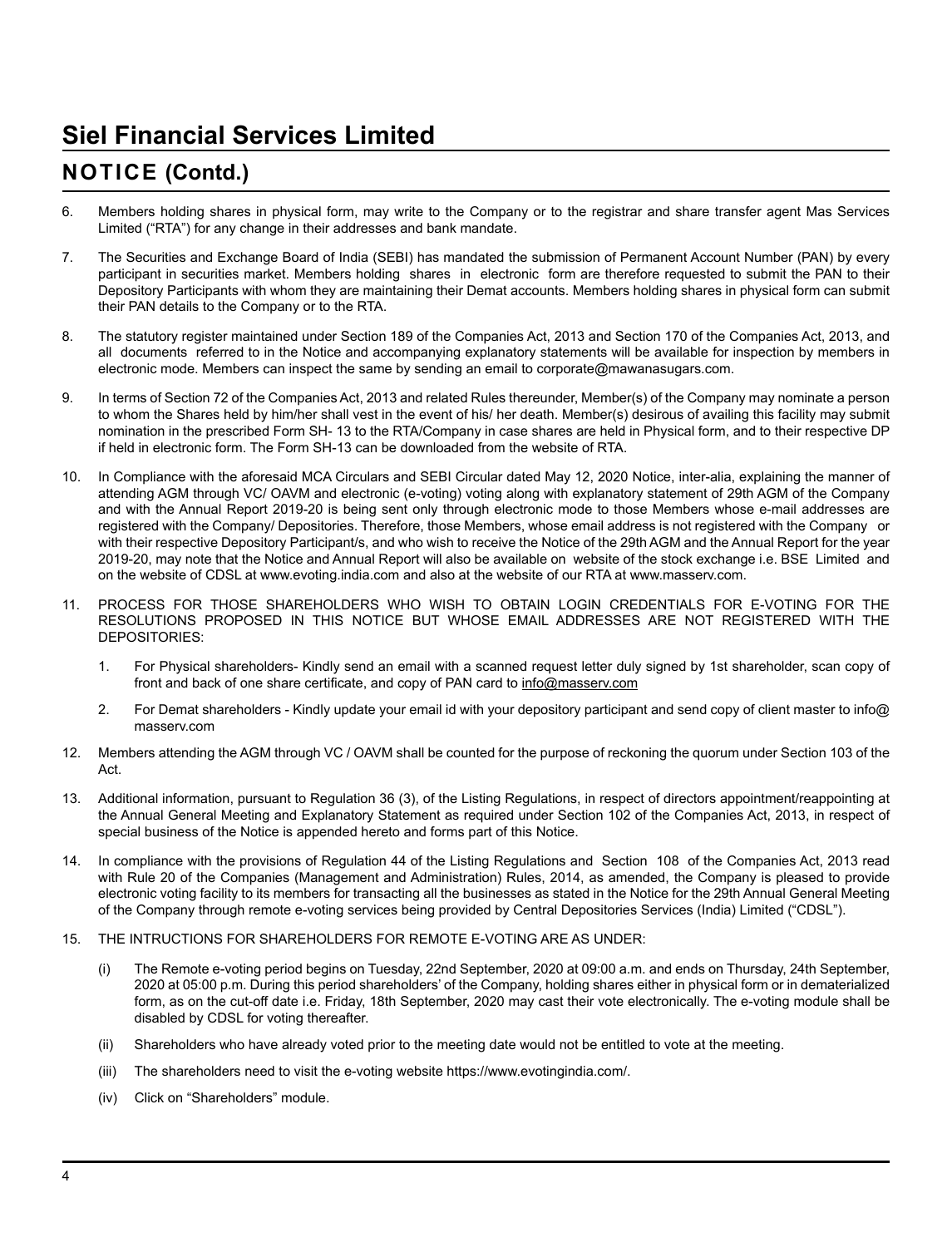### **NOTICE (Contd.)**



- (v) Now enter your User ID
	- a. For CDSL: 16 digits beneficiary ID,
	- b. For NSDL: 8 Character DP ID followed by 8 Digits Client ID,
	- c. Shareholders holding shares in Physical Form should enter Folio Number registered with the Company.
- (vi) Next enter the Image Verification as displayed and Click on Login.
- (vii) If you are holding shares in demat form and had logged on to www.evotingindia.com and voted on an earlier e-voting of any company, then your existing password is to be used.
- (viii) If you are a first time user follow the steps given below:

|                             | For Shareholders holding shares in Demat Form and Physical Form                                                                                                                      |
|-----------------------------|--------------------------------------------------------------------------------------------------------------------------------------------------------------------------------------|
| <b>PAN</b>                  | Enter your 10 digit alpha-numeric PAN issued by Income Tax Department (Applicable for both<br>demat shareholders as well as physical shareholders)                                   |
|                             | Shareholders who have not updated their PAN with the Company/Depository Participant<br>are requested to use the sequence number which is mentioned in email                          |
| Dividend Bank Details<br>0R | Enter the Dividend Bank Details or Date of Birth (in dd/mm/yyyy format) as recorded in your<br>demat account or in the company records in order to login.                            |
| Date of Birth (DOB          | If both the details are not recorded with the depository or company please enter the member<br>id / folio number in the Dividend Bank details field as mentioned in instruction (v). |

- (ix) After entering these details appropriately, click on "SUBMIT" tab.
- (x) Shareholders holding shares in physical form will then directly reach the Company selection screen. However, shareholders holding shares in demat form will now reach 'Password Creation' menu wherein they are required to mandatorily enter their login password in the new password field. Kindly note that this password is also to be used by the demat holders for voting on resolutions of any other company for which they are eligible to vote, provided that the company opts for e-voting through CDSL platform. It is strongly recommended not to share your password with any other person and take utmost care to keep your password confidential.
- (xi) For shareholders holding shares in physical form, the details can be used only for remote e-voting on the resolutions contained in this Notice.
- (xii) Click on the EVSN for Siel Financial Services Limited.
- (xiii) On the voting page, you will see "RESOLUTION DESCRIPTION" and against the same, the option "YES/NO" for voting. Select the option YES or NO as desired. The option YES implies that you assent to the Resolution and option NO implies that you dissent to the Resolution.
- (xiv) Click on the "RESOLUTIONS FILE LINK" if you wish to view the entire Resolution details.
- (xv) After selecting the resolution on which you have decided to vote, click on "SUBMIT". A confirmation box will be displayed. If you wish to confirm your vote, click on "OK", else to change your vote, click on "CANCEL" and accordingly modify your vote.
- (xvi) Once you "CONFIRM" your vote on the resolution, you will not be allowed to modify your vote.
- (xvii) You can also take a print of the votes cast by clicking on "Click here to print" option on the Voting page.
- (xviii) If a demat account holder has forgotten the login password then Enter the User ID and the image verification code and click on Forgot Password & enter the details as prompted by the system.
- (xix) Shareholders can also cast their vote using CDSL's mobile app "m-Voting". The m-Voting app can be downloaded from respective Store. Please follow the instructions as prompted by the mobile app while Remote Voting on your mobile.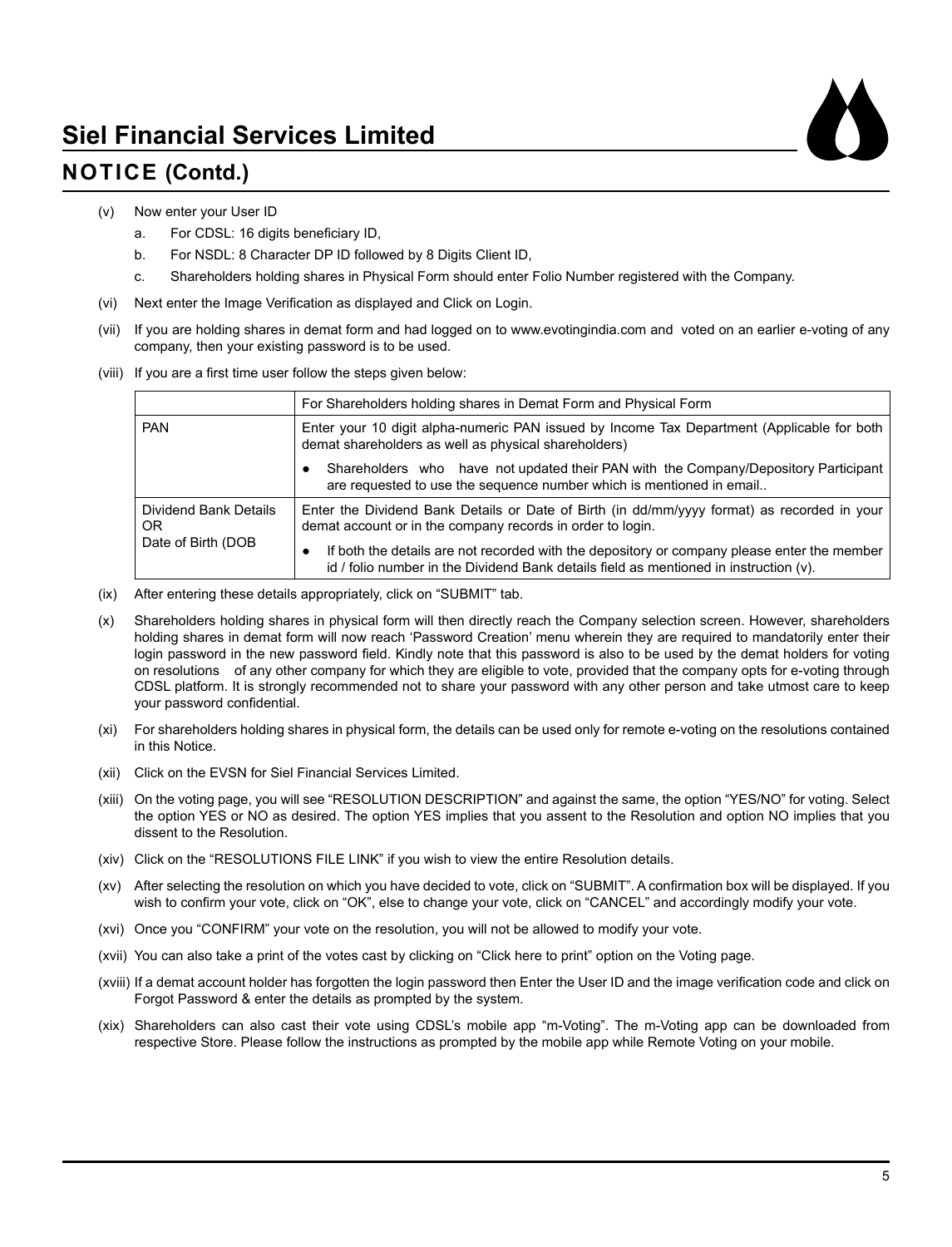### **NOTICE (Contd.)**

#### 16. **INSTRUCTIONS FOR JOINING MEETING THROUGH VC:**

(i) To join the meeting, the shareholders should log on to the e-voting website https://www.evotingindia.com/ and login as explained above. After logging-in, kindly click on 'live streaming' tab and you will be redirected to 'cisco' website.

| In the "Name" field           | Put your name.                             |
|-------------------------------|--------------------------------------------|
| In the "last name" field      | Enter your folio no. as informed in e-mail |
| In the "Email ID" field       | Put your email ID                          |
| In the "Event password" field | Put the password as "cds $@1234"$          |

Click join now button.

Event will start and you will be in the AGM through Video conferencing.

 You can join meeting through laptop, tablet, and desktop. In case you want to join through mobile, you need to download the webex meet app from the respective play store .

#### **PRE-REQUISITE FOR JOINING OF MEETING THROUGH DESKTOP OR LAPTOP:**

- 1. System requirement:
	- $\checkmark$  Windows 7, 8 or 10
	- $\sqrt{ }$  13
	- $\checkmark$  Microphone, speaker
	- $\checkmark$  Internet speed minimum 700 kbps
	- $\checkmark$  Date and time of computer should be current date and time

#### **PRE-REQUISITE FOR JOINING OF MEETING THROUGH MOBILE:**

Please download webex application from play store

 NOTE:IT IS ADVISABLE TO LOGIN BEFORE AND AT E-VOTING SYSTEM AS EXPLAINED IN E-VOTING INSTRUCTIONS ABOVE,TO BE FAMILIAR WITH THE PROCEDURE, SO THAT YOU DO NOT FACE ANY TROUBLE WHILE LOGGING-IN DURING THE AGM.

(ii) PROCESS FOR THOSE SHAREHOLDERS WHOSE EMAIL ADDRESSES ARE NOT REGISTERED WITH THE DEPOSITORIES FOR OBTAINING LOGIN CREDENTIALS FOR E-VOTING FOR THE RESOLUTIONS PROPOSED IN THIS NOTICE:

| <b>Physical Holding</b> | Send a request to Registrar and Transfer Agents of the Company, MAS Services Limited at<br>info@masserv.com providing Folio number, Name of the shareholder, scanned copy of the share<br>certificate (Front and Back), PAN( Self attested scanned copy of PAN Card), AADHAR ( Self<br>attested scanned copy of Aadhar Card) for registering email address. |
|-------------------------|-------------------------------------------------------------------------------------------------------------------------------------------------------------------------------------------------------------------------------------------------------------------------------------------------------------------------------------------------------------|
|                         | Please send your bank detail with original cancelled cheque to our RTA (i.e. MAS Services Limited,<br>T-34 2nd floor, Okhla industrial area phase-II, New Delhi 110020 alongwith letter mentioning folio<br>no. if not registered already.)                                                                                                                 |
| Demat Holding           | Please contact your Depositary Participant (DP) and register your email address as per the process<br>advised by DP.                                                                                                                                                                                                                                        |
|                         | Please also update your bank detail with your DP for dividend payment by NACH if declare by<br>company.                                                                                                                                                                                                                                                     |

#### (iii) **Note for Non – Individual Shareholders and Custodians**

Non-Individual shareholders (i.e. other than Individuals, HUF, NRI etc.) and Custodians are required to log on to www.evotingindia.com and register themselves in the "Corporates" module.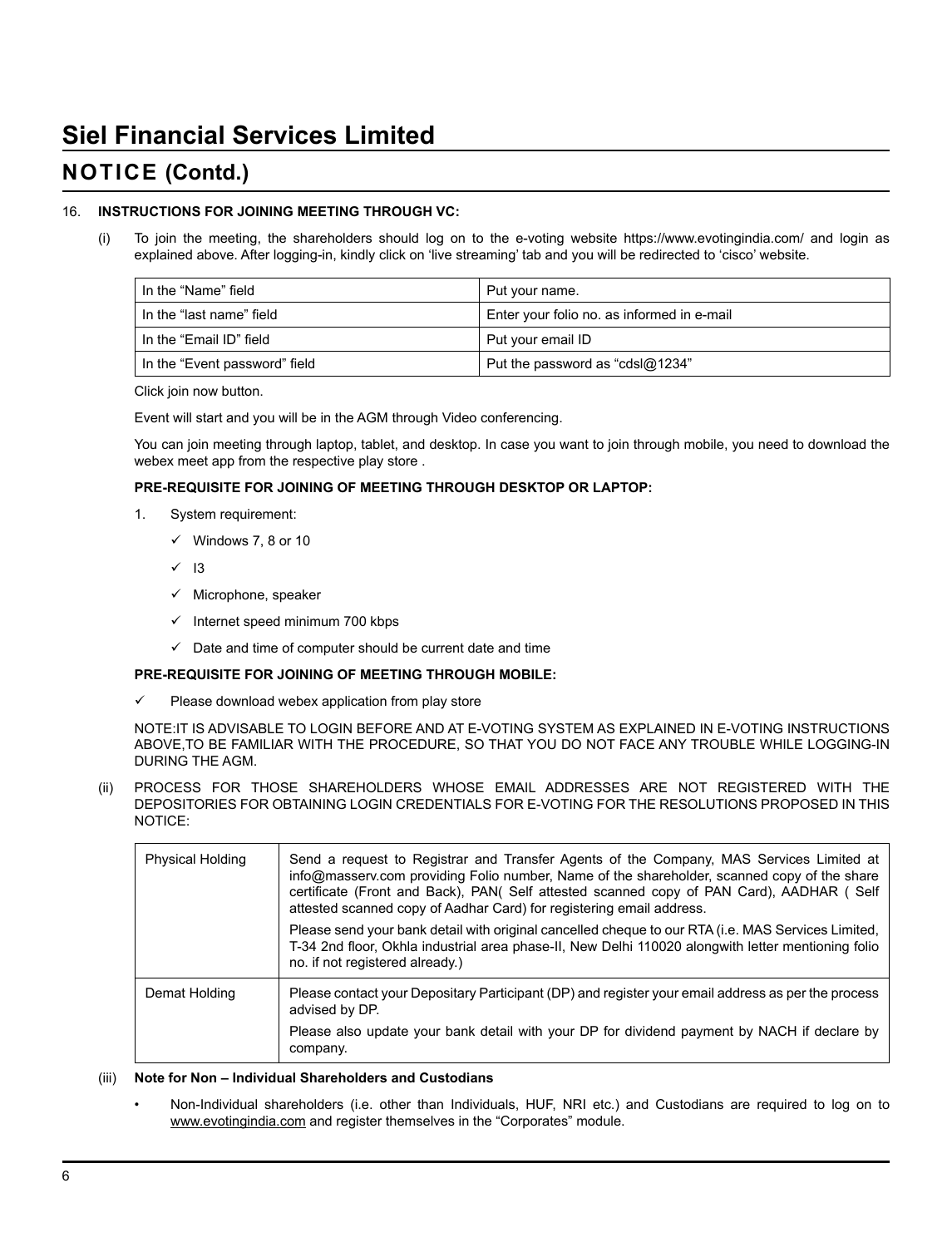

### **NOTICE (Contd.)**

- A scanned copy of the Registration Form bearing the stamp and sign of the entity should be emailed to helpdesk. evoting@cdslindia.com.
- After receiving the login details a Compliance User should be created using the admin login and password. The Compliance User would be able to link the account(s) for which they wish to vote on.
- A scanned copy of the Board Resolution and Power of Attorney (POA) which they have issued in favour of the Custodian, if any, should be uploaded in PDF format in the system for the scrutinizer to verify the same.
- Alternatively, Non Individual shareholders are required to send the relevant Board Resolution/ Authority letter etc. together with attested specimen signature of the duly authorized signatory who are authorized to vote, to the Scrutinizer viz: nirbhaykumar77@gmail.com, if they have voted from individual tab & not uploaded same in the CDSL e-voting system for the scrutinizer to verify the same.

 In case you have any queries or issues regarding e-voting, you may refer the Frequently Asked Questions ("FAQs") and e-voting manual available at www.evotingindia.com, under help section or write an email to helpdesk.evoting@ cdslindia.com or call 1800225533.

- (iv) Members who would like to express their views or ask questions during the AGM may register themselves as a speaker by sending their request from their registered email address mentioning their name, DP ID and Client ID/folio number, PAN, mobile number at corporate@mawanasugars.com latest by 20.09.2020. Those Members who have registered themselves as a speaker will only be allowed to express their views/ ask questions during the meeting. The Company reserves the right to restrict the number of speakers depending on the availability of time for the AGM.
- (v) Facility of joining the AGM through VC / OAVM shall open 15 minutes before the time scheduled for the AGM till 15 minutes thereafter and will be available for Members on first come first served basis upto 1000 members. The large shareholders (i.e. shareholders holding 2% or more shareholding), promoters, institutional investors, directors, key managerial personnel, the Chairpersons of the Audit Committee, Nomination and Remuneration Committee and Stakeholders Relationship Committee, Auditors, etc. can attend the 29th AGM without any restriction on account of first-come first served principle.
- 17. The voting rights of Shareholders shall be in proportion to their shares of the paid up equity share capital of the Company as on the cut-off date i.e Friday, 18th September, 2020.
- 18. M/s Nirbhay Kumar & Associates, Company Secretaries, has been appointed as the Scrutinizer to scrutinize the remote e-voting process and voting during AGM in a fair and transparent manner.
- 19. The Scrutinizer shall after the conclusion of voting at the AGM, will unblock the votes cast through e-voting in the presence of at least two witnesses not in the employment of the Company and shall make, not later than two days of the conclusion of the AGM, a consolidated scrutinizer's report of the total votes cast in favour or against, if any, to the Chairman or a person authorized by him in writing, who shall countersign the same and declare the result of the voting forthwith.
- 20. The results of remote e-voting and voting during AGM on the resolutions shall be aggregated and declared on or after the AGM of the Company. Subject to receipt of requisite number of votes, the Resolutions shall be deemed to be passed on the date of the AGM.
- 21. The Results shall be declared on or after the AGM of the Company. The Results declared along with the report of the Scrutinizer shall be placed on the website of CDSL immediately after the declaration of result by the Chairman or a person authorized by him in writing. The results shall also be immediately forwarded to the Stock Exchange i.e BSE Limited.
- 22. Details as required in Regulation 36 (3) of the Listing Regulations and Secretarial Standard on General Meeting (SS-2) of ICSI, in respect of the Directors seeking appointment/re- appointment at the AGM is enclosed as Annexure-A to this notice.

#### **EXPLANATORY STATEMENT**

As required under Section 102 of the Companies Act, 2013 ("Act"), the following explanatory statement sets out all material facts relating to business mentioned under Item Nos. 3 of the accompanying Notice:

The Members of the Company in their 25th AGM held on 29.09.2016 had approved the appointment of Mr. Madhu Vrat Kaushik as a Non-Independent & Non-Executive Director of the Company with effect from 9.11.2015.

The Board of Directors of the Company in its meeting held on 14.02.2020, on the recommendations of Nomination & Remuneration Committee, have appointed Mr. Madhu Vrat Kaushik (DIN-07297518) as Whole Time Director (WTD) of the Company without any remuneration for a period of Five (5) years with effect from 14.2.2020 to 13.2.2025 on the terms and conditions as stated in the resolution, subject to the approval of members and such other approvals as may be required in this regard.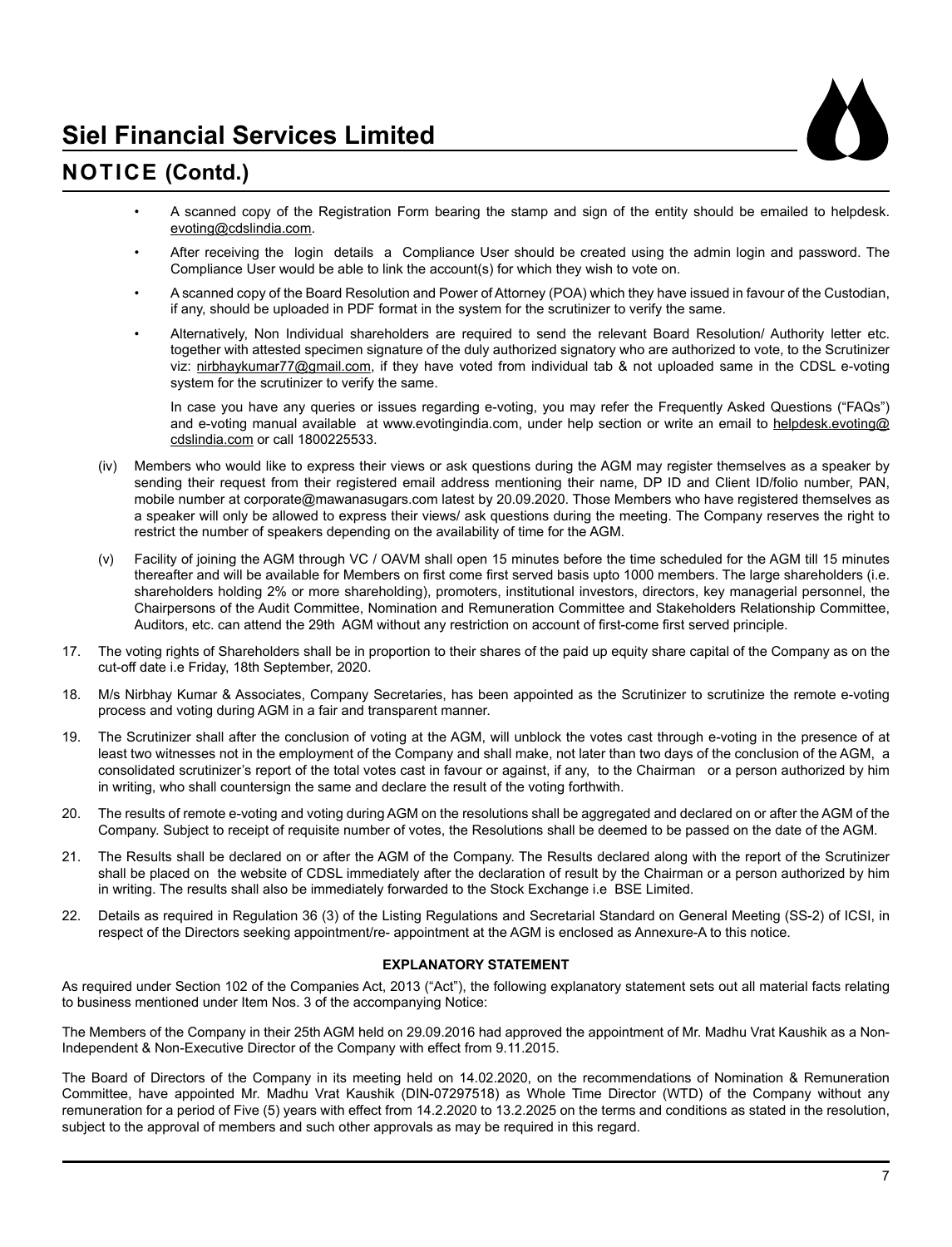### **NOTICE (Contd.)**

The Brief resume of Mr. Madhu Vrat Kaushik, nature of her expertise in specific functional areas and names of companies in which he holds directorships and memberships /chairmanships of Board Committees, his shareholding in the Company, relationships amongst directors' inter-se as stipulated under the Companies Act, 2013 and SEBI (LODR) Regulations, 2015, is provided to the attached Annexure-A to this Notice.

Mr. Madhu Vrat Kaushik is not disqualified from being appointed as a Whole Time Director in terms of Section 164 of the Act and has given his consent to act as a Whole Time Director.

It is proposed to seek the members' approval for appointment of Mr. Madhu Vrat Kaushik as Whole Time Director of the Company, by way of Special Resolution as required under Schedule V and Section 196 of the Companies Act, 2013.

None of the directors and Key Managerial Personnel and their relatives except Mr. Madhu Vrat Kaushik and his relatives are interested or concerned, financially or otherwise, in the aforesaid resolution as set out under item no. 3.

This explanatory statement may also be read and treated as disclosure in compliance with the requirements of Section 190 of the Companies Act, 2013. The Board of Directors recommends the resolution as set out under item no. 3 of this Notice for the approval of members of the Company.

> **By Order of the Board For Siel Financial Services Limited**

**(Jyoti) Place : New Delhi Company Secretary Company Secretary Date : 08.08.2020 ACS-26196**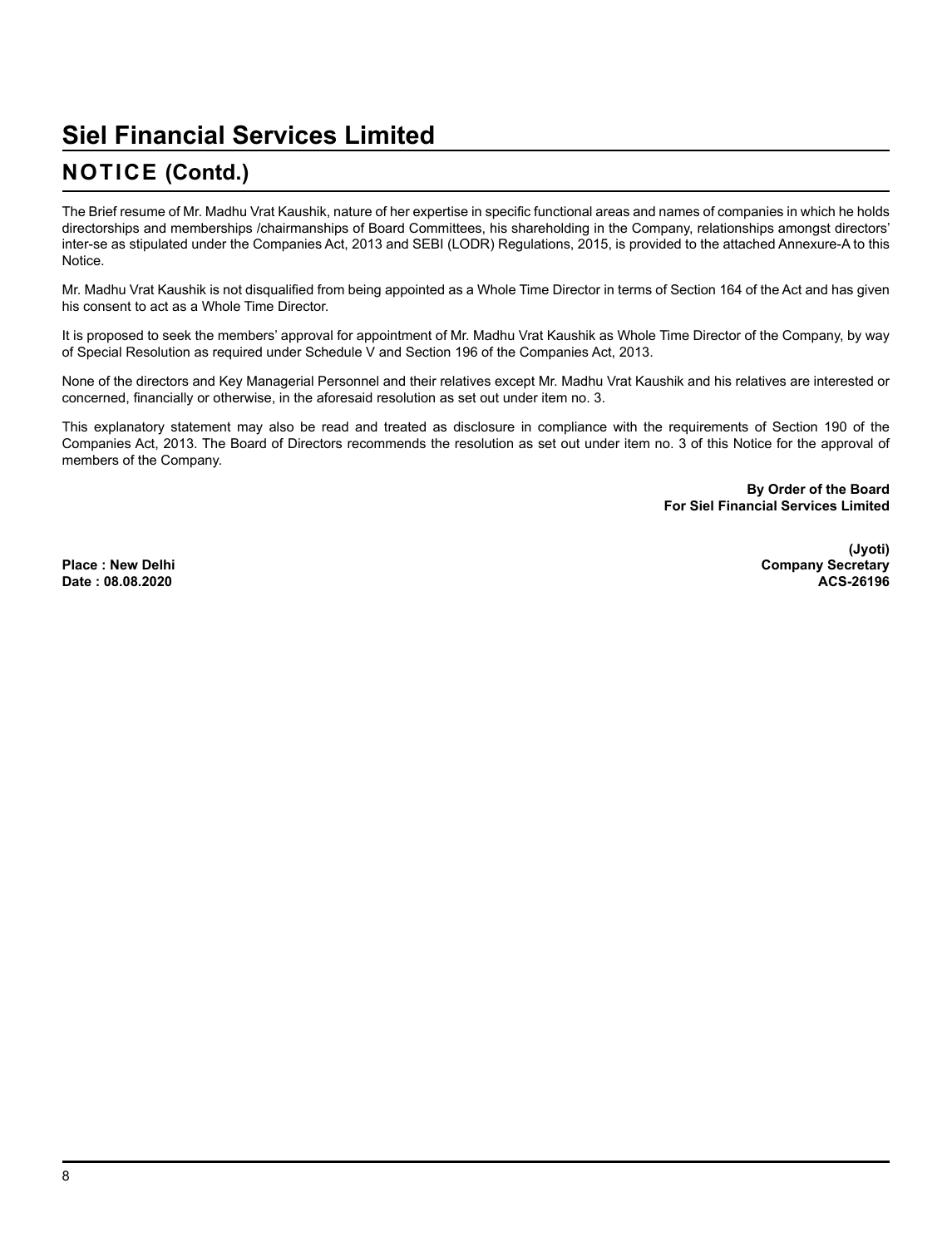### **NOTICE (Contd.)**

#### **ANNEXURE-A**

DETAILS OF THE DIRECTORS SEEKING APPOINTMENT/RE-APPOINTENT/ CONTINUATION IN TERMS OF REGULATION 36 OF SEBI (LISTING OBLIGATIONS AND DISCLOSURE REQUIREMENTS) REGULATIONS, 2015

| Name of the Director                                                                                                                               | Mr. Madhu Vrat Kaushik                                                                         | Mrs. Anju Goel                                                         |
|----------------------------------------------------------------------------------------------------------------------------------------------------|------------------------------------------------------------------------------------------------|------------------------------------------------------------------------|
| <b>DIN</b>                                                                                                                                         | 07297518                                                                                       | 08286756                                                               |
| Date of Birth                                                                                                                                      | 12.06.1956                                                                                     | 18.09.1971                                                             |
| Date of appointment                                                                                                                                | 9.11.2015                                                                                      | 27.11.2018                                                             |
| Expertise in the specific functional area                                                                                                          | experience of more<br>Having work<br>than 44 years in the field of Accounts,<br>Insurance etc. | Having work experience of more than<br>26 years in the field of Legal. |
| Qualifications                                                                                                                                     | B.Com                                                                                          | Graduate of Delhi University                                           |
| Shareholding in the Company (including HUF)                                                                                                        | Nil                                                                                            | 1                                                                      |
| Directorship held in other public companies<br>(excluding foreign companies)                                                                       | Nil                                                                                            | Nil                                                                    |
| Membership/ Chairman ship of Committees of<br>other public companies (including only Audit<br>Committee and Stakeholders Relationship<br>Committee | Nil                                                                                            | Nil                                                                    |
| Disclosure of Relationship between Director<br>inter-se                                                                                            | Nil                                                                                            | Nil                                                                    |

**By Order of the Board For Siel Financial Services Limited**

Date: 08.08.2020

**(Jyoti) Place : New Delhi Company Secretary**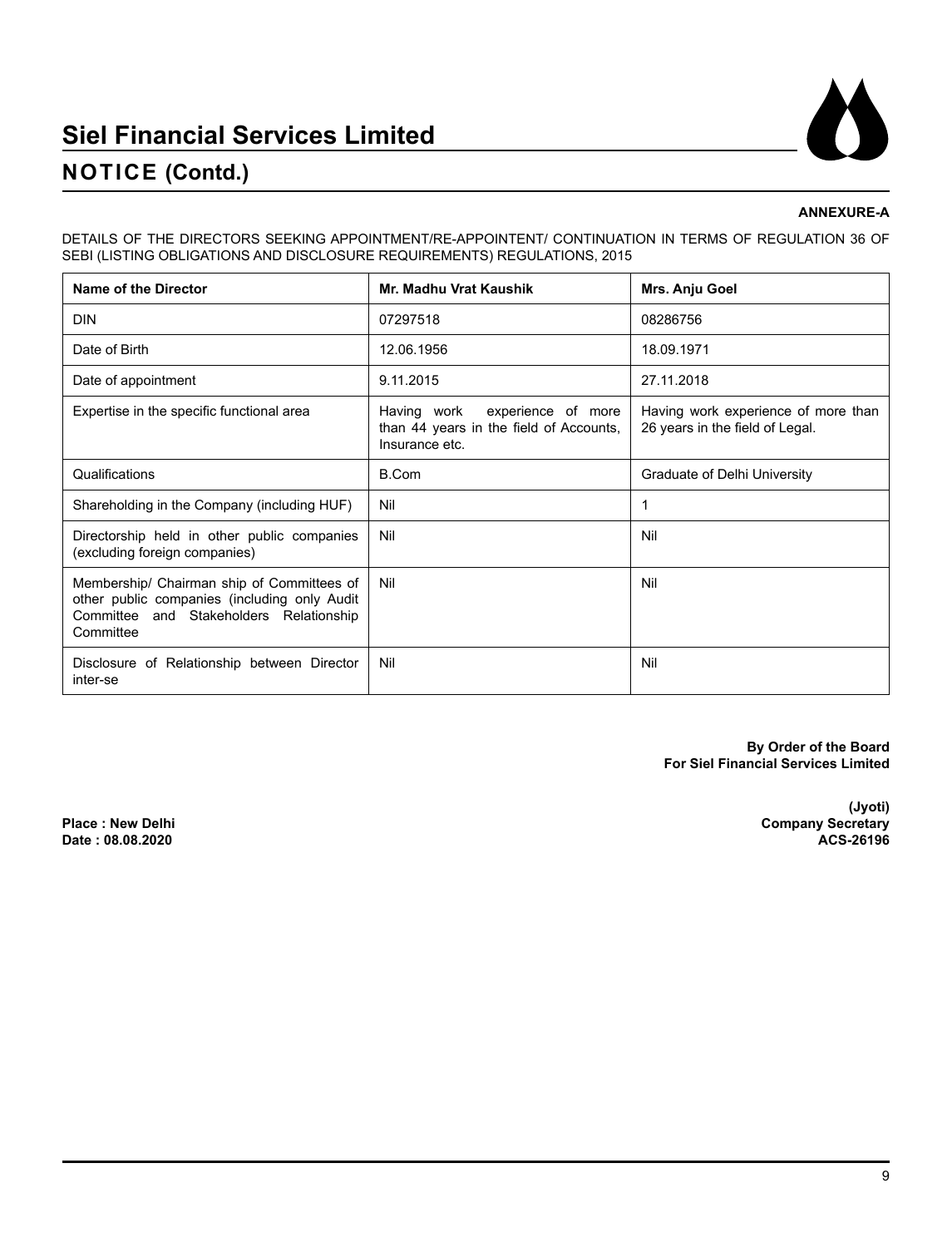### **DIRECTORS' REPORT**

Your Directors have pleasure in presenting the 29th Annual Report together with the Audited Accounts of the Company for the year ended 31st March 2020.

#### **OPERATIONS**

The Company is lying dormant for more than Thirteen years. There is no other employee except the KMPs such as Whole Time Director, Chief Financial Officer and Company Secretary which are on the rolls of the Company. The Company is now in compliance of various provisions to be made under the Companies Act, 2013 and Securities and Exchange Board of India (Listing Obligations and Disclosure Requirements) Regulations, 2015.

#### **FINANCIAL RESULTS**

The Company has incurred a net loss of Rs. 15.83 Lacs during the year under review.

#### **DIVIDEND**

In view of the losses incurred during the year, your Directors expressed their inability to recommend any dividend.

#### **MATERIAL CHANGES AND COMMITMENTS**

No material changes or commitments have occurred between the end of the financial period to which the financial statements relate and the date of this report, affecting the financial position of the company.

#### **SUBSIDIARY COMPANIES**

The Company has no subsidiary company.

#### **DIRECTORS AND KEY MANAGERIAL PERSONEL**

#### **(a) APPOINTMENTS/RE-APPOINTMENTS**

The Board has appointed Mr. Madhu Vrat Kaushik as a Whole Time Director of the Company without any remuneration for a period of 5 years w.e.f. 14.02.2020 subject to approval of the shareholders. A resolution for seeking approval of members of the company for his appointment as Whole Time Director of the Company has been included in the Notice at the forthcoming Annual General Meeting.

Mrs. Anju Goel (DIN - 08286756 ) has retires by rotation at the forthcoming Annual General Meeting and being eligible offer herself for reappointment.

Particulars of Director/s seeking appointment/re-appointment/continuation have been given in the explanatory statement annexed to the notice for the Annual General Meeting.

All the Directors have made necessary disclosures as required under various provisions of the Companies Act, 2013 and SEBI (LODR) Regulations, 2015.

#### **b) KEY MANAGERIAL PERSONNEL (KMP)**

 During the financial year ended March 31, 2020, the following persons are Whole Time Key Managerial Personnel (KMP) of the Company in terms of provisions of Section 203 of the Companies Act, 2013:

| SI. No. | Name                   | Designation                    | Date of Appointment as KMP |  |
|---------|------------------------|--------------------------------|----------------------------|--|
|         | Mr. Madhu Vrat Kaushik | Whole Time Director            | 14.02.2020                 |  |
|         | Mr. Arun Kumar Sharma  | <b>Chief Financial Officer</b> | 14.02.2020                 |  |
|         | Mrs. Jvoti             | Company Secretary              | 31.12.2019                 |  |

#### **c) DECLARATION FROM INDEPENDENT DIRECTORS**

The Independent Directors (IDs) have given declarations u/s 149(6) of the Act and Regulation 16(1) (b) of the SEBI (Listing Obligations and Disclosure Requirements) Regulations, 2015, confirming that they meet the criteria of independence as laid down under the said Section/ Regulation.

 The Directors of the Company have also confirmed that they were not disqualified to be appointed as Directors as per Section 164(2) of the Companies Act, 2013 and they have not been debarred by SEBI to hold an office of Director.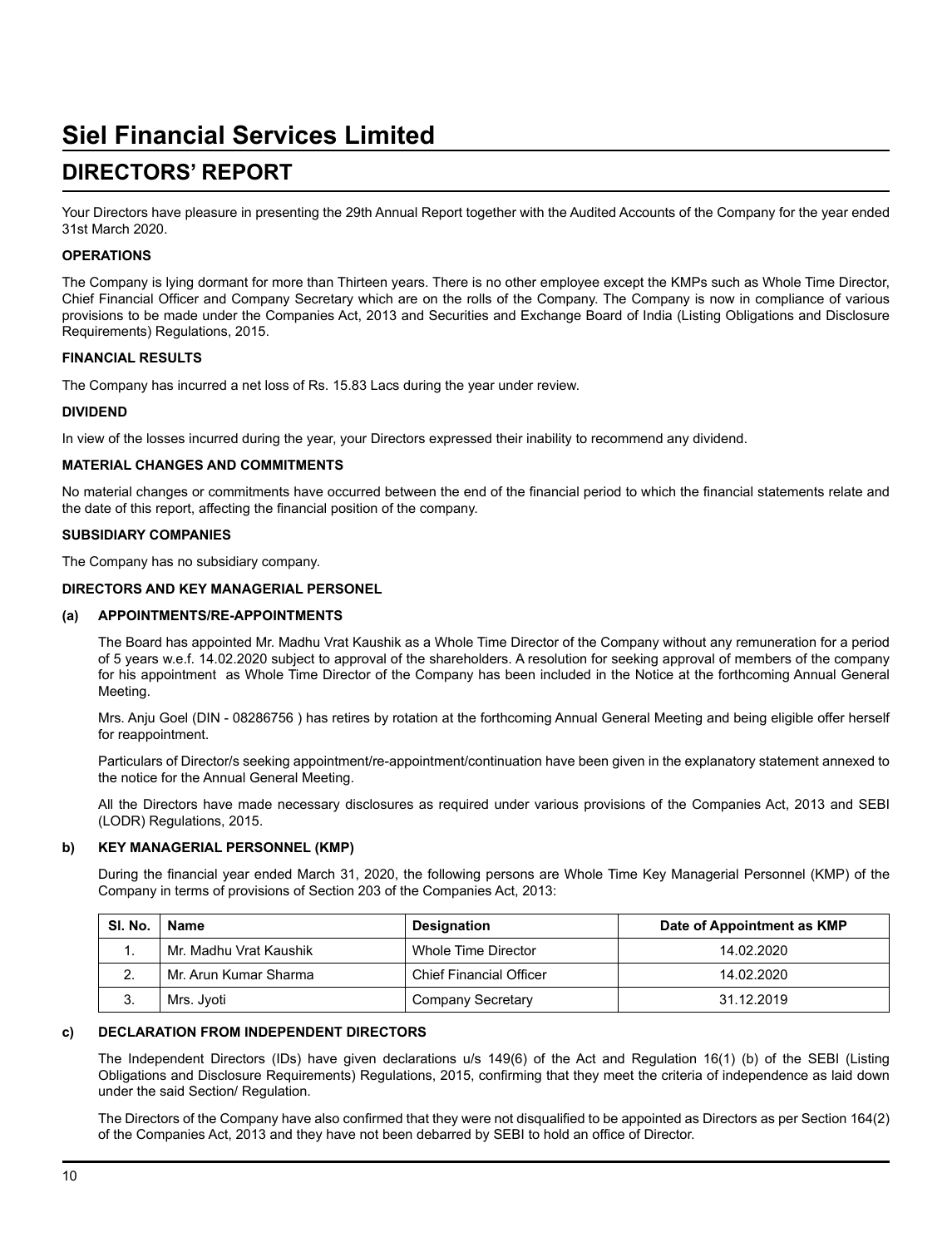

### **DIRECTORS' REPORT (Contd.)**

#### **d) BOARD/DIRECTORS' EVALUATION**

The Board of Directors has carried out an annual evaluation of its own performance, Board Committees and individual Directors pursuant to the provisions of the Act and the Corporate Governance requirements as prescribed by Securities and Exchange Board of India (Listing Obligations and Disclosure Requirements), Regulations 2015 ("SEBI Listing Regulations").

The performance of the Board and Committees thereof was evaluated on the basis of the criteria such as the composition and structure, effectiveness of processes, information, involvement of the Members and functioning etc. The Board reviewed the performance of the individual Directors on the basis of the criteria such as the contribution of the individual Director to the Board and Committee meetings like preparedness on the issues to be discussed, meaningful and constructive discussion and inputs in meetings, etc.

In a separate meeting of Independent Directors, the performance of Non-Independent Directors, the performance of the Board as a whole was evaluated. Performance evaluation of Independent Directors was done by the entire Board, excluding the Independent Director being evaluated.

 The review concluded by affirming that the Board as a whole, the Committees of the Board as well as all of its Members, individually, continued to display commitment to good governance, ensuring a constant improvement of processes and procedures. It was further acknowledged that every individual Member of the Board and the Committee thereof contribute its best in the overall growth of the organization.

#### **DIRECTORS' RESPONSIBILITY STATEMENT**

As required under Section 134(3)(c) of the Companies Act, 2013, your Directors state that:

- a) in the preparation of the annual accounts, the applicable accounting standards have been followed along with proper explanation relating to material departures;
- b) the Directors had selected such accounting policies and applied them consistently and made judgments and estimates that are reasonable and prudent so as to give a true and fair view of the state of affairs of the Company at the end of the financial year and of the loss of the Company for that year;
- c) the Directors had taken proper and sufficient care for the maintenance of adequate accounting records in accordance with the provisions of this Act for safeguarding the assets of the Company and for preventing and detecting fraud and other irregularities;
- d) the Directors had prepared the Annual Accounts on a going concern basis;
- e) the Directors had laid down internal financial controls to be followed by the Company and that such internal financial controls are adequate and were operating effectively; and
- f) the Directors had devised proper systems to ensure compliance with the provisions of all applicable laws and that such systems were adequate and operating effectively.

#### **MEETINGS OF THE BOARD**

During the financial year ended March 31, 2020, seven Board meetings were held. Compliance reports of various laws applicable to the Company were reviewed by the Audit Committee and the Board of Directors. The intervening gap between the Meetings was within the period prescribed under the Companies Act, 2013 and the SEBI (LODR), Regulations, 2015. The details of meetings held and attended by the Directors during the year are provided in the Corporate Governance Report.

All statutory and other important items/ information were placed before the Board for approval/review.

#### **AUDITORS AND THEIR REPORT**

#### **a) STATUTORY AUDITORS**

Pursuant to the Section 139 of the Companies Act, 2013, appointment of the Statutory Auditors M/s. S S Kothari Mehta & Co., Chartered Accountants (ICAI Firm Registration No:000756N) was made by the members of the Company in its 28th Annual General Meeting (AGM) held on 27.09.2019 for a period of 5 years till the conclusion of 33rd Annual General Meeting of the Company on the recommendation of the Audit Committee and the Board of Directors.

 The Report given by the Auditors on the financial statements of the Company is part of the Annual Report.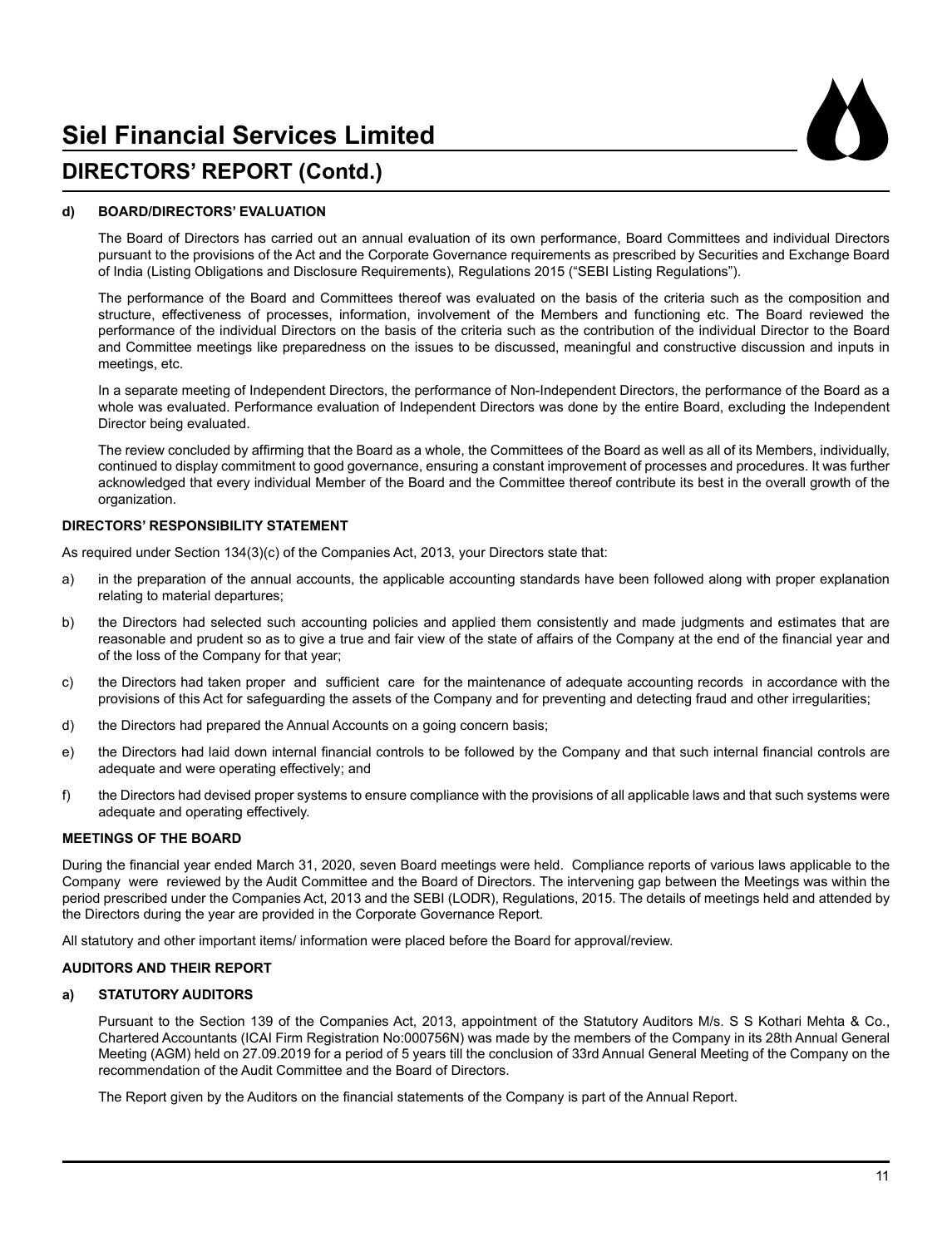### **DIRECTORS' REPORT (Contd.)**

The observations of Auditors in their report with the relevant notes to accounts are self-explanatory and therefore do not require further explanation.

#### **b) SECRETARIAL AUDITORS**

Pursuant to the provisions of Section 204 of the Companies Act, 2013 and the Companies (Appointment and Remuneration of Managerial Personnel) Rules, 2014, the Company has appointed Mr. Nirbhay Kumar (CP No.7887), M/s Nirbhay Kumar & Associates, Company Secretaries to undertake the Secretarial Audit of the Company for the financial year 2019-20.

 The Secretarial Audit Report for the financial year ended 31st March, 2019 is attached as Annexure - A of this Board's Report.

#### **FIXED DEPOSITS**

The Company has neither accepted nor renewed any deposits falling within the provisions of Section 73 and 76 of the Companies Act, 2013 read with the Companies (Acceptance of Deposits) Rules, 2014 from its member and public during the Financial Year.

#### **AUDIT COMMITTEE**

The Audit Committee comprises of three Directors, two directors are independent directors and one is executive and non-independent director, viz., Mr. Santosh Kumar as Chairman, and Mr. Arun Kumar Mithal and Mr. Madhu Vrat Kaushik as its Members.

The details of terms of reference of the Audit Committee, number and dates of meeting held, attendance, among others are given separately in the attached Corporate Governance Report.

#### **NOMINATION AND REMUNERATION COMMITTEE**

Pursuant to the provisions of Section 178 of the Companies Act, 2013 read with Rules made there under, the Board has constituted a Nomination & Remuneration Committee and the details of terms of reference, number & dates of meeting held, attendance and other details are given separately in the attached Corporate Governance Report.

#### **CONSERVATION OF ENERGY, TECHNOLOGY ABSORPTION, FOREIGN EXCHANGE EARNINGS AND OUTGO**

The Company is under the business of investment and financing so the particulars of the Conservation of energy and Technology Absorption is : NOT APPLICABLE

Foreign Exchange Earnings and Out go: NIL

#### **PARTICULARS OF EMPLOYEES**

The Company has not paid any managerial remuneration during the year.

Therefore, the provisions of Section 197 of the Companies Act, 2013 and reporting requirements of the Order are not applicable to the Company.

#### **RELATED PARTY TRANSACTIONS**

There is no related party transaction happen during the financial year in the ordinary course of business. There are no materially significant related party transactions made by the Company with Promoters, Directors, Key Managerial Personnel or other designated persons which may have a potential conflict with the interest of the Company at large.

#### **EXTRACT OF ANNUAL RETURN**

The extracts of the Annual Return (MGT-9) as per the provisions of Section 92 of the Companies Act, 2013 read with Rule 12 of Companies (Management and Administration) Rules, 2014 is annexed herewith and marked as Annexure – B to this Report.

#### **CORPORATE GOVERNANCE**

In accordance with SEBI (LODR), Regulations, 2015, Corporate Governance Report along with Auditors' certificate thereon and Management Discussion and Analysis Report form part of this report are enclosed as Annexure - C.

#### **SHARE CAPITAL**

During the financial year ended 31.3.2020, the Company has not issued any share capital with different voting rights, sweat equity or ESOP nor provided any money to the employees or trusts for purchase of its own shares.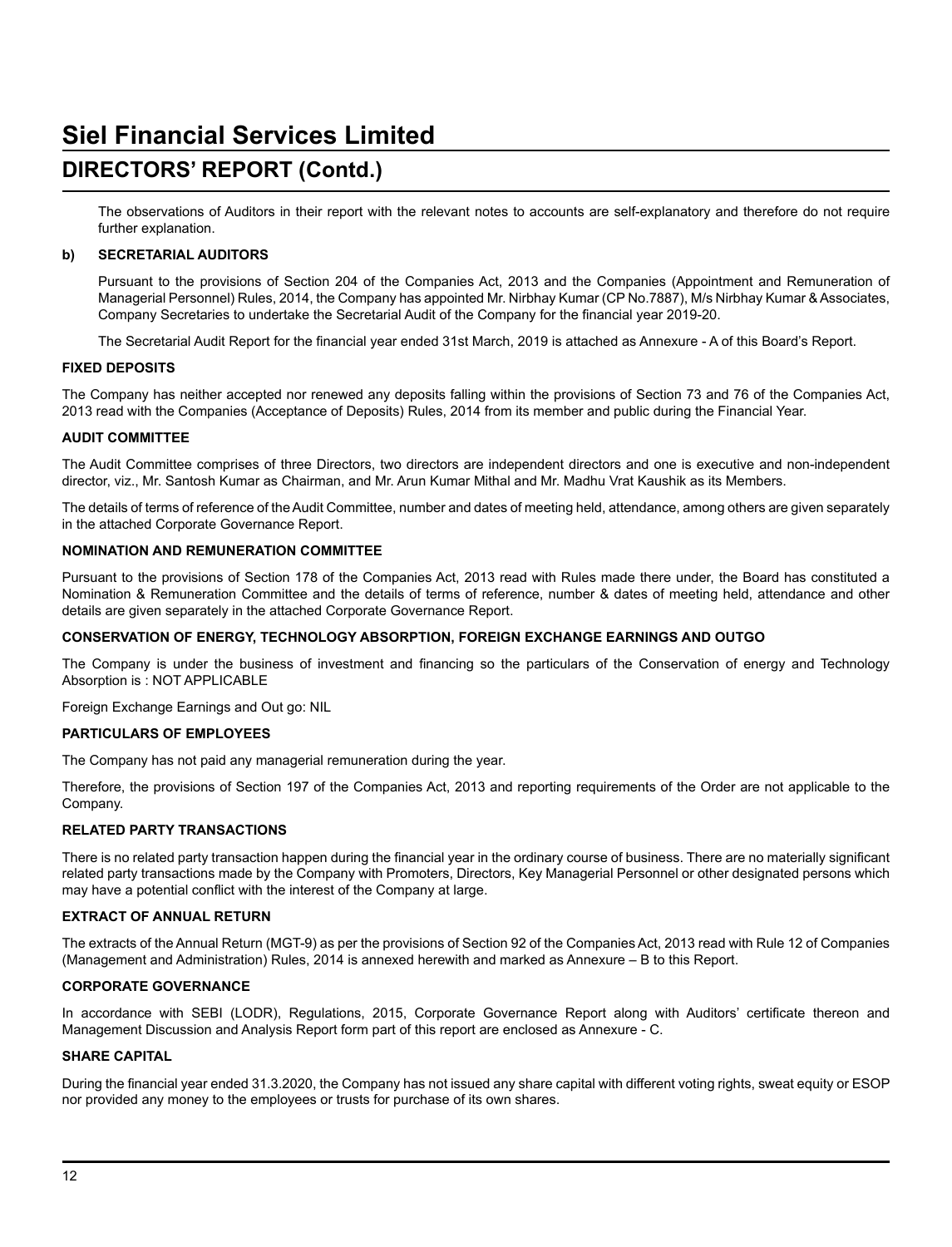

### **DIRECTORS' REPORT (Contd.)**

#### **COMPLIANCES UNDER SEBI (LODR), REGULATIONS, 2015/COMPANIES ACT, 2013**

The Securities and Exchange Board of India (SEBI) passed an order dated 26.8.2014 under Section 11(1), 11(2)(j), 11(4) and 11B of the SEBI Act, 1992 read with Section 12A of the Securities Contracts (Regulation) Act, 1956 in the matter of non-compliance with the requirement of Minimum Public Shareholding (MPS) under clause 40A of the Listing Agreement and restrained the Company, its promoters and directors from trading in company scrip.

#### **ACKNOWLEDGEMENTS**

Your Directors place on record their appreciation and gratitude for the unstinted support and assistance extended by shareholders, Central/ State Government and the Company Bankers. The Board also extends its heartfelt gratitude to the Creditors and Shareholders for the confidence reposed by them in the Company.

For and on behalf of the Board of Directors

 **Madhu Vrat Kaushik Santosh Kumar Place : New Delhi Whole Time Director Director**

 $Date: 08.08.2020$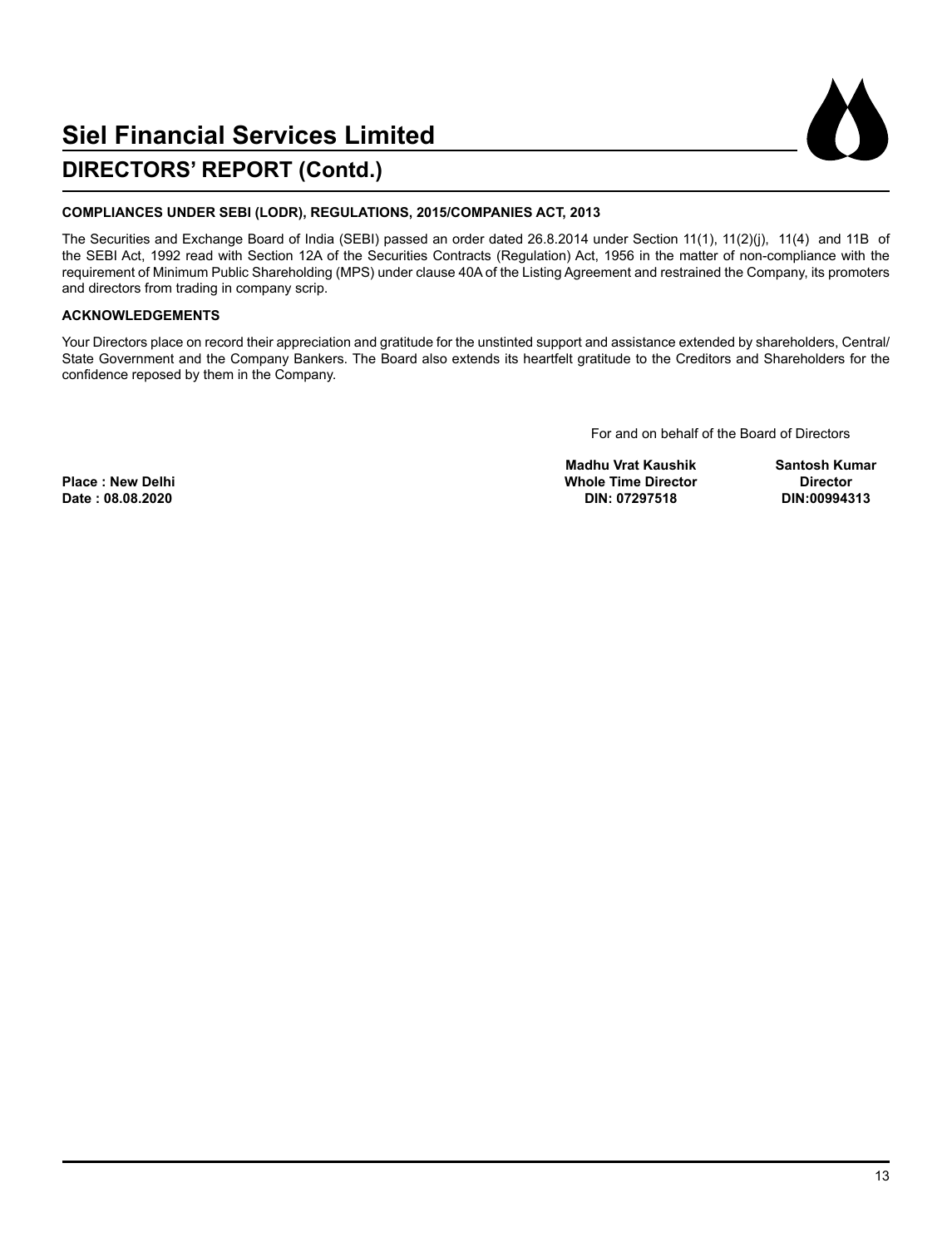### **ANNEXURE – A TO DIRECTORS' REPORT**

**Form No. MR - 3**

**SECRETARIAL AUDIT REPORT**

#### **FOR THE FINANCIAL YEAR ENDED ON 31st MARCH, 2020**

[Pursuant to Section 204(1) of the Companies Act, 2013 and Rule No.9 of the Companies

(Appointment and Remuneration of Personnel) Rules, 2014]

To The Members, **SIEL FINANCIAL SERVICES LIMITED,** Soni Mansion 12 B, Ratlam Kothi Indore, Madhya Pradesh PIN - 452001

We have conducted the secretarial audit of the compliance of applicable statutory provisions and the adherence to good corporate practices by **SIEL FINANCIAL SERVICES LIMITED**, (hereinafter called the Company). Secretarial Audit was conducted in a manner that provided us a reasonable basis for evaluating the corporate conducts/statutory compliances and expressing our opinion thereon.

Based on our verification of the Company's books, papers, minutes books, forms and returns filed and other records maintained by the Company and also the information provided by the Company, its officers, agents and authorized representatives during the conduct of secretarial audit, we hereby report that in our opinion, the Company has, during the audit period covering the financial year ended on 31st March, 2020 complied with the statutory provisions listed hereunder and also that the Company has proper Board-processes and compliance mechanism in place to the extent, in the manner and subject to the reporting made hereinafter:

- 1. We have examined the books, papers, minute books, forms and returns filed and other records maintained by the Company for the financial year ended on 31st March, 2020 according to the provisions of:
	- **i.** The Companies Act, 2013 (the Act) and the rules made there under.
	- **ii.** The Securities Contracts (Regulation) Act, 1956 ('SCRA') and the rules made there under;
	- **iii.** The Depositories Act, 1996 and the Regulations and Bye-laws framed there under;
	- **iv.** Foreign Exchange Management Act, 1999 and the rules and regulations made there under to the extent of Foreign Direct Investment and Overseas Direct Investment. Not Applicable for the period under review
	- **v.** The following Regulations and Guidelines prescribed under the Securities and Exchange Board of India Act, 1992 ('SEBI Act'):-
		- **(a)** The Securities and Exchange Board of India (Substantial Acquisition of Shares and Takeovers) Regulations, 2011;
		- **(b)** The Securities and Exchange Board of India (Prohibition of Insider Trading) Regulations, 1992;
		- **(c)** The Securities and Exchange Board of India (Issue of Capital and Disclosure Requirements) Regulations, 2009 **(Not applicable to the Company during the audit period);**
		- **(d)** The Securities and Exchange Board of India (Employee Stock Option Scheme and Employee Stock Purchase Scheme) Guidelines, 1999 **(Not applicable to the Company during the audit period);**
		- **(e)** The Securities and Exchange Board of India (Issue and Listing of Debt Securities) Regulations, 2008; **(Not applicable to the Company during the audit period)**
		- **(f)** The Securities and Exchange Board of India (Registrars to an Issue and Share Transfer Agents) Regulations, 1993 regarding the Companies Act and dealing with client;
		- **(g)** The Securities and Exchange Board of India (Delisting of Equity Shares) Regulations, 2009 **(Not applicable to the Company during the audit period);** and
		- **(h)** The Securities and Exchange Board of India (Buyback of Securities) Regulations, 1998 **(Not applicable to the Company during the audit period);**
	- VI. Other laws that are applicable to the Company is Banking Regulation Act, 1949, Rules and Regulations and Guidelines issued by the Reserve Bank of India under Reserve Bank of India Act, 1934 those are applicable to Non-Banking Financial Companies.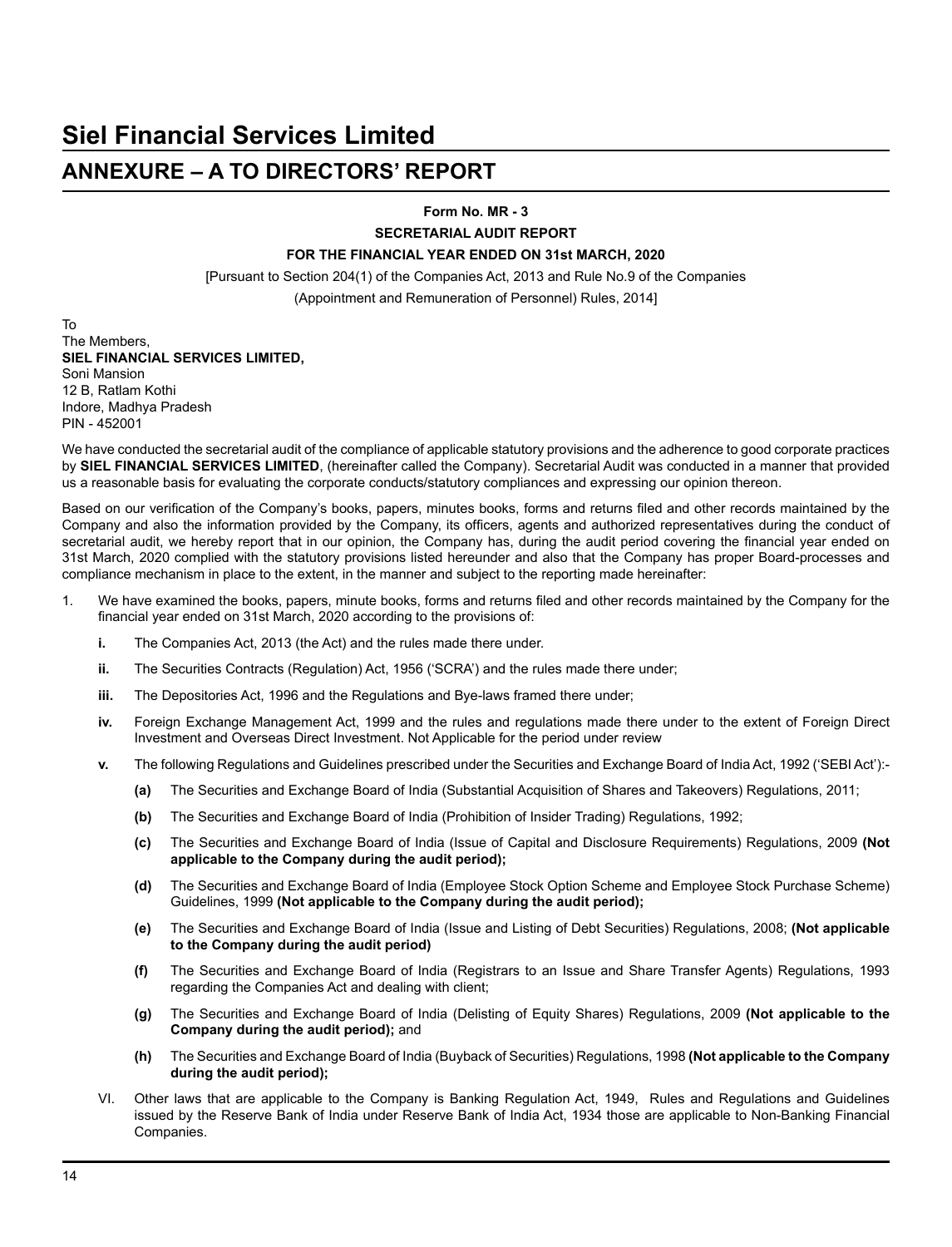### **ANNEXURE – A TO DIRECTORS' REPORT (Contd.)**

#### **We have also examined compliance with the applicable clauses of the following:**

- i. Listing Agreements entered into by the Company with Stock Exchange(s) and
- ii. Secretarial Standards issued by the Institute of Company Secretaries of India.

During the period under review the Company has complied with the provisions of the Act, Rules, Regulations, Guidelines, Standards, etc. mentioned above **except as mentioned below**:

- *1. As per Section 203 of the Companies Act, 2013 and as per the Companies (Appointment and Remuneration of Managerial Personnel) Rules, 2014 the company requires to have the following whole-time key managerial personnel (KMPs) :*
	- *(i) Managing director/Chief Executive Officer/a whole-time director;*
	- *(ii) Company secretary (CS); and*
	- *(iii) Chief Financial Officer (CFO)*

*The above non-compliance has been complied as under:*

- (i) The Company has appointed Mrs. Jyoti, as Company Secretary and Compliance Officer of the Company with effect from *31.12.2019.*
- (ii) The Company has appointed Mr. Madhu Vrat Kaushik as Whole Time Director (WTD) with effect from 14th February 2020.
- (iii) The Company has appointed Mr. Arun Kumar Sharma as Chief Financial Officer (CFO) of the Company with effect from *February 14, 2020*
- *2. As per Regulation 6 (1) of Securities and Exchange Board of India (Listing Obligations and Disclosure Requirements) Regulations, 2015; the listed entities shall appoint a qualified company secretary as the compliance officer.*

*The above non-compliance has been complied as under:*

The Company has appointed Ms. Jyoti, as Company Secretary and Compliance Officer of the Company with effect from 31.12.2019.

*3. As per Regulation 31 (2) of SEBI (Listing Obligations and Disclosure Requirements) Regulations, 2015 the listed entity shall ensure that hundred percent of shareholding of promoter (s) and promoter group is in dematerialized form and the same is maintained on a continuous basis in the manner as specified by the Board.*

*The above non-compliance has been complied as under:*

 *The promoter's shareholding of the Company has been dematerialized on 14.06.2019.*

- *4. As per Regulation 38 of SEBI (Listing Obligations and Disclosure Requirements) Regulations, 2015 the listed entity shall*  comply with the minimum public shareholding requirements specified in Rule 19 (2) and Rule 19A of the Securities Contracts (Regulation) Rules, 1957 in the manner as specified by the Board from time to time. Company is in non-compliance of the *provisions of this SEBI LODR Regulation.*
- *5. As per Regulation 46 of SEBI (Listing Obligations and Disclosure Requirements) Regulations, 2015 the listed entity shall maintain a functional website containing the basic information about the listed entity. Company is in non-compliance of the provisions of this SEBI LODR Regulation.*
- *6. Objects of the Company mentioned in its Memorandum of Association established the fact that objects of the Company are*  of Non-Banking Financial Company. During the period under review and also before this period Company is inoperative *almost dormant. As per explanation received from the management Company has applied for registration as NBFC Company*  but the Certificate for the same has never been issued by Reserve Bank of India. We have been informed that replying the *query raised by Company, RBI intimated Company not to do the Compliances of NBFC Companies as Company is not doing any business and almost inoperative and dormant.*

#### **We further report that**

• The Board of Directors of the Company is duly constituted with proper balance of Executive Directors, Non-Executive Directors and Independent Directors. The changes in the composition of the Board of Directors that took place during the period under review were carried out in compliance with the provisions of the Act.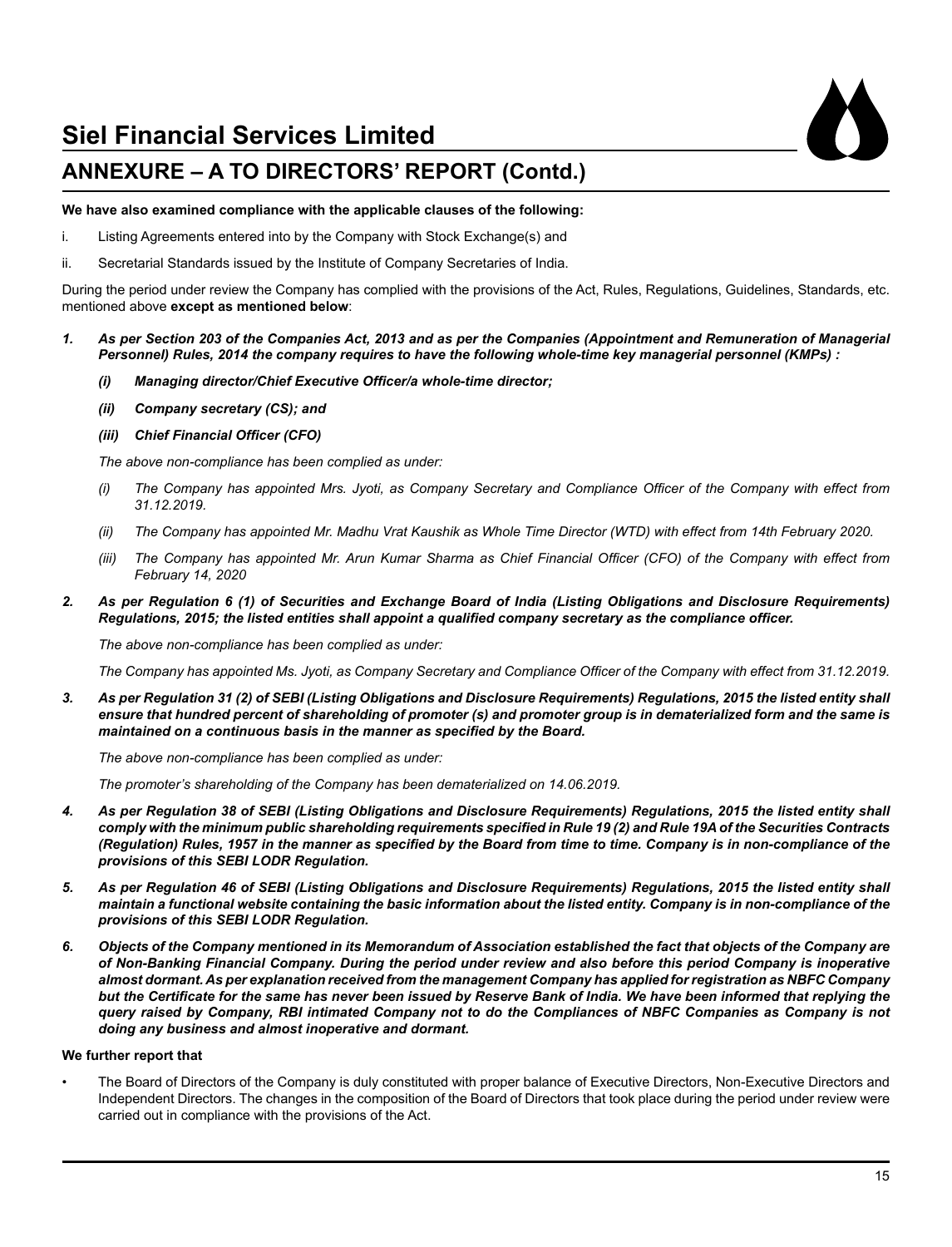### **ANNEXURE – A TO DIRECTORS' REPORT**

- Adequate notice is given to all Directors to schedule the Board Meetings, agenda and detailed notes on agenda were sent at least seven days in advance, and a system exists for seeking and obtaining further information and clarifications on the agenda items before the meeting and for meaningful participation at the meeting.
- All the decisions at the Board Meetings and Committee Meetings have been carried out unanimously as recorded in the Minutes of the meetings of the Board of Directors or Committee of the Board, as the case may be.

#### **We further report that**

- There are adequate systems and processes in the Company commensurate with the size and operations of the Company to monitor and ensure compliance with applicable laws, rules, regulations and guidelines.
- We further report that during the audit period the company has not undertaken any major activities like;
	- (i) Public/Right/Preferential issue of shares/debentures/ borrowing/ sweat equity/ESOP etc.
	- (ii) Redemption/buy-back of securities
	- (iii) Major decisions has not been taken by the members in pursuance to section 180 of the Companies Act, 2013
	- (iv) Merger/amalgamation/reconstruction, etc.
	- (v) Foreign technical collaborations/Joint Ventures etc.

**For Nirbhay Kumar & Associates**

**Nirbhay Kumar M. No. : 21093 Place: New Delhi C.P. No.: 7887 Date: 08.08.2020 UDIN number A021093B000588055**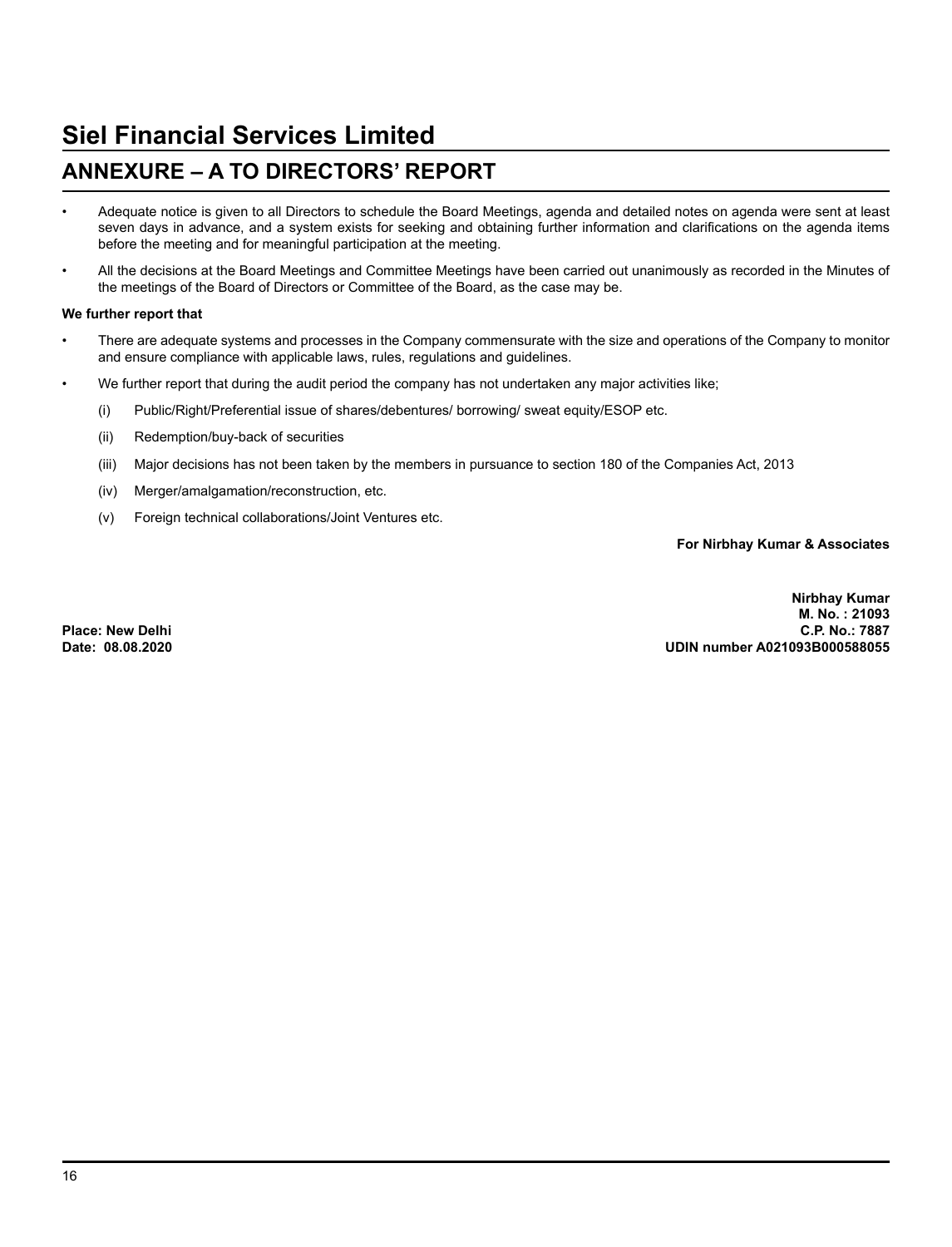

#### **FORM NO. MGT - 9 EXTRACT OF ANNUAL RETURN**

as on the financial year ended 31.03.2020 [Pursuant to Section 92(3) of the Companies Act, 2013, and Rule 12(1) of the Companies (Management and Administration) Rules, 2014]

#### **I. REGISTRATION AND OTHER DETAILS:**

|                | <b>CIN</b>                                                                   | L65999MP1990PLC007674                                                                                                                                                                       |
|----------------|------------------------------------------------------------------------------|---------------------------------------------------------------------------------------------------------------------------------------------------------------------------------------------|
| 2              | <b>Registration Date</b>                                                     | 12.12.1990                                                                                                                                                                                  |
| 3              | Name of the Company                                                          | Siel Financial Services Limited                                                                                                                                                             |
| $\overline{4}$ | Category / Sub-Category of the Company                                       | Company Limited by Shares<br>ı.                                                                                                                                                             |
|                |                                                                              | Ш.<br>Indian Non-Government Company                                                                                                                                                         |
| 5              | Address of the Registered Office and contact details                         | Soni Mansion, 12-B, Ratlam Kothi, Indore-452 001<br>Madhya Pradesh<br>Contact Details: 011-25739103                                                                                         |
| 6              | Whether listed company Yes / No                                              | Yes                                                                                                                                                                                         |
| 7              | Name, address and contact details of Registrar and<br>Transfer Agent, if any | Mas Services Limited<br>T-34, Okhala Industrial Area,<br>Phase-II,<br>New Delhi-110 020<br>Phone No. 011-26387281-83 Fax 011-26387384<br>Website www.masserv.com<br>E-mail info@masserv.com |

#### **II. PRINCIPAL BUSINESS ACTIVITIES OF THE COMPANY**

(All the business activities contributing 10% or more of the total turnover of the company shall be stated)

The Company was mainly engaged in the business leasing, advancing loan/ICD making investment, bill discounting and other financial activities. The Company is not doing any business activities and has been dormant for more than last 13 years

| SI.<br>No. | Name and Description of<br>main products / services | $\blacksquare$ NIC Code of the Product/ $\blacksquare$ % to total turnover of the<br>service | company |  |  |  |  |
|------------|-----------------------------------------------------|----------------------------------------------------------------------------------------------|---------|--|--|--|--|
|            | Not Applicable                                      |                                                                                              |         |  |  |  |  |

#### **III. PARTICULARS OF HOLDING, SUBSIDIARY AND ASSOCIATE COMPANIES –**

| SI.<br>No. | <b>NAME AND ADDRESS</b><br><b>OF THE COMPANY</b>    | <b>CIN/GLN</b>        | <b>HOLDING/</b><br><b>SUBSIDIARY/</b><br><b>ASSOCIATE</b> | % OF SHARES<br><b>HELD</b> | <b>APPLICABLE</b><br><b>SECTION</b> |
|------------|-----------------------------------------------------|-----------------------|-----------------------------------------------------------|----------------------------|-------------------------------------|
|            | Mawana Sugars Ltd.                                  | L74100DL1961PLC003413 | Holding CO.                                               | 93.56                      | 2(46)                               |
| 2          | Siel Industries Estate Ltd.                         | U45209DL1994PLC057359 | <b>Fellow Subsidiary</b>                                  | Nil                        | 2(76)                               |
| 3          | Siel Infrastructure & Estate<br>Developers Pvt. Ltd | U74899DL1985PTC021191 | <b>Fellow Subsidiary</b>                                  | Nil                        | 2(76)                               |
| 4.         | Mawana Foods Private<br>Limited                     | U74899DL2006PTC144412 | Associate                                                 | Nil                        | 2(6)                                |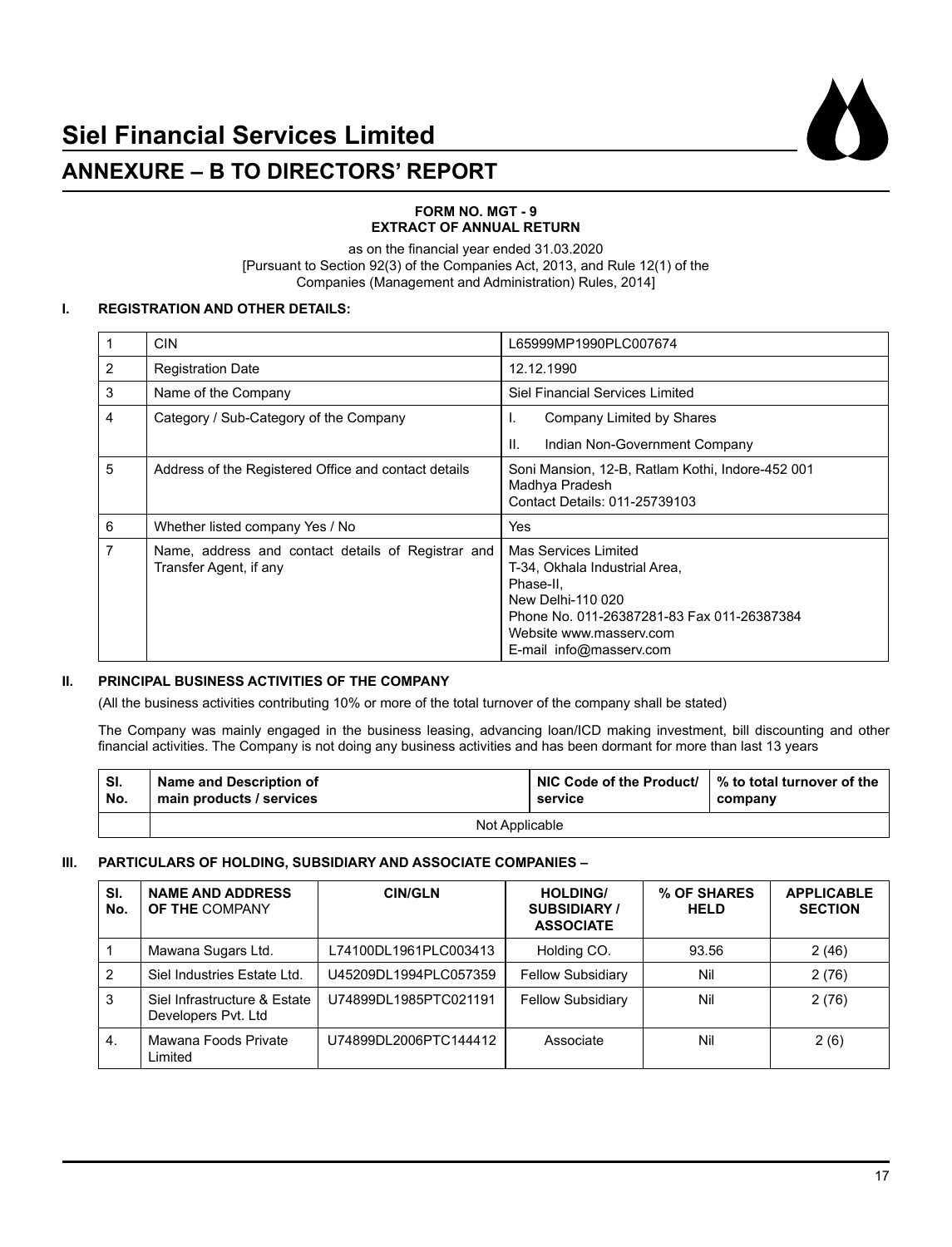# **ANNEXURE – B TO DIRECTORS' REPORT (Contd.)**

# **IV. SHARE HOLDING PATTERN (Equity Share Capital Breakup as percentage of Total Equity)**

**i) Category-wise shareholding**

| <b>Category of shareholders</b>                                                      |             |                 | No. of Shares held at the beginning<br>of the year (as on 01.04.2019) |                      | No. of Shares held at the end of the year<br>(as on 31.03.2020) |           |          | % Change<br>during the |           |
|--------------------------------------------------------------------------------------|-------------|-----------------|-----------------------------------------------------------------------|----------------------|-----------------------------------------------------------------|-----------|----------|------------------------|-----------|
|                                                                                      | Demat       | <b>Physical</b> | <b>Total</b>                                                          | % of total<br>shares | Demat                                                           | Physical  | Total    | % of total<br>shares   | year      |
| A. Promoter                                                                          |             |                 |                                                                       |                      |                                                                 |           |          |                        |           |
| (1) Indian                                                                           |             |                 |                                                                       |                      |                                                                 |           |          |                        |           |
| Individual/HUF<br>a)                                                                 | 0           | 10613382        | 10613382                                                              | 93.56                | 10613182                                                        | 200       | 10613382 | 93.56                  | $\pmb{0}$ |
| Central Govt.<br>b)                                                                  |             |                 |                                                                       |                      |                                                                 |           |          |                        |           |
| c)<br>State Govt.                                                                    |             |                 |                                                                       |                      |                                                                 |           |          |                        |           |
| d)<br><b>Bodies Corporate</b>                                                        |             |                 |                                                                       |                      |                                                                 |           |          |                        |           |
| Banks/FI<br>e)                                                                       |             |                 |                                                                       |                      |                                                                 |           |          |                        |           |
| f)<br>Any other                                                                      |             |                 |                                                                       |                      |                                                                 |           |          |                        |           |
| Sub-total (A) (1):-                                                                  | 0           | 10613382        | 10613382                                                              | 93.56                | 10613182                                                        | 200       | 10613382 | 93.56                  | 0         |
| (2) Foreign                                                                          |             |                 |                                                                       |                      |                                                                 |           |          |                        |           |
| a) NRIs-Individual                                                                   |             |                 |                                                                       |                      |                                                                 |           |          |                        |           |
| b) Other individuals                                                                 |             |                 |                                                                       |                      |                                                                 |           |          |                        |           |
| <b>Bodies Corporate</b><br>c)                                                        |             |                 |                                                                       |                      |                                                                 |           |          |                        |           |
| d)<br>Banks/FI                                                                       |             |                 |                                                                       |                      |                                                                 |           |          |                        |           |
| e) Any other                                                                         |             |                 |                                                                       |                      |                                                                 |           |          |                        |           |
| Sub-total (A) (2):-                                                                  |             |                 |                                                                       |                      |                                                                 |           |          |                        |           |
| Total shareholding of promoter (A)=(A)                                               | 0           | 10613382        | 10613382                                                              | 93.56                | 10613182                                                        | 200       | 10613382 | 93.56                  | 0         |
| (1)+(A)(2)                                                                           |             |                 |                                                                       |                      |                                                                 |           |          |                        |           |
| <b>B. Public Shareholding</b>                                                        |             |                 |                                                                       |                      |                                                                 |           |          |                        |           |
| 1. Institutions                                                                      |             |                 |                                                                       |                      |                                                                 |           |          |                        |           |
| Mutual Funds / UTI<br>a)                                                             |             |                 |                                                                       |                      |                                                                 |           |          |                        |           |
| b) Banks/Fl                                                                          | $\mathbf 0$ | 50              | 50                                                                    | 0.00                 | $\pmb{0}$                                                       | 50        | 50       | 0.00                   | $\pmb{0}$ |
| c) Central Govt.                                                                     |             |                 |                                                                       |                      |                                                                 |           |          |                        |           |
| d)<br>State Govt.(s).                                                                |             |                 |                                                                       |                      |                                                                 |           |          |                        |           |
| Venture Capital Funds<br>e)                                                          |             |                 |                                                                       |                      |                                                                 |           |          |                        |           |
| f)<br>Insurance Companies                                                            |             |                 |                                                                       |                      |                                                                 |           |          |                        |           |
| Flis<br>g)                                                                           |             |                 |                                                                       |                      |                                                                 |           |          |                        |           |
| h) Foreign Venture Capital Funds                                                     |             |                 |                                                                       |                      |                                                                 |           |          |                        |           |
| Other (Specify)<br>i)                                                                |             |                 |                                                                       |                      |                                                                 |           |          |                        |           |
| Sub-total (B) (1):-                                                                  | 0           | 50              | 50                                                                    | 0.00                 | $\mathbf 0$                                                     | 50        | 50       | 0.00                   | 0         |
| 2. Non-Institutions                                                                  |             |                 |                                                                       |                      |                                                                 |           |          |                        |           |
| a) Bodies Corporates                                                                 |             |                 |                                                                       |                      |                                                                 |           |          |                        |           |
| i. Indian                                                                            | 750         | 52700           | 53450                                                                 | 0.47                 | 2010                                                            | 51900     | 53910    | 0.47                   | $\pmb{0}$ |
| ii. Overseas                                                                         |             |                 |                                                                       |                      |                                                                 |           |          |                        |           |
| b) Individuals                                                                       |             |                 |                                                                       |                      |                                                                 |           |          |                        |           |
| i) Individual shareholders holding nominal<br>share capital upto Rs. 1 Lakh          | 42775       | 573770          | 616545                                                                | 5.44                 | 56260                                                           | 567325    | 623585   | 5.50                   | 0.06      |
| ii) Individual shareholders holding nominal<br>share capital in excess of Rs. 1 Lakh |             |                 |                                                                       |                      |                                                                 |           |          |                        |           |
| c) Other (Specify)                                                                   |             |                 |                                                                       |                      |                                                                 |           |          |                        |           |
| i) Shares held by Pakistani citizens vested<br>with the Custodian of Enemy Property  |             |                 |                                                                       |                      |                                                                 |           |          |                        |           |
| ii) Other Foreign Nationals                                                          |             |                 |                                                                       |                      |                                                                 |           |          |                        |           |
| iii) Foreign Bodies                                                                  |             |                 |                                                                       |                      |                                                                 |           |          |                        |           |
| iv) NRI / OCBs                                                                       | 100         | 51750           | 51850                                                                 | 0.46                 | 225                                                             | 51725     | 51950    | 0.46                   | $\pmb{0}$ |
| v) Clearing Members / Clearing House                                                 | 8475        | 0               | 8475                                                                  | 0.07                 | 875                                                             | $\pmb{0}$ | 875      | 0.01                   | $-0.06$   |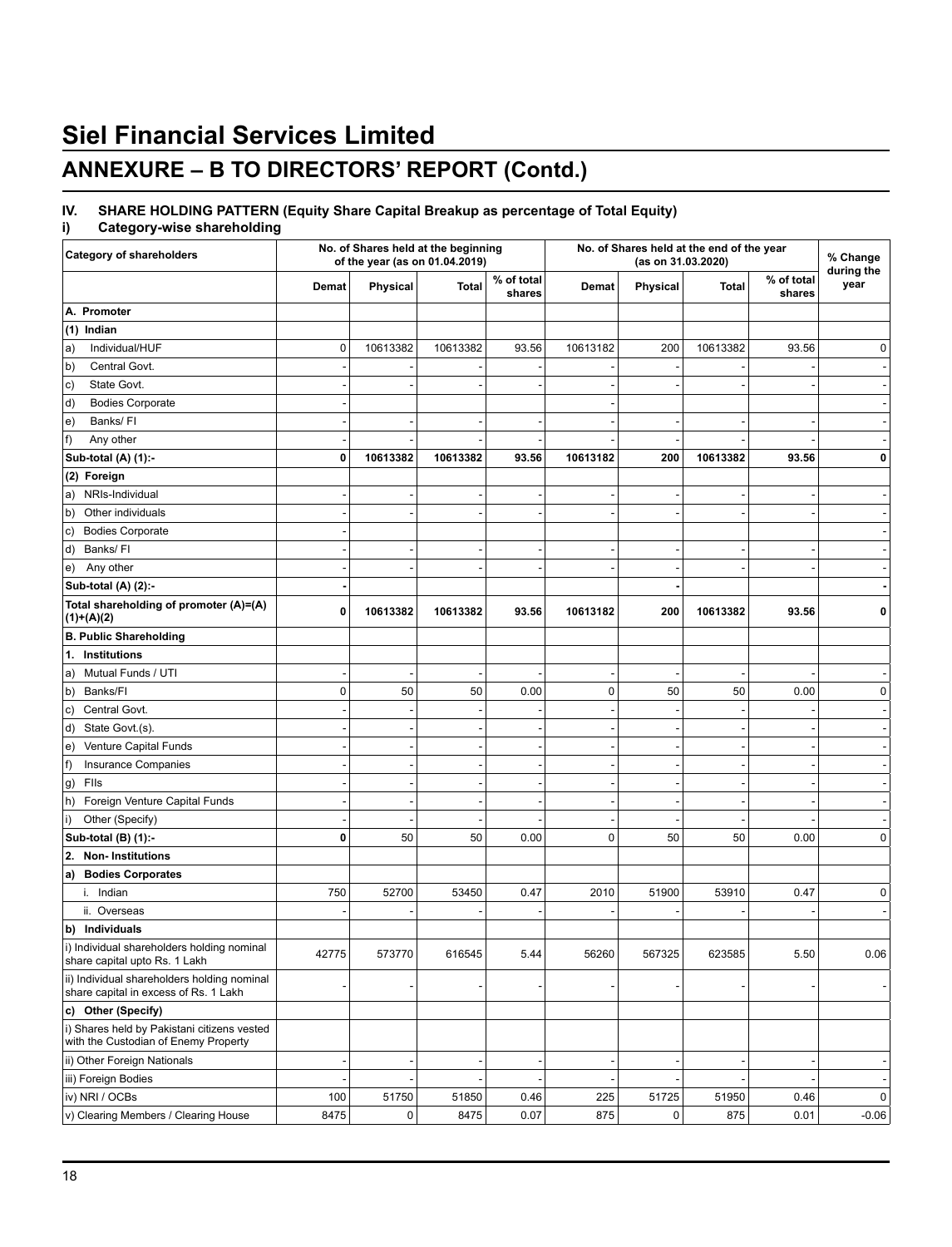



# **ANNEXURE – B TO DIRECTORS' REPORT (Contd.)**

| Category of shareholders                                |       |          | No. of Shares held at the beginning<br>of the year (as on 01.04.2019) |                      | No. of Shares held at the end of the year<br>(as on 31.03.2020) |                 |              | % Change<br>during the |             |
|---------------------------------------------------------|-------|----------|-----------------------------------------------------------------------|----------------------|-----------------------------------------------------------------|-----------------|--------------|------------------------|-------------|
|                                                         | Demat | Physical | Total                                                                 | % of total<br>shares | Demat                                                           | <b>Physical</b> | <b>Total</b> | % of total<br>shares   | year        |
| <b>Clearing House</b>                                   |       |          |                                                                       |                      |                                                                 |                 |              |                        |             |
| vi) Trusts                                              |       |          |                                                                       |                      |                                                                 |                 |              |                        |             |
| vii) Limited Liability Partnership                      |       |          |                                                                       |                      |                                                                 |                 |              |                        |             |
| viii) Foreign Portfolio Investor (Corporate)            |       |          |                                                                       |                      |                                                                 |                 |              |                        |             |
| ix) Qualified Foreign Investor                          |       |          |                                                                       |                      |                                                                 |                 |              |                        |             |
| Sub-Total (B)(2):                                       | 52100 | 678220   | 730320                                                                | 6.44                 | 59370                                                           | 670950          | 730320       | 6.44                   | 0           |
| <b>Total Public Shareholding</b><br>$(B)=(B)(1)+(B)(2)$ | 52100 | 678270   | 730370                                                                | 6.44                 | 59370                                                           | 671000          | 730370       | 6.44                   | $\mathbf 0$ |
| C. Shares held by Custodian for GDRs<br>& ADRs          |       |          |                                                                       |                      |                                                                 |                 |              |                        |             |
| Grand Total (A+B+C)                                     | 52100 | 11291652 | 11343752                                                              | 100.00               | 10672552                                                        | 671200          | 11343752     | 100.00                 | 0           |

#### **(ii) Shareholding of Promoters**

| Sr.<br>No. | Shareholer's Name        |               | No. of Shares held at the beginning<br>of the year (as on 01.04.2019) |                                                          | No. of Shares held at the end of the year | % change<br>in share                |                                                          |                               |
|------------|--------------------------|---------------|-----------------------------------------------------------------------|----------------------------------------------------------|-------------------------------------------|-------------------------------------|----------------------------------------------------------|-------------------------------|
|            |                          | No. of Shares | % of total<br>Shares of the<br>company                                | % of shares<br>Pledaed/<br>emcumbered to<br>total shares | No. of<br><b>Shares</b>                   | % of total Shares<br>of the company | % of shares<br>Pledged/<br>emcumbered to<br>total shares | holding<br>during the<br>year |
|            | Mawana Sugars<br>Limited | 10613382      | 93.56                                                                 |                                                          | 10613382                                  | 93.56                               |                                                          | $\Omega$                      |

#### **(iii) Change in Promoters' Shareholding (please specify, if there is no change)**

#### **(iv) There is no change in the Promoters' Shareholding during the year under review.**

|              | Sr. No. Shareholer's Name                                                                                                                                                                    |               | Shareholding at the beginning of the<br>year (as on 01.04.2019) | Cumulative Shareholding during the year<br>(as on 01.04.2020) |                                        |  |
|--------------|----------------------------------------------------------------------------------------------------------------------------------------------------------------------------------------------|---------------|-----------------------------------------------------------------|---------------------------------------------------------------|----------------------------------------|--|
|              |                                                                                                                                                                                              | No. of shares | % of total<br>shares of the<br>company                          | No. of shares                                                 | % of total<br>shares of the<br>company |  |
| $\mathbf{1}$ | At the beginning of the year                                                                                                                                                                 | 10613382      | 93.56                                                           | #                                                             |                                        |  |
| 2            | Date wise Increase / Decrease in<br>Promoters Shareholding during the<br>year specifying the<br>reasons for increase / decrease (e.g.<br>allotment / transfer /<br>bonus/ sweat equity etc): |               |                                                                 | #                                                             |                                        |  |
| 3            | At the End of the year                                                                                                                                                                       | 10613382      | 93.56                                                           | #                                                             |                                        |  |

Note : # There is no change in the promoters Shareholding during the year under review.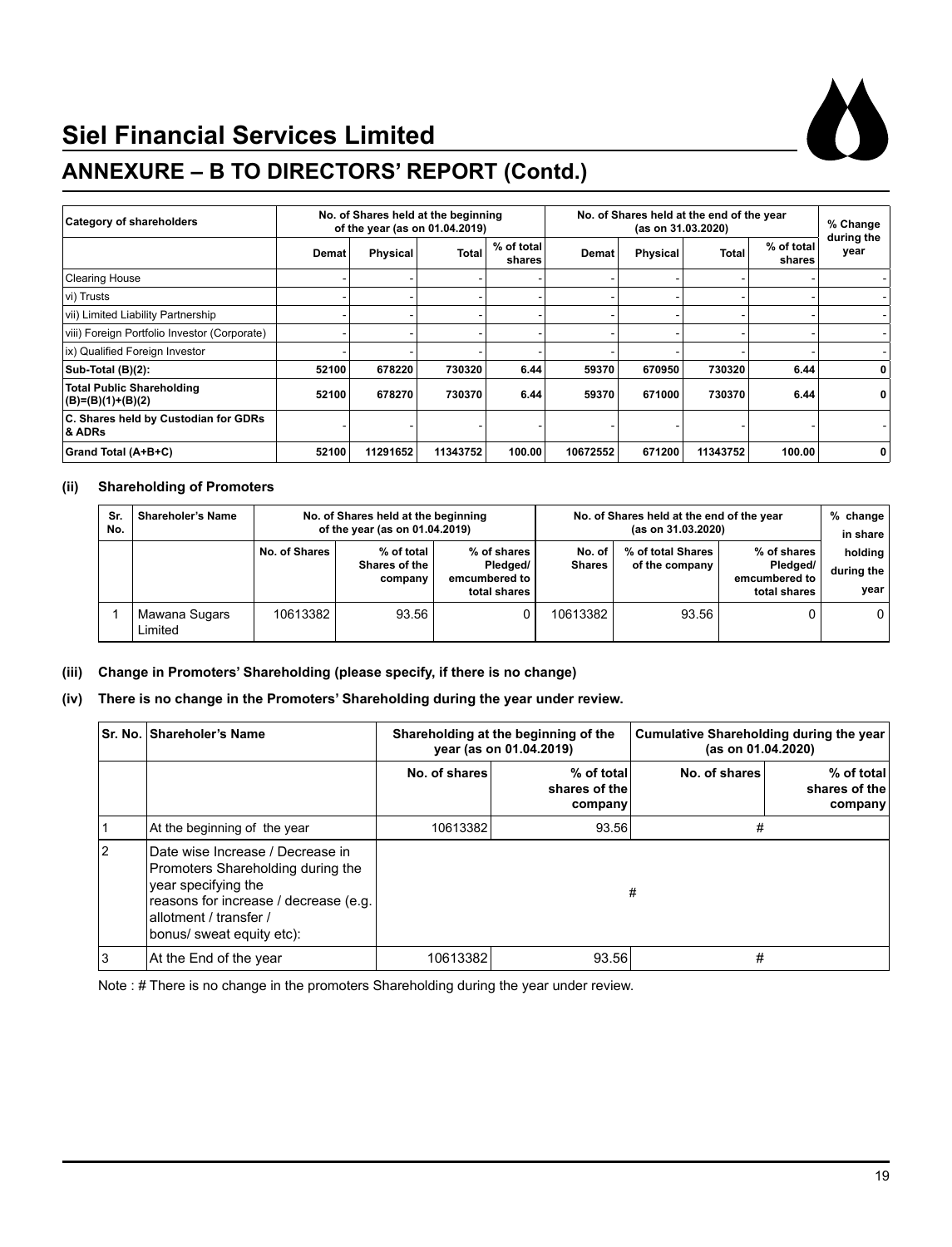### **ANNEXURE – B TO DIRECTORS' REPORT (Contd.)**

#### **(iv) Shareholding Pattern of top ten Shareholders (other than Directors, Promoters and Holders of GDRs and ADRs):**

| Sr.<br>No.     | <b>Shareholder's Name</b>                        |                         | Shareholding at the<br>beginning of the year<br>i.e. 01.04.2019 |            | Increase/                   | <b>Reason for</b>                         | <b>Cumulative Shareholding</b><br>during the year |                                           | the year i.e. 31.03.2020 | Shareholding at the end of                |
|----------------|--------------------------------------------------|-------------------------|-----------------------------------------------------------------|------------|-----------------------------|-------------------------------------------|---------------------------------------------------|-------------------------------------------|--------------------------|-------------------------------------------|
|                |                                                  | No. of<br><b>Shares</b> | % of total<br><b>Shares</b><br>of the<br>company                | Date       | Decrease in<br>Shareholding | Increase/<br><b>Decrease</b>              | No. of<br><b>Shares</b>                           | % of total<br>shares<br>of the<br>company | No. of<br><b>Shares</b>  | % of total<br>shares<br>of the<br>company |
| 1              | <b>BVM Management</b><br>Enterprises (P) Limited | 49500                   | 0.44                                                            | 01-04-2019 |                             |                                           |                                                   |                                           |                          |                                           |
|                |                                                  |                         |                                                                 |            |                             | No change in shareholding during the year |                                                   |                                           |                          |                                           |
|                |                                                  |                         |                                                                 | 31-03-2020 |                             |                                           |                                                   |                                           | 49500                    | 0.44                                      |
| $\overline{2}$ | <b>Nirmal Bang Securities</b><br>Pvt Ltd.        | 7200                    | 0.06                                                            | 01-04-2019 |                             |                                           |                                                   |                                           |                          |                                           |
|                |                                                  |                         |                                                                 |            |                             | No change in shareholding during the year |                                                   |                                           |                          |                                           |
|                |                                                  |                         |                                                                 | 31-03-2020 |                             |                                           |                                                   |                                           | 7200                     | 0.06                                      |
| 3              | S R Batra                                        | 5800                    | 0.05                                                            | 01-04-2019 |                             |                                           |                                                   |                                           |                          |                                           |
|                |                                                  |                         |                                                                 |            |                             | No change in shareholding during the year |                                                   |                                           |                          |                                           |
|                |                                                  |                         |                                                                 | 31-03-2020 |                             |                                           |                                                   |                                           | 5800                     | 0.05                                      |
| 4              | Sidhant Khosla                                   | 5000                    | 0.04                                                            | 01-04-2019 |                             |                                           |                                                   |                                           |                          |                                           |
|                |                                                  |                         |                                                                 |            |                             | No change in shareholding during the year |                                                   |                                           |                          |                                           |
|                |                                                  |                         |                                                                 | 31-03-2020 |                             |                                           |                                                   |                                           | 5000                     | 0.04                                      |
| 5              | S R Batra                                        | 4125                    | 0.04                                                            | 01-04-2019 |                             |                                           |                                                   |                                           |                          |                                           |
|                |                                                  |                         |                                                                 |            |                             | No change in shareholding during the year |                                                   |                                           |                          |                                           |
|                |                                                  |                         |                                                                 | 31-03-2020 |                             |                                           |                                                   |                                           | 4125                     | 0.04                                      |
| 6              | Santosh Mittal                                   | 2950                    | 0.03                                                            | 01-04-2019 |                             |                                           |                                                   |                                           |                          |                                           |
|                |                                                  |                         |                                                                 |            |                             | No change in shareholding during the year |                                                   |                                           |                          |                                           |
|                |                                                  |                         |                                                                 | 31-03-2020 |                             |                                           |                                                   |                                           | 2950                     | 0.03                                      |
| 7              | D Batra                                          | 2475                    | 0.02                                                            | 01-04-2019 |                             |                                           |                                                   |                                           |                          |                                           |
|                |                                                  |                         |                                                                 |            |                             | No change in shareholding during the year |                                                   |                                           |                          |                                           |
|                |                                                  |                         |                                                                 | 31-03-2020 |                             |                                           |                                                   |                                           | 2475                     | 0.02                                      |
| 8              | Satish Kumar Nangia                              | 2450                    | 0.02                                                            | 01-04-2019 |                             |                                           |                                                   |                                           |                          |                                           |
|                |                                                  |                         |                                                                 |            |                             | No change in shareholding during the year |                                                   |                                           |                          |                                           |
|                |                                                  |                         |                                                                 | 31-03-2020 |                             |                                           |                                                   |                                           | 2450                     | 0.02                                      |
| 9              | K Lall                                           | 2450                    | 0.02                                                            | 01-04-2019 |                             |                                           |                                                   |                                           |                          |                                           |
|                |                                                  |                         |                                                                 |            |                             | No change in shareholding during the year |                                                   |                                           |                          |                                           |
|                |                                                  |                         |                                                                 | 31-03-2020 |                             |                                           |                                                   |                                           | 2450                     | 0.02                                      |
| 10             | K Lall*                                          | 2400                    | 0.02                                                            | 01-04-2019 |                             |                                           |                                                   |                                           |                          |                                           |
|                |                                                  |                         |                                                                 |            |                             | No change in shareholding during the year |                                                   |                                           |                          |                                           |
|                |                                                  |                         |                                                                 | 31-03-2020 |                             |                                           |                                                   |                                           | 2400                     | 0.02                                      |
| 11             | <b>Gulab Nihal Chand</b><br>Jain <sup>#</sup>    | Nil                     | Nil                                                             | 01-04-2019 |                             |                                           |                                                   |                                           |                          |                                           |
|                |                                                  |                         |                                                                 | 15-Nov-19  | 7200                        | Market<br>Purchase                        | 7200                                              | 0.06                                      |                          |                                           |
|                |                                                  |                         |                                                                 | 31-03-2020 |                             |                                           |                                                   |                                           | 7200                     | 0.06                                      |

Note : 1. \* Ceased to be part of top ten shareholders as on 31.03.2020

2. # Not been part of top ten shareholders as on 01.04.2019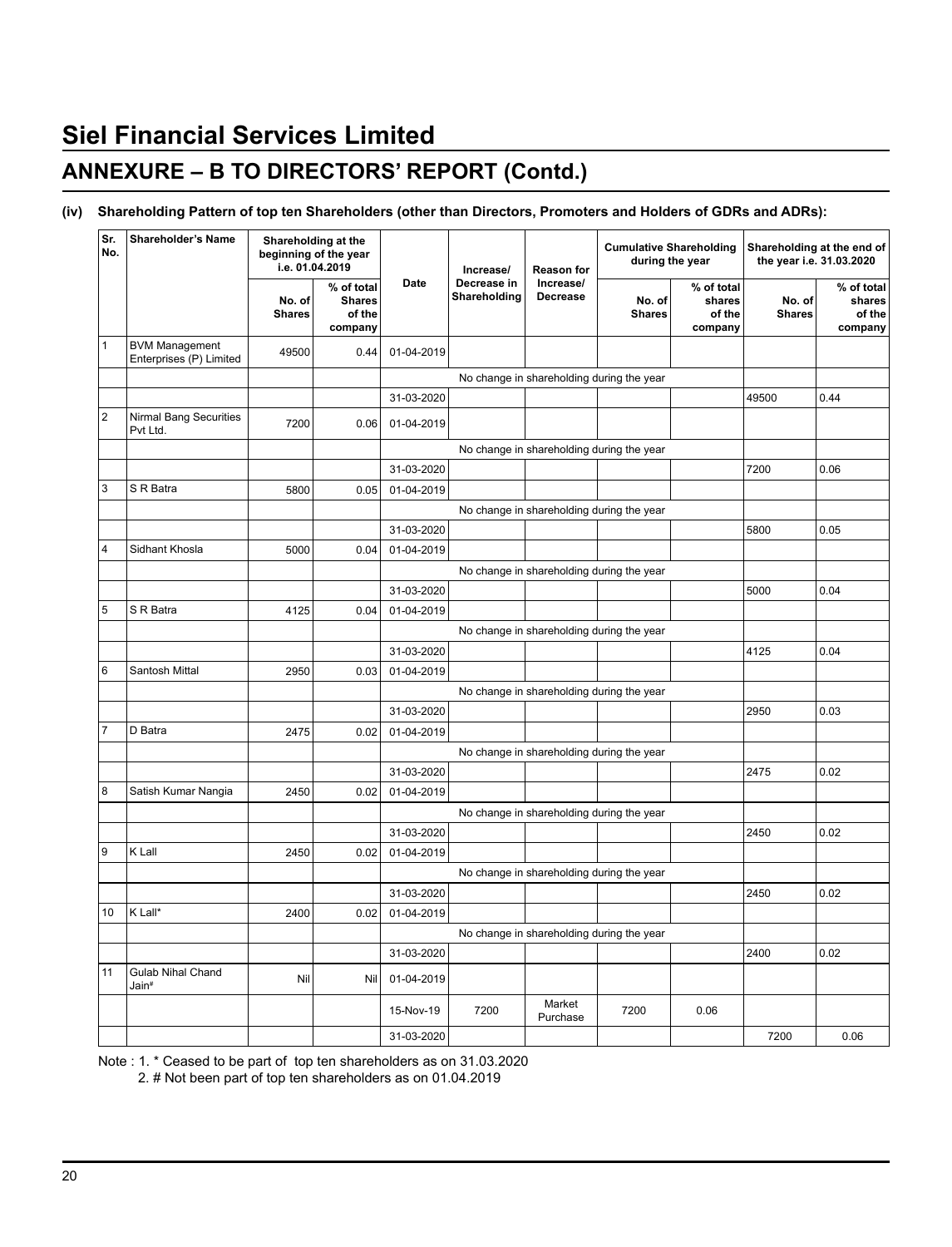

# **ANNEXURE – B TO DIRECTORS' REPORT (Contd.)**

#### **(v) Shareholding of Directors and Key Managerial Personnel:**

| Sr.<br>No.     | <b>Director's Name</b>   |                         | Shareholding at the<br>beginning of the year<br>i.e. 01.04.2019 |            | Increase/<br>Date<br>Decrease in<br>Shareholding | Reason for<br>Increase/<br>Decrease | <b>Cumulative Shareholding</b><br>during the year |                                        | Shareholding at the<br>end of the year i.e.<br>31.03.2020 |                                        |
|----------------|--------------------------|-------------------------|-----------------------------------------------------------------|------------|--------------------------------------------------|-------------------------------------|---------------------------------------------------|----------------------------------------|-----------------------------------------------------------|----------------------------------------|
|                |                          | No. of<br><b>Shares</b> | % of total<br><b>Shares</b><br>of the<br>company                |            |                                                  |                                     | No. of Shares                                     | % of total<br>shares of the<br>company | No. of<br><b>Shares</b>                                   | % of total<br>shares of the<br>company |
|                | Mr. Santosh Kumar        | 50                      | 0.00                                                            | 01-04-2019 |                                                  |                                     |                                                   |                                        |                                                           |                                        |
|                |                          |                         |                                                                 |            | No change in shareholding during the year        |                                     |                                                   |                                        |                                                           |                                        |
|                |                          |                         |                                                                 | 31-03-2020 |                                                  |                                     |                                                   |                                        | 50                                                        | 0.00                                   |
| $\overline{2}$ | Mr. Arun Kumar<br>Mithal | 50                      | 0.00                                                            | 01-04-2019 |                                                  |                                     |                                                   |                                        |                                                           |                                        |
|                |                          |                         |                                                                 |            |                                                  |                                     | No change in shareholding during the year         |                                        |                                                           |                                        |
|                |                          |                         |                                                                 | 31-03-2020 |                                                  |                                     |                                                   |                                        | 50                                                        | 0.00                                   |
| 3              | Mrs.Anju Goel            | 1                       | 0.00                                                            | 01-04-2018 |                                                  |                                     |                                                   |                                        |                                                           |                                        |
|                |                          |                         |                                                                 |            |                                                  |                                     | No change in shareholding during the year         |                                        |                                                           |                                        |
|                |                          |                         |                                                                 | 31-03-2020 |                                                  |                                     |                                                   |                                        |                                                           | 0.001                                  |

#### **V. INDEBTEDNESS**

**Indebtedness of the Company including interest outstanding/accrued but not due for payment** 

|      |                                                     | <b>Secured Loans</b><br><b>Excluding</b><br>deposits | <b>Unsecured</b><br>Loans | <b>Deposits</b> | Total<br><b>Indebtedness</b> |
|------|-----------------------------------------------------|------------------------------------------------------|---------------------------|-----------------|------------------------------|
|      | Indebtedness at the beginning of the financial year |                                                      |                           |                 |                              |
| i)   | <b>Principal Amount</b>                             | Nil                                                  | Nil                       | Nil             | Nil                          |
| ii)  | Interest due but not paid                           | Nil                                                  | Nil                       | Nil             | Nil                          |
| iii) | Interest accured but not due                        | Nil                                                  | Nil                       | Nil             | Nil                          |
|      | Total (i+ii+iii)                                    | Nil                                                  | <b>Nil</b>                | <b>Nil</b>      | <b>Nil</b>                   |
|      | Change in Indebtedness during the financial year    |                                                      |                           |                 |                              |
| ٠    | Addition                                            | Nil                                                  | Nil                       | Nil             | Nil                          |
| ٠    | Reduction                                           | Nil                                                  | Nil                       | Nil             | Nil                          |
|      | <b>Net Change</b>                                   | Nil                                                  | <b>Nil</b>                | <b>Nil</b>      | <b>Nil</b>                   |
|      | Indebtedness at the end of the financial year       |                                                      |                           |                 |                              |
| i)   | <b>Principal Amount</b>                             | Nil                                                  | Nil                       | Nil             | Nil                          |
| ii)  | Interest due but not paid                           | Nil                                                  | Nil                       | Nil             | Nil                          |
| iii) | Interest accured but not due                        | Nil                                                  | Nil                       | Nil             | Nil                          |
|      | Total (i+ii+iii)                                    | Nil                                                  | <b>Nil</b>                | Nil             | Nil                          |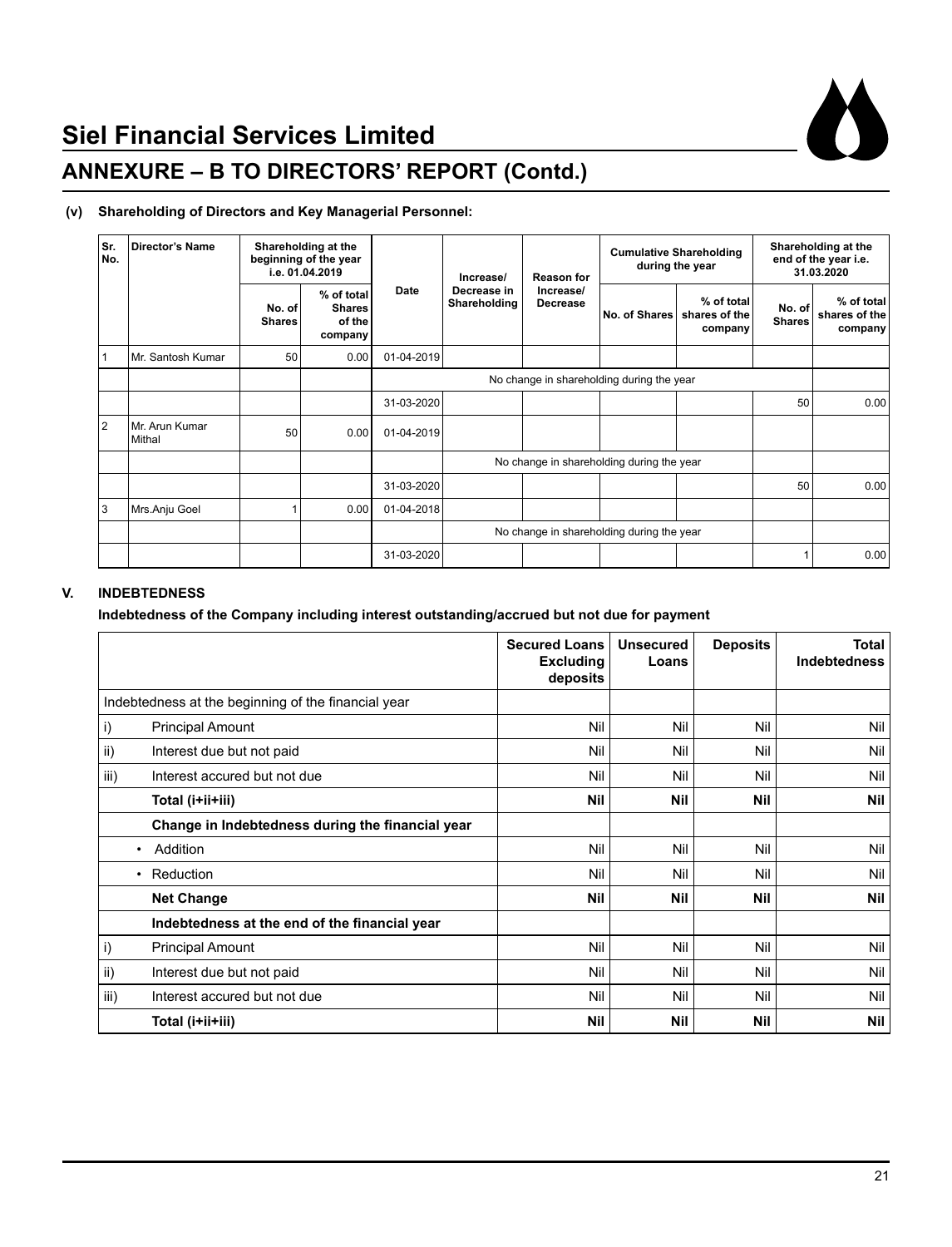### **ANNEXURE – B TO DIRECTORS' REPORT (Contd.)**

#### **VI. REMUNERATION OF DIRECTORS AND KEY MANAGERIAL PERSONNEL**

#### **A. Remuneration to Managing Director, Whole-time Directors and/or Manager:**

| Sr. | <b>Particulars of Remuneration</b>                                                       | Name of MD/WTD/Manager  | Total Amount |
|-----|------------------------------------------------------------------------------------------|-------------------------|--------------|
| No. |                                                                                          | Mr. Madhu Vrat Kaushik* | (in Rs.)     |
|     | Gross salary                                                                             |                         |              |
|     | $(a)$ Salary as per provisions contained in section 17(1) of the Income-tax<br>Act, 1961 | 0                       | 0            |
|     | $(b)$ Value of perquisites $u/s$ 17(2) Income-tax Act, 1961                              | $\Omega$                | 0            |
|     | (c) Profits in lieu of salary under section 17(3) Income-tax Act, 1961                   | 0                       | 0            |
| 12  | <b>Stock Option</b>                                                                      | $\Omega$                | 0            |
| IЗ  | <b>Sweat Equity</b>                                                                      | 0                       | 0            |
| 14  | Commission                                                                               | $\Omega$                | 0            |
|     | - as % of profit                                                                         | $\Omega$                | 0            |
|     | - other, specify                                                                         | 0                       | 0            |
| 15  | Others, please specify                                                                   | $\Omega$                | 0            |
|     | Total (A)                                                                                | n                       | 0            |
|     | Ceiling as per the Act                                                                   | ŋ                       | 0            |

\*Appointed as Whole-Time Director of the Company w.e.f. 14.02.2020 without any remuneration.

#### **B. Remuneration to other Directors:**

#### **No Remuneration /Sitting fee Paid to the Directors of the Company during the year.**

| Sr. | <b>Particulars of Remuneration</b>             | <b>Name of Directors</b> |  |   |  |
|-----|------------------------------------------------|--------------------------|--|---|--|
| No. |                                                |                          |  |   |  |
| 1.  | <b>Independent Directors</b>                   |                          |  | - |  |
|     | • Fee for attending board / committee meetings |                          |  |   |  |
|     | • Commission                                   |                          |  |   |  |
|     | • Others, please specify                       |                          |  |   |  |
|     | Total (1)                                      |                          |  |   |  |
| 2.  | <b>Other Non-Executive Directors</b>           |                          |  |   |  |
|     | • Fee for attending board / committee meetings |                          |  |   |  |
|     | • Commission                                   |                          |  |   |  |
|     | • Others, please specify                       |                          |  |   |  |
|     | Total (2)                                      |                          |  |   |  |
|     | Total $(B)=(1+2)$                              |                          |  |   |  |
|     | <b>Total Managerial Remuneration</b>           |                          |  | - |  |
|     | Overall Ceiling as per the Act                 |                          |  |   |  |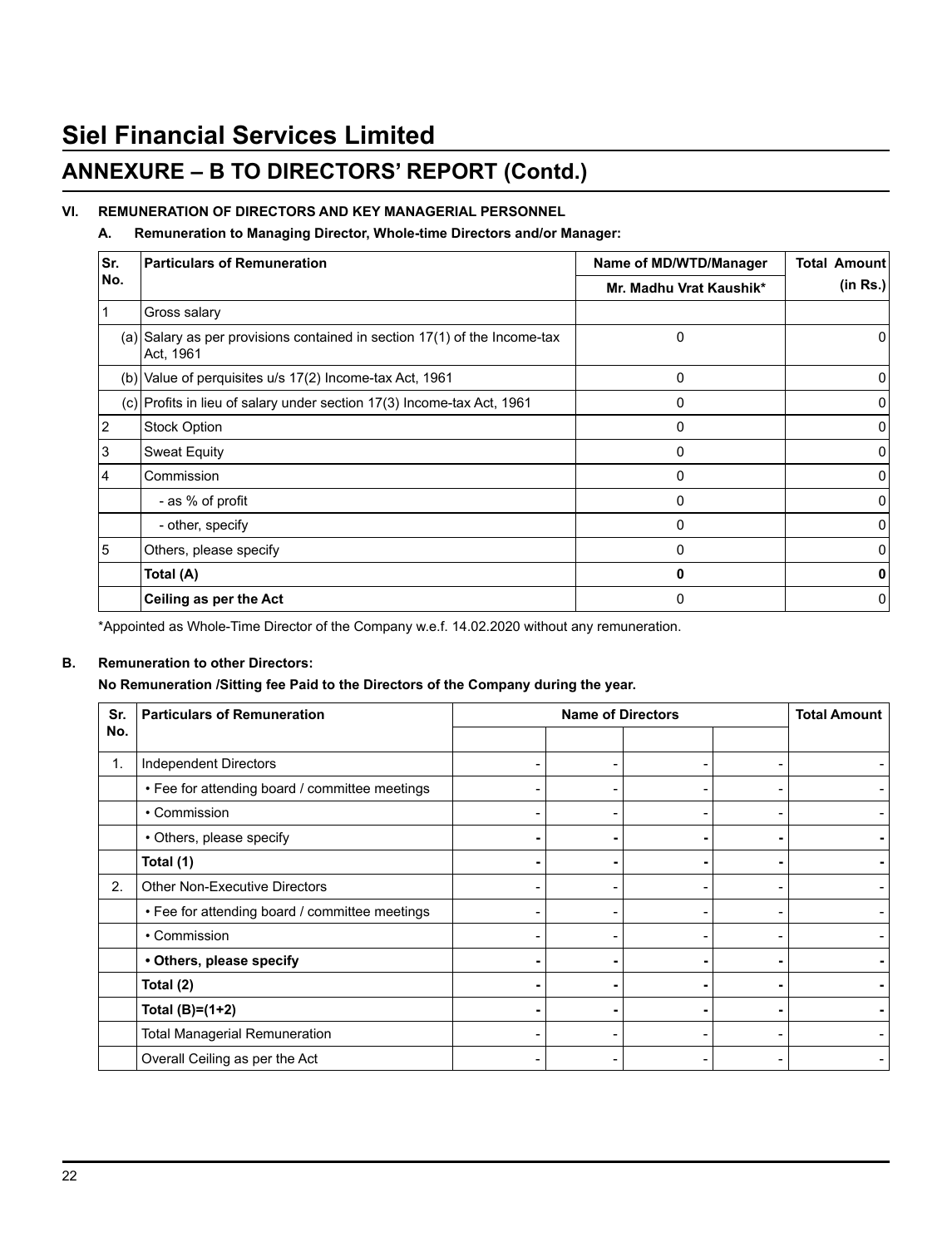

# **ANNEXURE – B TO DIRECTORS' REPORT (Contd.)**

#### **C. Remuneration to Key Managerial Personnel other than MD/ Manager/WTD:**

**At present there are no Key Managerial Personnel other than MD/Manager/WTD in the Company.**

| Sr.<br>No.     | <b>Particulars of Remuneration</b><br><b>Key Managerial Personnel</b>                    |                                       |                                | <b>Total Amountl</b><br>(In Rupees) |
|----------------|------------------------------------------------------------------------------------------|---------------------------------------|--------------------------------|-------------------------------------|
|                |                                                                                          | Ms.Jyoti<br><b>Company Secretary*</b> | Mr. Arun Kumar Sharma<br>CFO** | Total Amount<br>(In Rupees)         |
| 1.             | <b>Gross salary</b>                                                                      |                                       |                                |                                     |
|                | (a) Salary as per provisions contained in section $17(1)$<br>of the Income-tax Act, 1961 | 60667                                 | 0                              | 60667                               |
|                | $(b)$ Value of perquisites $u/s$ 17(2) of the Income-tax Act,<br>1961                    |                                       | 0                              |                                     |
|                | (c) Profits in lieu of salary under section 17(3) Income<br>tax Act, 1961                |                                       | 0                              |                                     |
| $\overline{2}$ | <b>Stock Option</b>                                                                      |                                       |                                |                                     |
| 3              | <b>Sweat Equity</b>                                                                      |                                       |                                |                                     |
| 4              | Commission                                                                               |                                       |                                |                                     |
|                | - as % of profit                                                                         |                                       |                                |                                     |
|                | - other, specify                                                                         |                                       |                                |                                     |
| 5              | Others, please specify                                                                   |                                       |                                |                                     |
|                | <b>Total</b>                                                                             | 60667                                 | 0                              | 60667                               |

\*Appointed as Company Secretary w.e.f. 31.12.2019.

\*\*Appointed as CFO w.e.f. 14.02.2020 without any remuneration.

#### **VII. PENALTIES / PUNISHMENT / COMPUNDING OF OFFENCES**

| <b>Type</b> | <b>Section of</b><br>the Companies<br>Act                                                                                                                     | <b>Brief</b><br><b>Description</b>                                                                                                                                                                                                                                                                                          | Details of Penalty /<br>Punishment/<br>Compounding                                                                                                                                                                                                       | <b>Authority</b><br><b>IRD / NCLT/</b><br><b>COURTI</b> | Appeal made,<br>if any<br>(give details) |
|-------------|---------------------------------------------------------------------------------------------------------------------------------------------------------------|-----------------------------------------------------------------------------------------------------------------------------------------------------------------------------------------------------------------------------------------------------------------------------------------------------------------------------|----------------------------------------------------------------------------------------------------------------------------------------------------------------------------------------------------------------------------------------------------------|---------------------------------------------------------|------------------------------------------|
| A. COMPANY  |                                                                                                                                                               |                                                                                                                                                                                                                                                                                                                             |                                                                                                                                                                                                                                                          |                                                         |                                          |
| Penalty     | Section 149 and Regulation<br>17(1) of Securities and<br>Exchange Board of India<br>(Listing Obligations and<br>Disclosure Requirements)<br>Regulations, 2015 | The Company was in non-<br>compliance with appointment<br>of woman director up to 26th<br>November, 2018 since the<br>applicability of the Companies<br>Act/ SEBI LODR.<br>The Company has appointed<br>Mrs. Anju Goel as Non-<br>Executive, Non-Independent<br>Woman Director of the Company<br>w.e.f. 27th November 2018. | BSE has imposed penalty on<br>the company in pursuance<br>of SEBI Circular no. SEBI/<br>HO/CFD/CMD/ CIR/ P/2018/<br>77 dt. 03.05.2018 for the<br>Quarter ended 30.9.2018 For<br>Rs.5,42,800/-<br>The penalty has been paid to<br>BSE in September, 2019. | Stock<br>Exchange                                       |                                          |
|             | Regulation 6(1) of Securities<br>and Exchange Board of<br>India (Listing Obligations and<br>Disclosure Requirements)<br>Regulations, 2015                     | The Company was in non-<br>compliance with appointment of<br>a qualified company secretary<br>as the Compliance Officer of the<br>Company.<br>The Company has appointed<br>Mrs. Jyoti as Company<br>Secretary and Compliance<br>Officer of the Company w.e.f.<br>31.12.2019                                                 | BSE has imposed penalty on<br>the company in pursuance<br>of SEBI Circular no. EBI/HO/<br>CFD/CMD/CIR/P/2018/77 dt.<br>03.05.2018 for Rs.1,07,380/-                                                                                                      | <b>Stock</b><br>Exchange                                |                                          |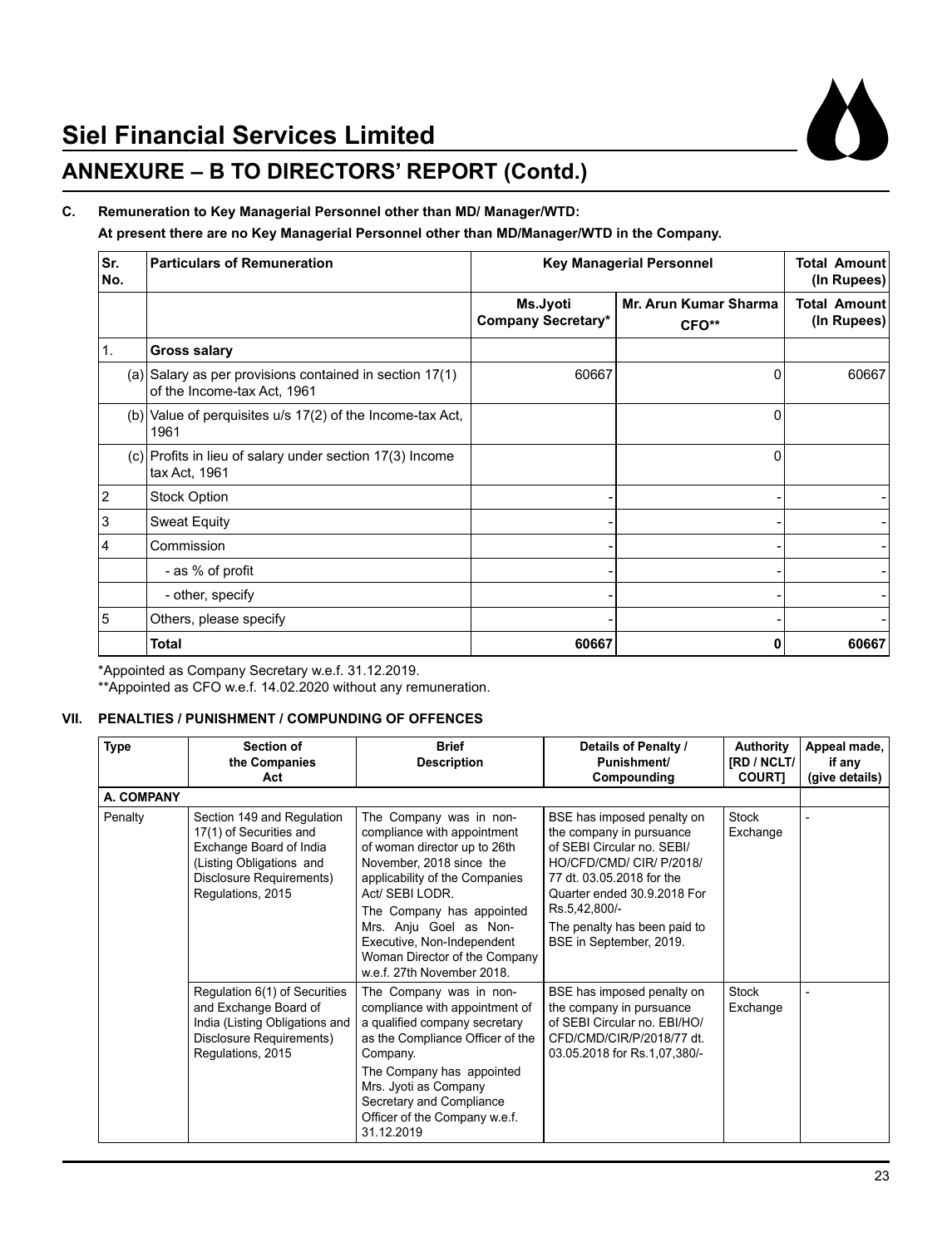# **ANNEXURE – B TO DIRECTORS' REPORT (Contd.)**

| <b>Type</b>         | <b>Section of</b><br>the Companies<br>Act | <b>Brief</b><br><b>Description</b> | Details of Penalty /<br><b>Punishment/</b><br>Compounding | Authority<br><b>IRD / NCLT/</b><br><b>COURTI</b> | Appeal made,<br>if any<br>(give details) |
|---------------------|-------------------------------------------|------------------------------------|-----------------------------------------------------------|--------------------------------------------------|------------------------------------------|
| Punishment          | Nil                                       | Nil                                | Nil                                                       | Nil                                              | Nil                                      |
| Compounding         | Nil                                       | Nil                                | Nil                                                       | Nil                                              | Nil                                      |
| <b>B. DIRECTORS</b> |                                           |                                    |                                                           |                                                  |                                          |
| Penalty             | Nil                                       | Nil                                | Nil                                                       | Nil                                              | Nil                                      |
| Punishment          | Nil                                       | Nil                                | Nil                                                       | Nil                                              | Nil                                      |
| Compounding         | Nil                                       | Nil                                | Nil                                                       | Nil                                              | Nil                                      |
|                     | <b>C. OTHER OFFICERS IN DEFAULT</b>       |                                    |                                                           |                                                  |                                          |
| Penalty             | Nil                                       | Nil                                | Nil                                                       | Nil                                              | Nil                                      |
| Punishment          | Nil                                       | Nil                                | Nil                                                       | Nil                                              | Nil                                      |
| Compounding         | Nil                                       | Nil                                | Nil                                                       | Nil                                              | Nil                                      |

 **ACS-26196 DIN: 07297518**

**Place : New Delhi Jyoti Madhu Vrat Kaushik Date : 08.08.2020 Company Secretary Whole Time Director**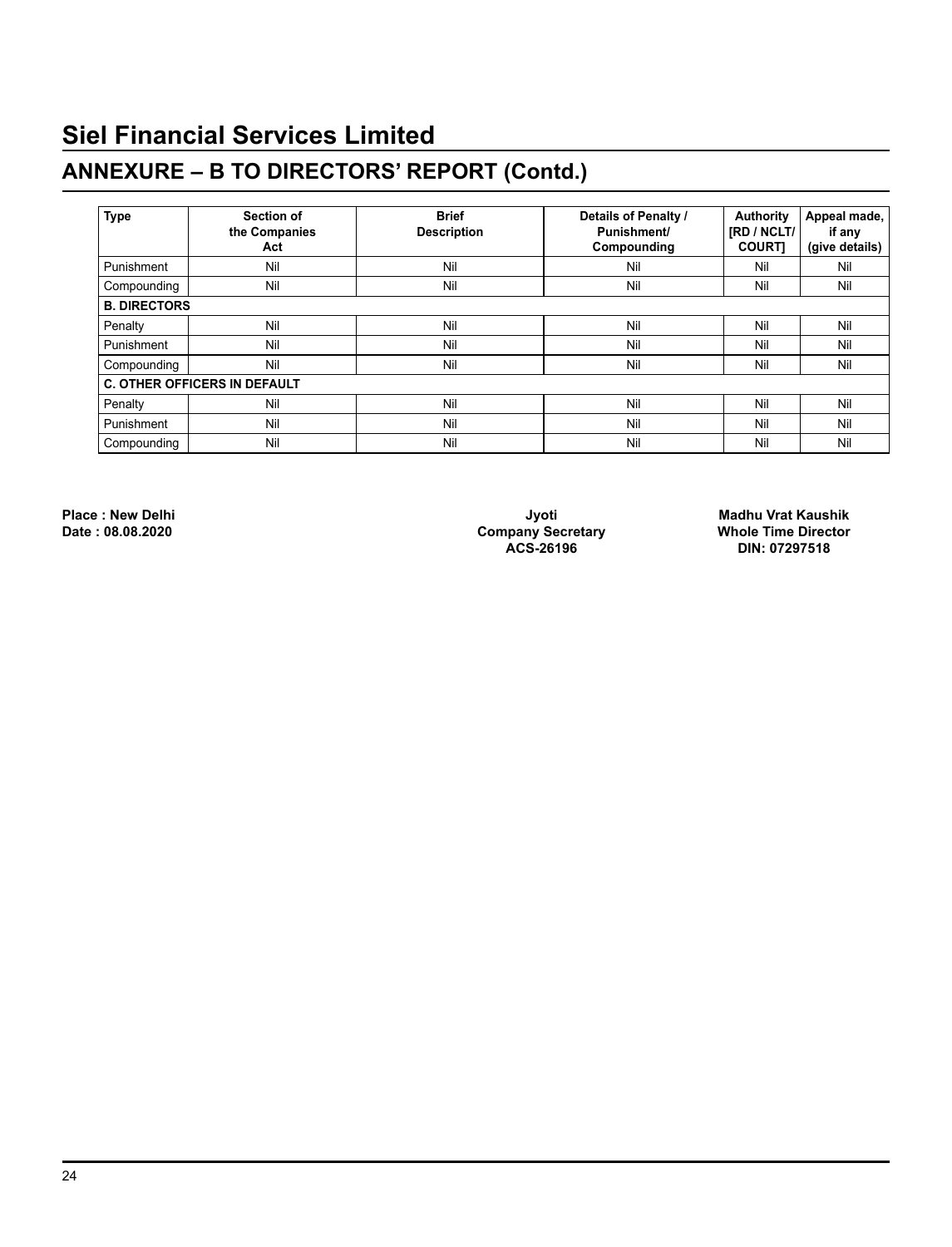

### **ANNEXURE – C TO DIRECTORS' REPORT**

#### **CORPORATE GOVERNANCE REPORT – 2019-20**

#### **1. Company's Philosophy on Code of Corporate Governance**

 Good Corporate Governance act as a catalyst for consistent growth of an organization. It is the adoption of best business practices which ensure that the Company operates not only within the regulatory framework, but is also guided by ethics. The adoption of such corporate practices ensures accountability of the persons in charge of the Company on one hand and brings benefits to investors, customers, creditors, employees and the society at large on the other. The Company firmly believes in practicing good Corporate Governance in true spirit and endeavour to improve on these aspects on ongoing basis.

#### **2. Board of Directors**

#### **(a) Composition**

 The Board of Directors of the Company consisting of 4 Directors. It consists of One Executive Director, Two Directors are Non-Executive and Independent Directors and one director is Non- Executive and Non-Independent Director. The Board of the Company is duly constituted as per the requirements of the Companies Act, 2013 read with rule made there under and Regulation 17 of Securities and Exchange Board of India (Listing Obligations and Disclosure Requirements) Regulations, 2015. The Board members possess the skills, experience and expertise necessary to guide the Company.

 All the Directors have given necessary disclosures as required in the Companies Act, 2013 and rules made thereunder. There is no relationship between the Directors inter-se.

 The composition of Board of Directors, their attendance at the Board Meetings held during the financial year ended March 31, 2020 and at the last Annual General Meeting held on 27.09.2019 and also the other directorship and membership/ chairmanship of Board committees are as follows:

| Name of<br><b>Director</b>                                         | <b>DIN</b>     | Category of<br>Directorship | No. of<br><b>Board</b> | <b>Attended</b><br>last AGM | No. of other<br>Directorship* | Name of the<br>listed Compa-                                                 |                                            | No. of other Committee<br>Membership** |
|--------------------------------------------------------------------|----------------|-----------------------------|------------------------|-----------------------------|-------------------------------|------------------------------------------------------------------------------|--------------------------------------------|----------------------------------------|
|                                                                    |                |                             | meetings<br>attended   |                             |                               | nies (holding<br>position of<br>Director and<br>category of<br>Directorship) | Member<br>(including<br>Chairman-<br>ship) | Chairman/<br>Chairperson               |
| 1                                                                  | $\overline{2}$ | 3                           | 4                      | 5                           | 6                             | 7                                                                            | 8                                          | 8                                      |
| Mr. Santosh<br>Kumar                                               | 00994313       | $NE - I - D$                | 7                      | <b>YES</b>                  | Nil                           | Nil                                                                          | Nil                                        | Nil                                    |
| Mr. Arun<br>Kumar Mithal                                           | 06941447       | $NE - I - D$                | 7                      | <b>YES</b>                  | Nil                           | Nil                                                                          | Nil                                        | Nil                                    |
| Mrs. Anju Goel                                                     | 8286756        | NE-NI-D                     | $\overline{7}$         | <b>YES</b>                  | Nil                           | Nil                                                                          | Nil                                        | Nil                                    |
| Mr. Madhu Vrat<br>Kaushik <sup>#</sup><br>(Whole Time<br>Director) | 07297518       | <b>ED</b>                   | 7                      | <b>YES</b>                  | Nil                           | Nil                                                                          | Nil                                        | Nil                                    |

 ED-Executive Director, NE- I-D-Non-Executive Independent Director, NE-NI-D -Non-Executive Non-Independent Director # Appointed as a Whole Time Director of the Company w.e.f. 14.02.2020.

#### **Note:**

 \*Other directorships exclude directorships in private limited companies, foreign companies and companies under Section 8 of the Companies Act, 2013

 \*\*For this purpose only Audit and Stakeholders' Relationship Committees have been considered as defined under Regulation 26 of SEBI (LODR) Regulations, 2015.

 **During the Financial Year ended 31.3.2020, the Company was in non-compliance in respect of appointment of KMP under the provisions of Section 203 of the Companies Act, 2013. However, the above non-compliances has been complied by the Company on 31.12.2019 and 14.2.2020 by appointment of Company Secretary and WTD & CFO of the Company.**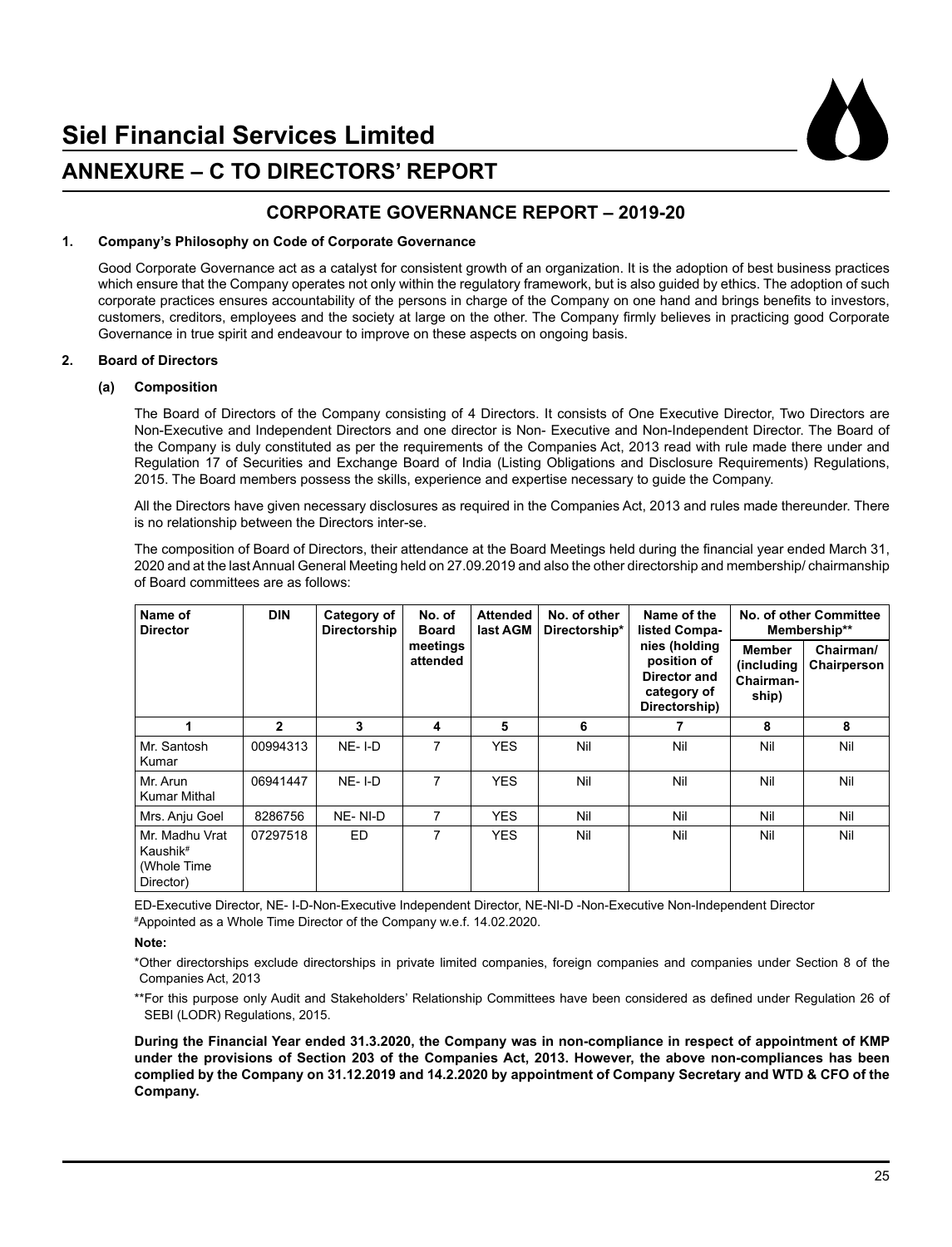### **ANNEXURE – C TO DIRECTORS' REPORT (Contd.)**

#### **(b) Number of Board Meetings**

 During the financial year ended March 31, 2020, 7 board meetings were held on 23.5.2019, 12.8.2019, 21.8.2019, 8.11.2019, 31.12.2019, 6.2.2020 & 14.2.2020.

 A separate meeting of the Independent Directors of the Company was convened on 14.02.2020 to overlook and review their own performance and of the Board. All the Independent Directors of the Company were attended the meeting.

#### **(c) Details of the shareholding of Non-Executive Directors**

The shareholding of the Non-Executive Directors of the Company as on 31.3.2020 is as under:

| SI. No.  | Name of the Director  | No. of Equity Shares |
|----------|-----------------------|----------------------|
|          | Mr. Santosh Kumar     | 50                   |
| <u>.</u> | Mr. Arun Kumar Mithal | 50                   |
|          | Mrs. Anju Goel        |                      |

#### **(d) Confirmation**

On the basis of declaration received from the Independent Directors, the Board confirms that in their opinion the Independent Directors of the Company fulfill the conditions specified in the SEBI Listing Regulations 2015 and are independent of the management.

#### **(e) Information supplied to the Board**

- 1. Quarterly/annual financial results of the Company.
- 2. Minutes of meetings of Board committees.
- 3. Compliance of any regulatory, statutory nature or listing requirements and shareholder services
- The Board periodically reviews the compliance reports of all laws applicable to the Company, prepared by the Company.

The Board is presented with detailed notes along with the agenda papers.

 During the year, none of the Independent Director has resigned before the expiry of his/her tenure as Independent Director of the Company.

#### **3. Audit Committee**

#### **(a) Terms of Reference**

 The role and terms of reference of Audit Committee shall cover areas mentioned under SEBI Listing Regulations/ and Section 177 of the Companies Act, 2013 and rules related thereto/other SEBI Laws/Regulations, as applicable from time to time besides other matters as may be delegated by the Board of Directors from time to time.

#### **(b) Composition**

 Presently, the Audit Committee comprises of 3 Directors. One Director is Executive and Non-Independent and two directors are Non-Executive and Independent Directors. All the Committee members have sound knowledge of finance and accounting.

The Chairman of the Committee had attended the last Annual General Meeting.

 The Company Secretary acts as the Secretary of the Committee. The statutory Auditors attend the meetings of the Committee on the invitation of the Company.

 During the financial year ended 31.3.2020, the Audit Committee met 4 times on 23.5.2019, 12.08.2019, 8.11.2019 & 6.2.2020.

The composition of the Committee and their attendance at the Committee meetings held during the year are as under:

| SI. No. | Name of the Member     | <b>Status</b> | No. of Meetings Attended<br>(Total Meetings held 4) |
|---------|------------------------|---------------|-----------------------------------------------------|
|         | Mr. Santosh Kumar      | Chairman      |                                                     |
|         | Mr. Arun Kumar Mithal  | Member        |                                                     |
| 3.      | Mr. Madhu Vrat Kaushik | Member        |                                                     |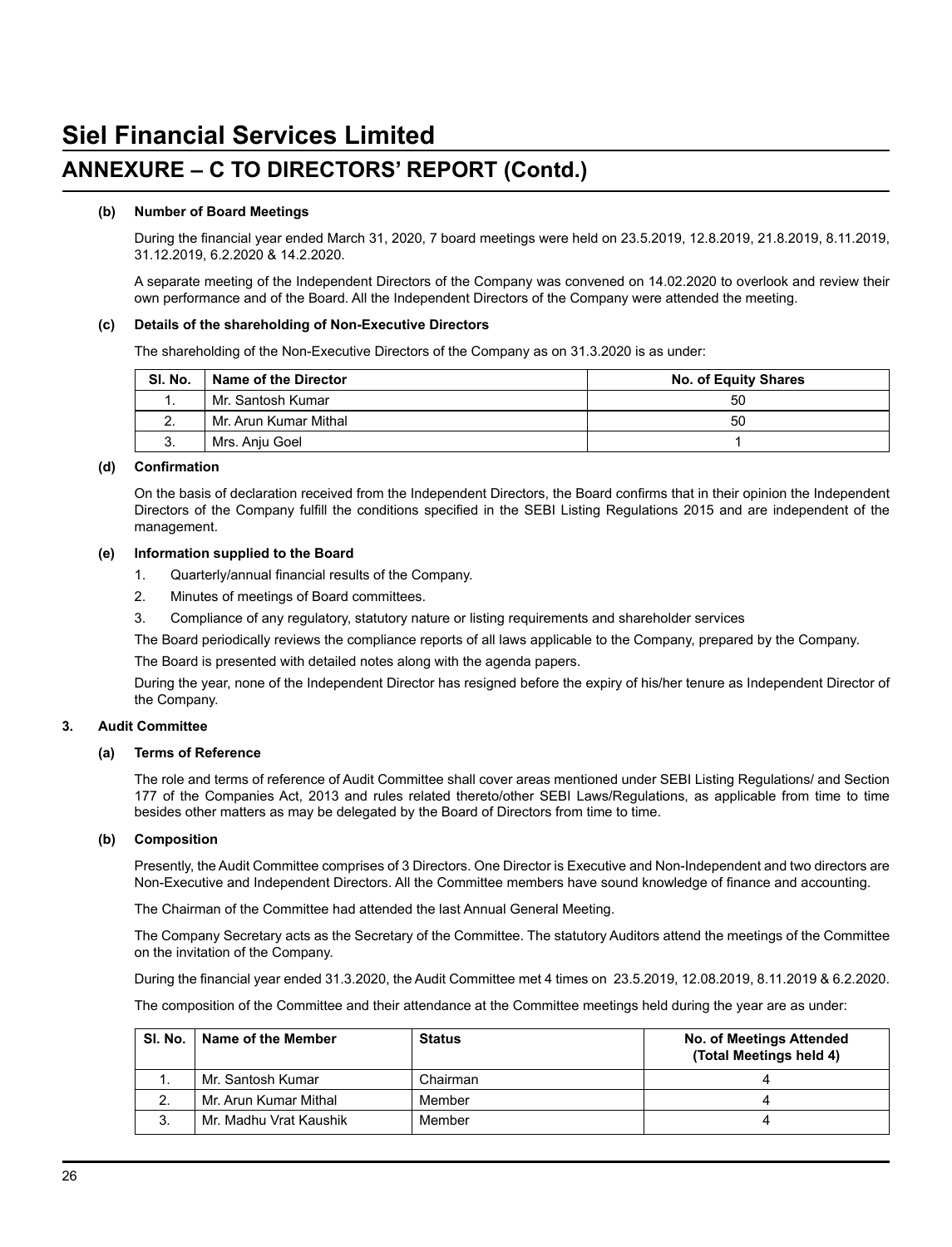

### **ANNEXURE – C TO DIRECTORS' REPORT (Contd.)**

#### **4. Nomination and Remuneration Committee**

#### **(a) Terms of Reference**

 The role and terms of reference of Nomination and Remuneration Committee shall cover areas mentioned under SEBI Listing Regulations/Section 178 of the Companies Act, 2013 and rules related thereto/other SEBI Laws/ Regulations, as applicable from time to time and other matters as may be delegated by the Board of Directors from time to time.

#### **(b) Composition**

 Presently, the Committee comprises of 3 Directors. One Director is Executive and Non-Independent and two directors are Non-Executive and Independent Directors.

The Chairman of the Committee had attended the last Annual General Meeting.

 During the financial year ended 31.3.2020, 3 meetings of the Committee were held on 23.5.2019, 31.12.2019 & 14.2.2020.

The Company Secretary acts as the Secretary of the Committee.

The composition of the Committee and their attendance at the Committee meetings held during the year are as under:

| SI. No. | Name of the Member     | <b>Status</b> | No. of Meetings Attended<br>(Total Meetings held 3) |
|---------|------------------------|---------------|-----------------------------------------------------|
|         | Mr. Santosh Kumar      | Chairman      |                                                     |
|         | Mr. Arun Kumar Mithal  | Member        |                                                     |
|         | Mr. Madhu Vrat Kaushik | Member        |                                                     |

#### **(c) Performance Evaluation criteria for Independent Directors**

 The performance evaluation criteria for Independent Directors was such as qualification, experience, knowledge, competency, availability, attendance, commitment, contribution of the individual directors to the Board and Committee meetings and fulfillment of independence criteria by them and their independence from the management. The performance evaluation of Independent Directors was done by the entire Board of Directors and in the evaluation the directors who are subject to evaluation had not participated

#### **5. Remuneration to Directors**

The Company does not pay any remuneration to its Executive Directors and the Non-Executive Directors.

#### **6. Stakeholders Relationship Committee**

#### **a) Terms of Reference**

 The Company has a Board Committee namely 'Stakeholders Relationship Committee', as required under the provisions of Section 178 of the Companies Act, 2013 and Regulation 20 of SEBI (LODR) Regulations, 2015 to look into various issues relating to shareholders including the redressal of shareholders complaints, share transfers/transmission/issue of duplicate shares etc. The meeting of this Committee is held frequently to ensure completion of share transfer work within the stipulated period.

#### **b) Composition**

 The Stakeholder Relationship Committee comprises of 3 Directors. One Director is Executive and Non-Independent and two directors are Non-Executive and Independent Directors.

 During the financial year ended 31.3.2020, 1 meeting of the Committee was held on 5.2.2020.

The Company Secretary acts as the Secretary of the Committee.

The composition of the Committee and their attendance at the Committee meeting/s held during the year are as under: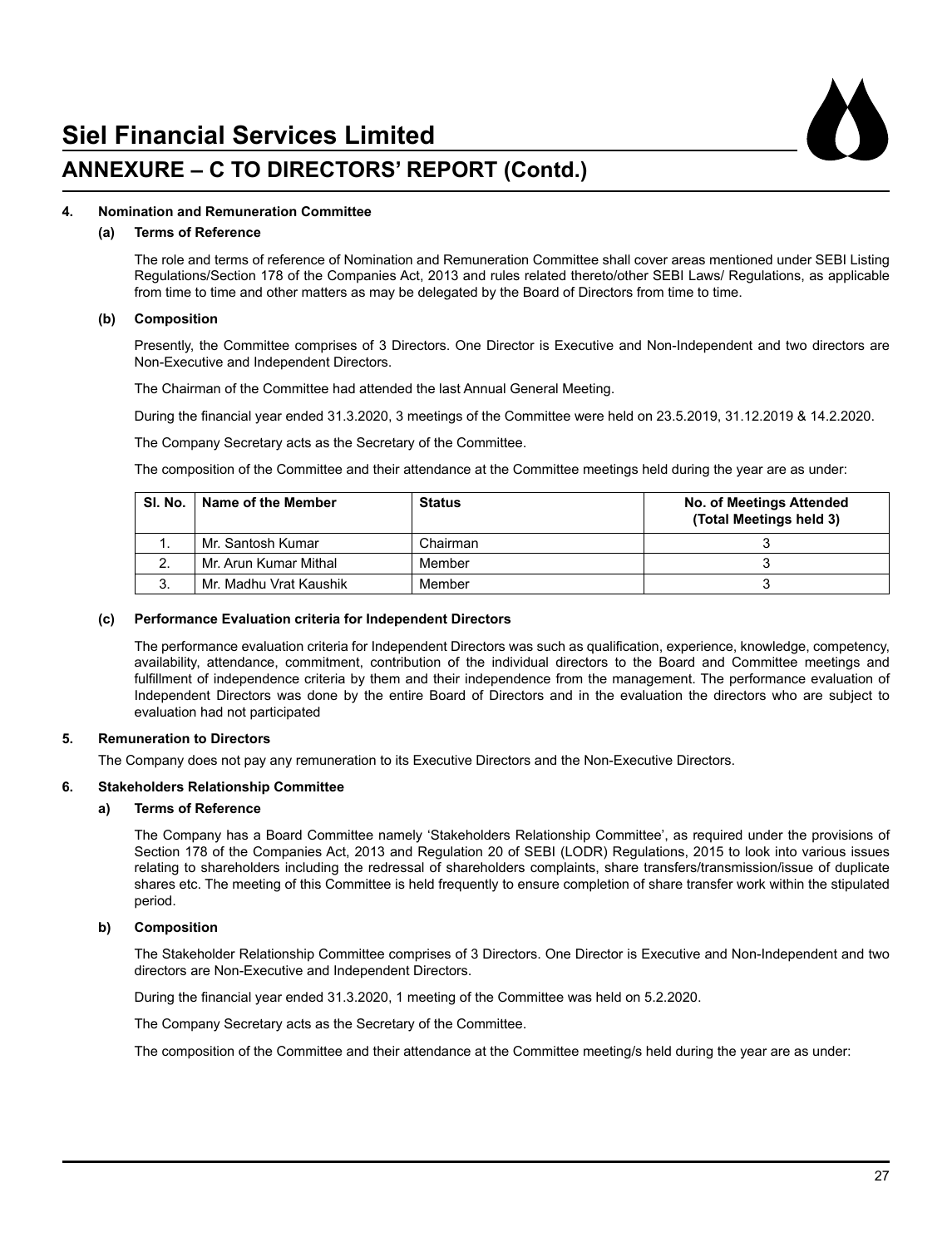### **ANNEXURE – C TO DIRECTORS' REPORT (Contd.)**

| SI. No. | Name of the Member     | <b>Status</b> | No. of Meetings Attended<br>(Total Meetings held 1) |
|---------|------------------------|---------------|-----------------------------------------------------|
|         | Mr. Santosh Kumar      | Chairman      |                                                     |
|         | Mr. Arun Kumar Mithal  | Member        |                                                     |
|         | Mr. Madhu Vrat Kaushik | Member        |                                                     |

 Mrs. Jyoti, Company Secretary is the Compliance Officer for complying with the requirements of SEBI (Prohibition of Insider Trading) Regulations, 2015 and SEBI (Listing Obligations and Disclosure Requirements) Regulations, 2015.

 During the financial year ended March 31, 2020, 1 complaint was received from the shareholder. The complaint was replied/ resolved to the satisfaction of the shareholder. No complaint is pending as at the end of the financial year..

#### **7. General Body Meetings**

(i) Details of last three Annual General Meetings were held as under:

| <b>Financial Year</b> | Location                                                       | Date       | <b>Special Resolution Passed</b>                                                                                                                              |
|-----------------------|----------------------------------------------------------------|------------|---------------------------------------------------------------------------------------------------------------------------------------------------------------|
| 2018-2019             | Soni Mansion, 12-B.<br>Ratlam Kothi, Indore -<br>452001 (M.P.) | 27.09.2019 | 1. Appointment of Mr. Santosh Kumar (DIN: 00994313) as an<br>Independent Director of the Company for a period of 5 years<br>w.e.f. 29.09.2019 (2nd term).     |
|                       |                                                                |            | 2. Appointment of Mr. Arun Kumar Mithal (DIN: 06941447) as an<br>Independent Director of the Company for a period of 5 years<br>w.e.f. 29.09.2019 (2nd term). |
| 2017-2018             | Soni Mansion, 12-B.<br>Ratlam Kothi, Indore -<br>452001 (M.P.) | 29.09.2018 | No Special resolution was passed.                                                                                                                             |
| 2016-2017             | Soni Mansion, 12-B.<br>Ratlam Kothi, Indore -<br>452001 (M.P.) | 29.09.2017 | No Special resolution was passed.                                                                                                                             |

(ii) During the financial year ended March 31, 2020, no special resolution was passed through Postal Ballot process.

(iii) There is no item in the Notice for the forthcoming Annual General Meeting that is proposed to be passed through Postal Ballot.

#### **8. Means of Communication**

#### **(a) Financial Results**

The Quarterly/Annual Audited Results are published in The Pioneer (English) and Indore Samachar (Hindi). The results are sent to the BSE Limited on which the Company is listed in the prescribed format so as to enable the stock exchange to put the same on their own Web–site.

#### **(b) Stock Exchange**

 The Company makes timely disclosures of necessary information to BSE Limited (BSE) in terms of the Listing Agreement(s) and other rules and regulations issued by SEBI.

#### **(c) BSE Corporate Compliance and Listing Centre**

 BSE Listing is a web-based application designed by BSE for corporates. All periodical compliance filings, inter- alia, Shareholding Pattern, Corporate Governance Report, Corporate announcements, amongst others are filed electronically on the Listing Centre.

#### **(d) SEBI Complaints Redress System (SCORES)**

 The investor complaints are processed in a centralized web based complaints redress system.

#### **(e) Management Discussion and Analysis report, which forms a part of the Annual Report, is given by means of a separate Annexure and is attached to the Directors' Report.**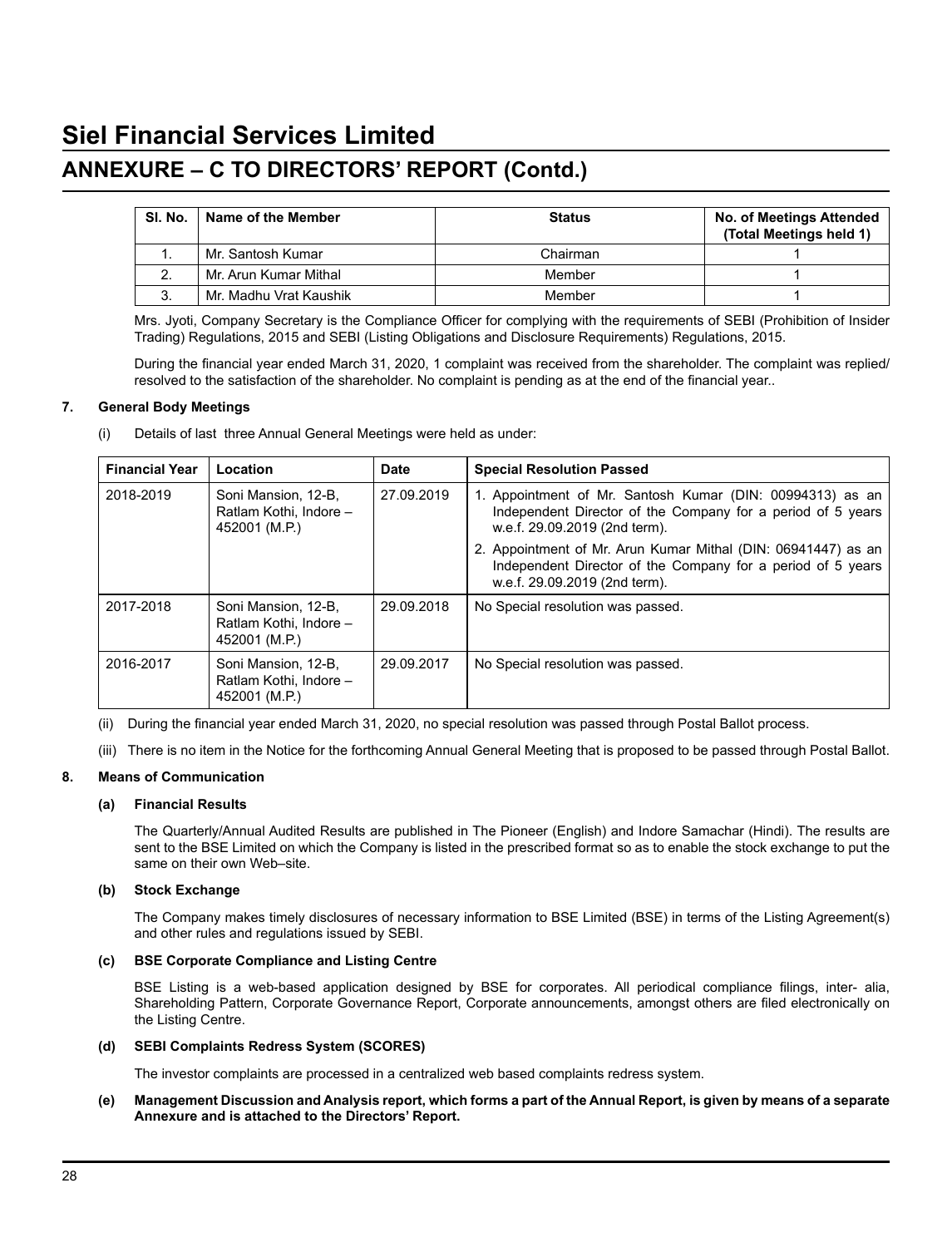

### **ANNEXURE – C TO DIRECTORS' REPORT (Contd.)**

#### **9. General Shareholders' Information**

- (i) Annual General Meeting is proposed to be held on Friday, the 25th day of September, 2020 at 11.00 A.M. through Video Conferencing ("VC") / Other Audio Visual Means ("OAVM").
- (ii) **Financial Year:** April to March
- (iii) **Date of Book Closure:** 19.9.2020 to 25.9.2020 (Both days inclusive)

#### (iv) **Listing on Stock Exchanges:**

The equity shares of the Company are listed on BSE Limited (Stock Code: 532217) Mumbai.

 Listing fee for the financial year 2020-2021 has been paid to BSE Ltd.

#### (v) **Stock Market Data for the financial year ended March 31, 2020**

| <b>Month</b> | <b>April 2019</b> | Mav | June  | July ' | Aug. | Sept. | Oct. | Nov. |      | Dec.   Jan. 2020 | Feb. | March |
|--------------|-------------------|-----|-------|--------|------|-------|------|------|------|------------------|------|-------|
| High         | -                 |     | 13.50 | 11.60  | 5.71 | 4.05  | 3.35 | .66  | 1.71 | 1.87             | 1.96 |       |
| Low          | -                 |     | 12.20 | 5.82   | 4.13 | 3.40  | 1.69 | 1.50 | 1.63 | 1.79             | 1.87 | -     |
| Volume       | -                 | -   | 200   | 670    | 280  | 152   | 348  | 253  | 98   | 46               | 75   | -     |
|              |                   |     |       |        |      |       |      |      |      |                  |      |       |

BSE Index 1st April, 2019 : 38,871.87<br>29th March. 2020 : 29.464.49 29th March, 2020

#### **(vi) Registrar and Share Transfer Agent**

 The Company has appointed M/s Mas Services Limited as the Registrar and Share Transfer Agent of the Company who handles share transfer work in Physical as well as in Electronic Form and other related activities may be addressed to Mas Services Limited, T-34, 2nd Floor, Okhla Industrial Area, Phase-II, New Delhi–110020, Phone No.:011-26387281-83, Fax No.:011-26387384, Website: www.masserv.com, E-mail: info@masserv.com.

#### **(vii) Share Transfer System**

 In terms of Regulation 40 of SEBI Listing Regulations, as amended, securities of listed companies can be transferred only in dematerialized form with effect from April 1, 2019, except in case of request received for transmission or transposition of securities. In view of this and to eliminate all risks associated with physical shares and for ease of portfolio management, members holding shares in physical form are requested to consider converting their holdings to dematerialized form. Members can contact the Company or Company's Registrars and Transfer Agent, M/s Mas Services Limited for assistance in this regard.

#### **(viii) Investors' Service**

 The Company has a system of attending and redressing all investors' grievances/ correspondence within a period of 10 days from the date of receipt of the same.

No complaints/grievances are pending as on date.

#### **(ix) Distribution of shareholding as on March 31, 2020**

| No. of Equity      | <b>Folios</b>  |        | <b>Shares</b>  |        |
|--------------------|----------------|--------|----------------|--------|
| <b>Shares held</b> | <b>Numbers</b> | %      | <b>Numbers</b> | %      |
| Up to $500$        | 19911          | 99.83  | 627036         | 5.53   |
| 501-1000           | 20             | 0.10   | 15409          | 0.14   |
| 1001-2000          | 3              | 0.01   | 3775           | 0.03   |
| 2001-3000          | 5              | 0.03   | 12725          | 0.11   |
| 3001-4000          | 0              | 0.00   | 0              | 0.00   |
| 4001-5000          | 2              | 0.01   | 9125           | 0.08   |
| 5001-10000         | 2              | 0.01   | 13000          | 0.11   |
| 10001 and above    | 2              | 0.01   | 10662682       | 94.00  |
| <b>TOTAL</b>       | 19945          | 100.00 | 11343752       | 100.00 |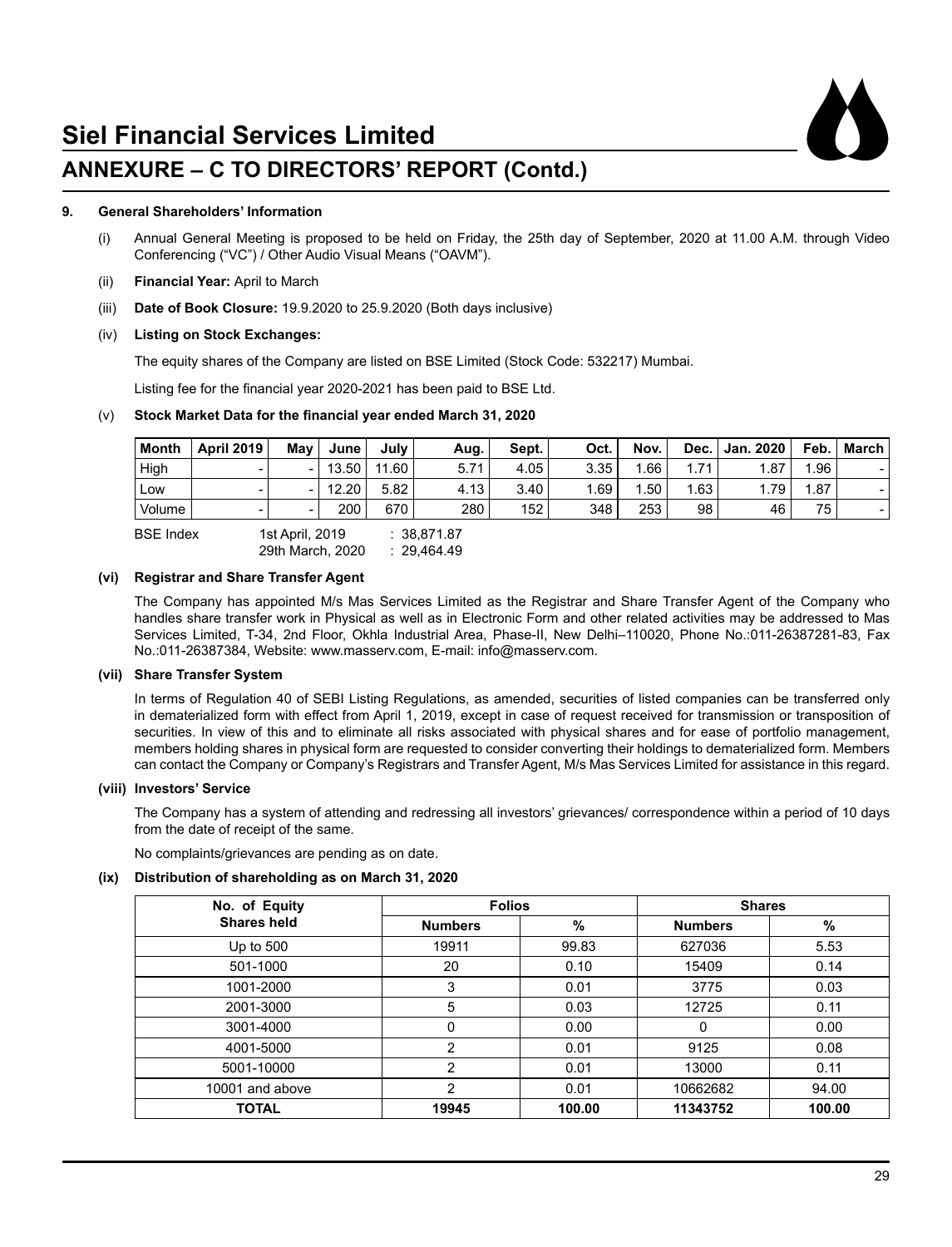### **ANNEXURE – C TO DIRECTORS' REPORT (Contd.)**

#### (x) **Categories of shareholders as on March 31, 2020**

| SI. No. | Category                  | No. of Shares held | % of shareholding |
|---------|---------------------------|--------------------|-------------------|
| 1.      | Promoters' Shareholding   | 10613382           | 93.56             |
| 2.      | Non-Promoter shareholding |                    | 0                 |
| (a)     | <b>Banks</b>              | 50                 | 0.00              |
| (b)     | <b>Bodies Corporate</b>   | 53910              | 0.48              |
| (c)     | Individuals               | 623585             | 5.50              |
| (d)     | <b>NRIS</b>               | 51950              | 0.45              |
| (e)     | <b>Clearing Members</b>   | 875                | 0.01              |
|         | Total                     | 11343752           | 100.00            |

#### (xii) **Dematerialization of shares and liquidity**

 The shares of the Company are compulsorily traded in dematerialized form and are available for trading on both the Depository Systems in India – Central Depository Services (India) Limited (CDSL) and National Securities Depository Limited (NSDL).

 As on 31st March, 2020, a total of 1,06,72,552 equity shares of the Company, which form 94.08% of the Equity Share Capital, stand dematerialised. Under the depository system, the ISIN allotted to the Company's equity shares is INE027F01014.

#### (xiii) **Plant Locations**

 The Company is a financial Company.

#### (xiv) **Investors' correspondence may be address to:**

 Mr. N.K. Rastogi, M/s Mas Services Limited, T-34, 2nd Floor, Okhla Industrial Area, Phase-II, New Delhi –110020, Phone No.: 011- 26387281-83, Fax No. : 011-26387384, Website:www.masserv.com, E-mail: info@masserv.com

 The address of Delhi Office is 5th Floor, Kirti Mahal, 19, Rajendra Place, New Delhi – 110125, Phone: 011-25739103, Fax : 011- 25743659

Members holding shares in electronic mode should address all their correspondence to their respective Depository Participants.

#### **10. Other Disclosures**

- (a) There is no materially significant related party transactions i.e. transactions of the Company of material nature, with its promoters, the Directors or the management, their subsidiaries or relatives etc., that may have potential conflict with the interests of Company at large.
- (b) There were no instances of penalties, strictures imposed on the Company by stock exchange or SEBI or any statutory authority on any matter related to the capital markets, during the last three years.
- (c) The Company has adopted Code of Conduct for Directors and Senior Management and Code of Internal Procedures and Conduct framed under the Securities and Exchange Board of India (Prohibition of Insider Trading) Regulations, 2015, as amended to, inter alia, prevent insider trading in the shares of the Company.
- (d) The Company is not engaged in commodity trading on the Commodity Exchange/s.
- (e) The Company has not raised any funds through preferential allotment / qualified institutions placement as specified under Regulation 32(7A) of the SEBI (LODR) Regulations, during the year 2019-20.
- (f) The Company has obtained a certificate from Mr. Nirbhay Kumar (CP No.7887) of M/s Nirbhay Kumar Associates, Practicing Company Secretaries, certifying that none of the Directors on the Board of the Company have been debarred or disqualified from being appointed or continuing as directors of companies by the Board/Ministry of Corporate Affairs or any other statutory authority.
- (g) There has been no case where the Board did not accept any recommendation of any of the Committees of the Board.
- (h) During the year ended 31.3.2020, the Company has paid total fees of Rs.1,00,000 to the Statutory Auditors for all services provided by him.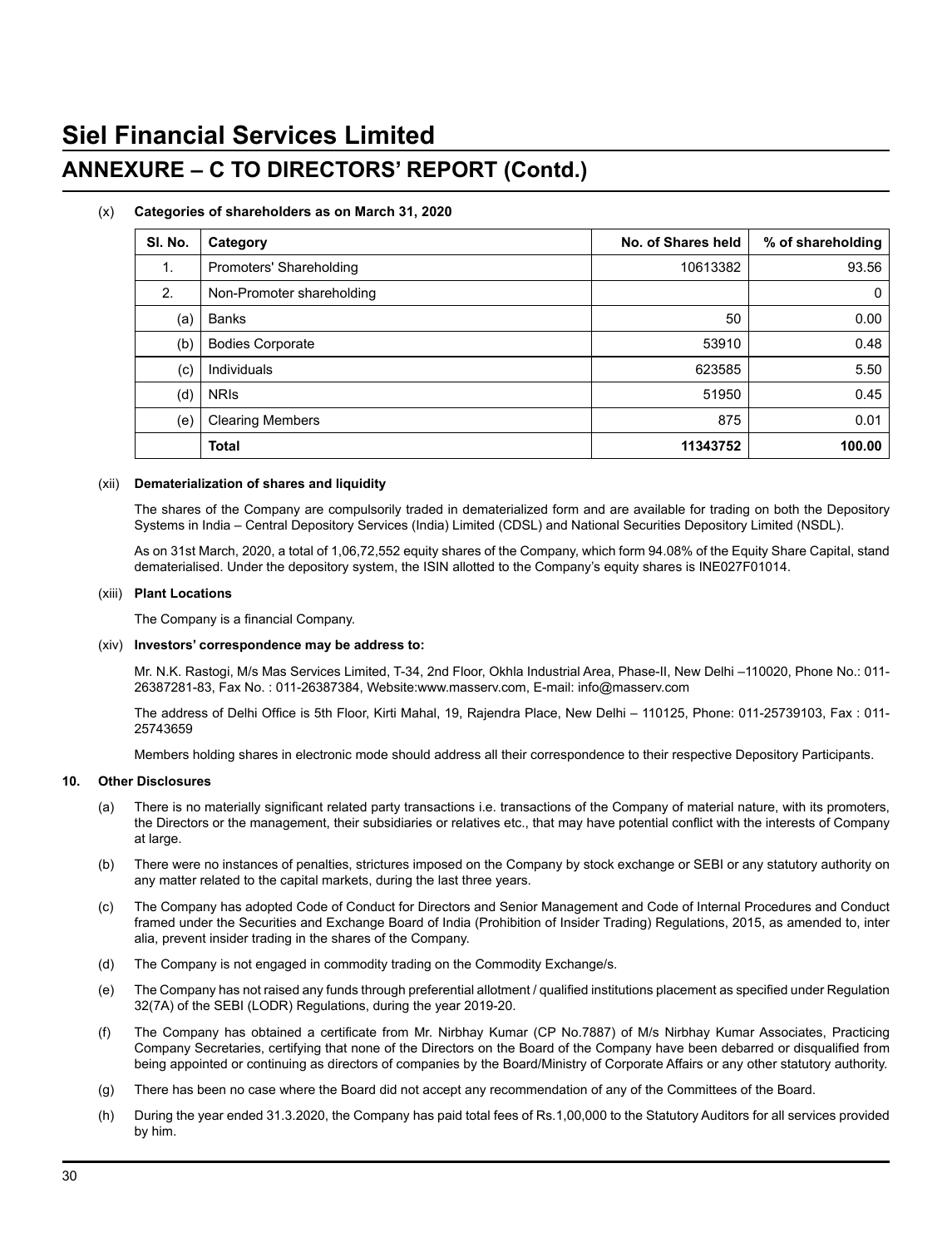

#### **11. Code of Conduct**

The Company has adopted a Code of Conduct for all Board Members and Senior Management Personnel of the Company in accordance with the requirements of Regulation 17(5) of SEBI (Listing Obligations and Disclosure Requirements) Regulations, 2015. All the Board Members and the Senior Management Personnel have given affirmation of compliance with the said Code of Conduct for the financial year ended 31st March, 2020.

#### **12. CEO/CFO Certification**

 Mr. Madhu Vrat Kaushik, Whole Time Director and Mr. Arun Kumar Sharma, Chief Financial Officer, have furnished a certificate relating to financial statements and internal control systems as per the format prescribed under SEBI (LODR), Regulations, 2015 and the Board took the same on record.

#### **13. Directors with materially pecuniary or business relationship with the Company**

There has been no materially relevant pecuniary transaction or relationship between the Company and its non- executive and/or independent Directors for the period under report.

#### **For and on behalf of the Board of Directors**

 $Date: 08.08.2020$ 

 **Madhu Vrat Kaushik Santosh Kumar Phace Time Director Circuit Concernsive Circuit Director**<br>DIN: 07297518 DIN:00994313

#### **\_\_\_\_\_\_\_\_\_\_\_\_\_\_\_\_\_\_\_\_\_\_\_\_\_\_\_\_\_\_\_\_\_\_\_\_\_\_\_\_\_\_\_\_\_\_\_\_\_\_\_\_\_\_\_\_\_\_\_\_\_\_\_\_\_\_\_\_\_\_\_\_\_\_\_\_\_\_\_\_\_\_\_\_\_\_\_\_\_\_\_\_\_\_\_\_\_\_\_\_\_\_\_\_\_\_\_\_\_\_\_\_\_ DECLARATION**

I, Madhu Vrat Kaushik, Whole Time Director hereby declare that the Code of Conduct adopted by Siel Financial Services Limited for its Board Members and Senior Management Personnel has been duly complied by all Board Members and Senior Management Personnel of the Company.

**For and on behalf of the Board of Directors**

Madhu Vrat Kaushik<br>Place : New Delhi **Place : New Delhi Whole Time Director Date : 08.08.2020 DIN: 07297518**

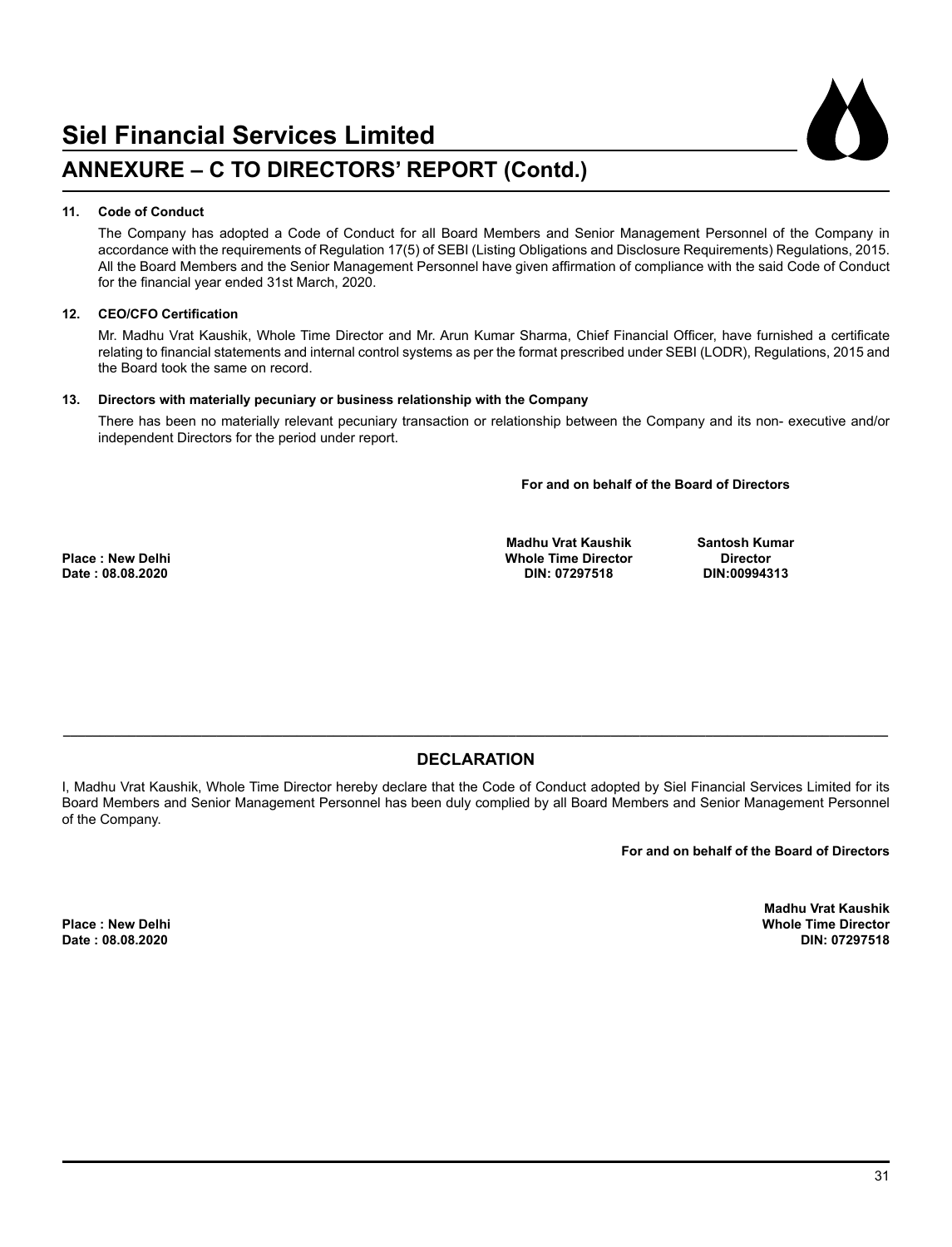#### **AUDITOR'S CERTIFICATE REGARDING COMPLIANCE OF CONDITIONS OF CORPORATE GOVERNANCE**

#### **AUDITORS' CERTIFICATE ON CORPORATE GOVERNANCE**

#### **To the Members of**

#### **SIEL Financial Services Limited**

1. We have examined the compliance of conditions of Corporate Governance by SIEL Financial Services Limited ("the Company") for the year ended March 31, 2020, as stipulated in Regulations 17 to 27, clause (b) to (i) of Regulation 46 (2) and paragraphs C, D and E of Schedule V of the Securities and Exchange Board of India (Listing Obligations and Disclosure Requirements) Regulations, 2015 ('Listing Regulations') pursuant to the Listing Agreement of the Company with Stock exchanges.

#### **Management's Responsibility for compliance with the conditions of Listing Regulations**

2. The compliance of conditions of Corporate Governance is the responsibility of the Management. Our examination was limited to procedures and implementation thereof, adopted by the Company for ensuring the compliance of the conditions of Corporate Governance stipulated in the SEBI Listing Regulations.

#### **Auditors' Responsibility**

- 3. Our responsibility is limited to examining the procedures and implementation thereof, adopted by the Company for ensuring compliance with the conditions of the Corporate Governance. It is neither an audit nor an expression of opinion on the financial statements of the Company.
- 4. We have examined the books of account and other relevant records and documents maintained by the Company for the purposes of providing reasonable assurance on the compliance with Corporate Governance requirements by the Company.
- 5. We conducted our examination in accordance with the Guidance Note on Reports or Certificates for Special Purposes issued by the Institute of Chartered Accountants of India. The Guidance Note requires that we comply with the ethical requirements of the Code of Ethics issued by the Institute of Chartered Accountants of India.
- 6. We have complied with the relevant applicable requirements of the Standard on Quality Control (SQC) 1, Quality Control for Firms that Perform Audits and Reviews of Historical Financial Information, and Other Assurance and Related Services Engagements.

#### **Opinion**

- 7. In our opinion, and to the best of our information and according to explanations given to us, we certify that the Company has complied with the conditions of Corporate Governance as stipulated in the above-mentioned Listing Regulations except that:
	- a. Presently the Company does not maintain any website. Hence, the Company has not posted information like terms of appointment of independent directors, Code of Conduct, whistle blower policy and quarterly results/annual reports on the website of the Company. This is not in compliance of LODR.
- 8. We further state that such compliance is neither an assurance as to the future viability of the Company nor the efficiency or effectiveness with which the Management has conducted the affairs of the Company.

#### **Restriction on use**

9. The certificate is addressed and provided to the members of the Company solely for the purpose to enable the Company to comply with the requirement of the Listing Regulations, and it should not be used by any other person or for any other purpose. Accordingly, we do not accept or assume any liability or any duty of care for any other purpose or to any other person to whom this certificate is shown or into whose hands it may come without our prior consent in writing.

> For **S. S. KOTHARI MEHTA & COMPANY** Chartered Accountants FRN - 000756N

Place: Delhi **Amit Goel** Date: 08.08.2020 Partner Membership No. 500607 UDIN: 20500607AAAAEX895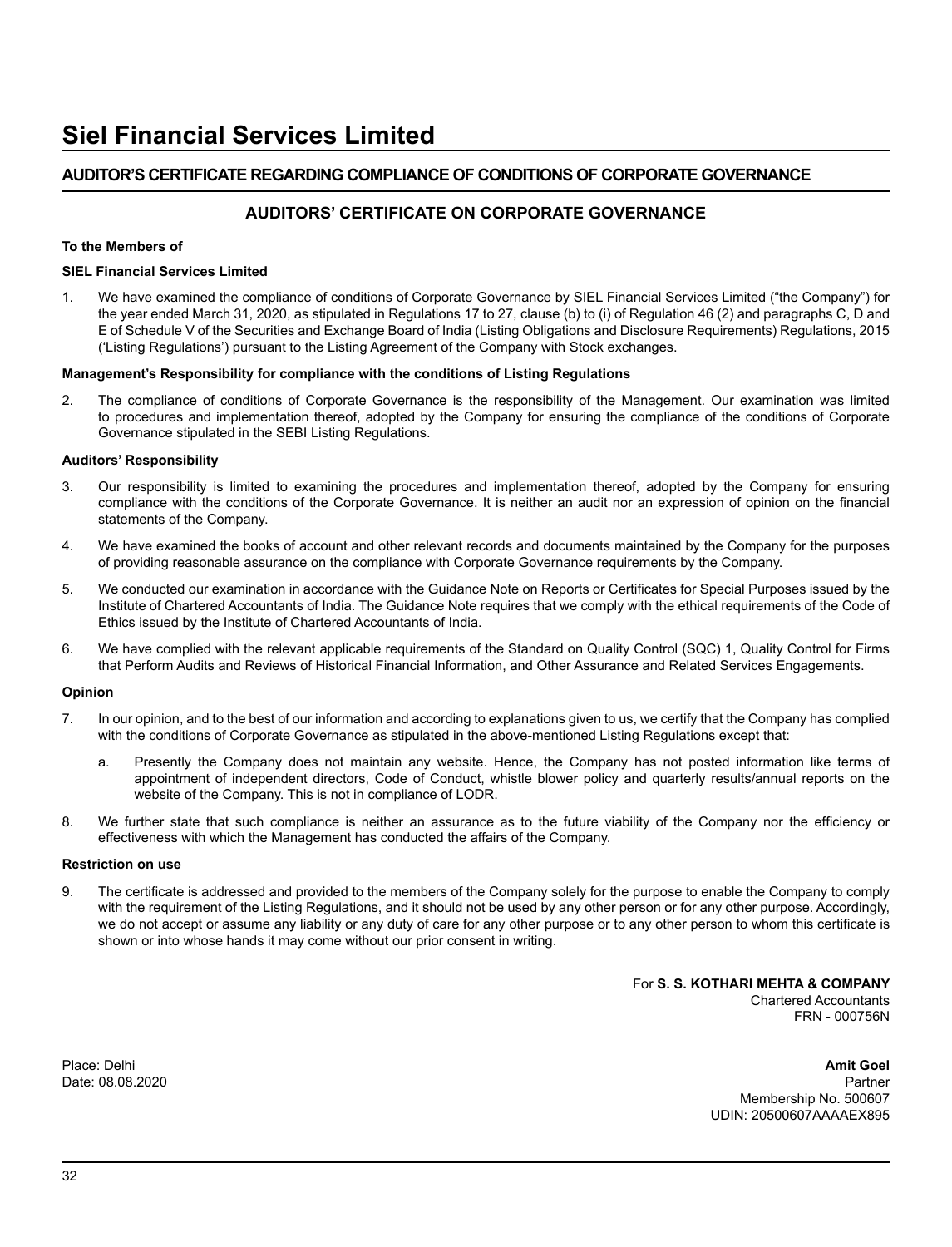

### **MANAGEMENT DISCUSSION & ANALYSIS REPORT**

Siel Financial Services Limited was mainly engaged in the business of leasing, advancing loan/lCDs, making investments, bill discounting and other financial activities. The Company is not doing any business activities and had been lying dormant for the last more than thirteen years.

The Company has submitted its reply to exchange that as the Company is dormant since more than ten (10) years. There are no other employees except KMPs i.e. Company Secretary, Whole Time Director and Chief Financial Officer in the Company. Minimum number of Directors appointed for compliance purpose and the Company has very limited cash which is placed in Fixed Deposits. The interest earned on FD is being used by the Company to meet expenses relating to various filing and other fees for statutory compliances.

The Securities and Exchange Board of India (SEBI) passed an order dated 26.8.2014 under Section 11(1), 11(2)(j), 11(4) and 11B of the SEBI Act, 1992 read with Section 12A of the Securities Contracts (Regulation) Act, 1956 in the matter of non-compliance with the requirement of Minimum Public Shareholding (MPS) under clause 40A of the Listing Agreement and restrained the Company, its promoters and directors from trading in company scrip.

The Company has submitted various letters, submissions explaining the reasons for non-compliance with MPS till date and requested to SEBI for approval to reduce promoter's shareholding below 75% by way of sale of 20% promoters stake at a negotiated price to some unconnected person in an off market trade due to current financial position of the Company.

SEBI vide its order dated 15.06.2020 (Impugned Order) informed the Company that the request for relaxation of clause 2(a) and clause 3{a) of February 2018 circular cannot be acceded to.

The Company has filed a Memorandum of Appeal against the Order dated 15.06.2020 (Impugned Order) passed by the Hon'ble SEBI before the Securities Appellate Tribunal, Mumbai and the same was dismissed by the Tribunal vide its Order dated 3.8.2020 after hearing the reasons explained by the Company.

The financial performance of the Company is covered in the Directors' Report.

As there is no other employee except the KMPs on the rolls of the Company, there is nothing to report on the development of human resources.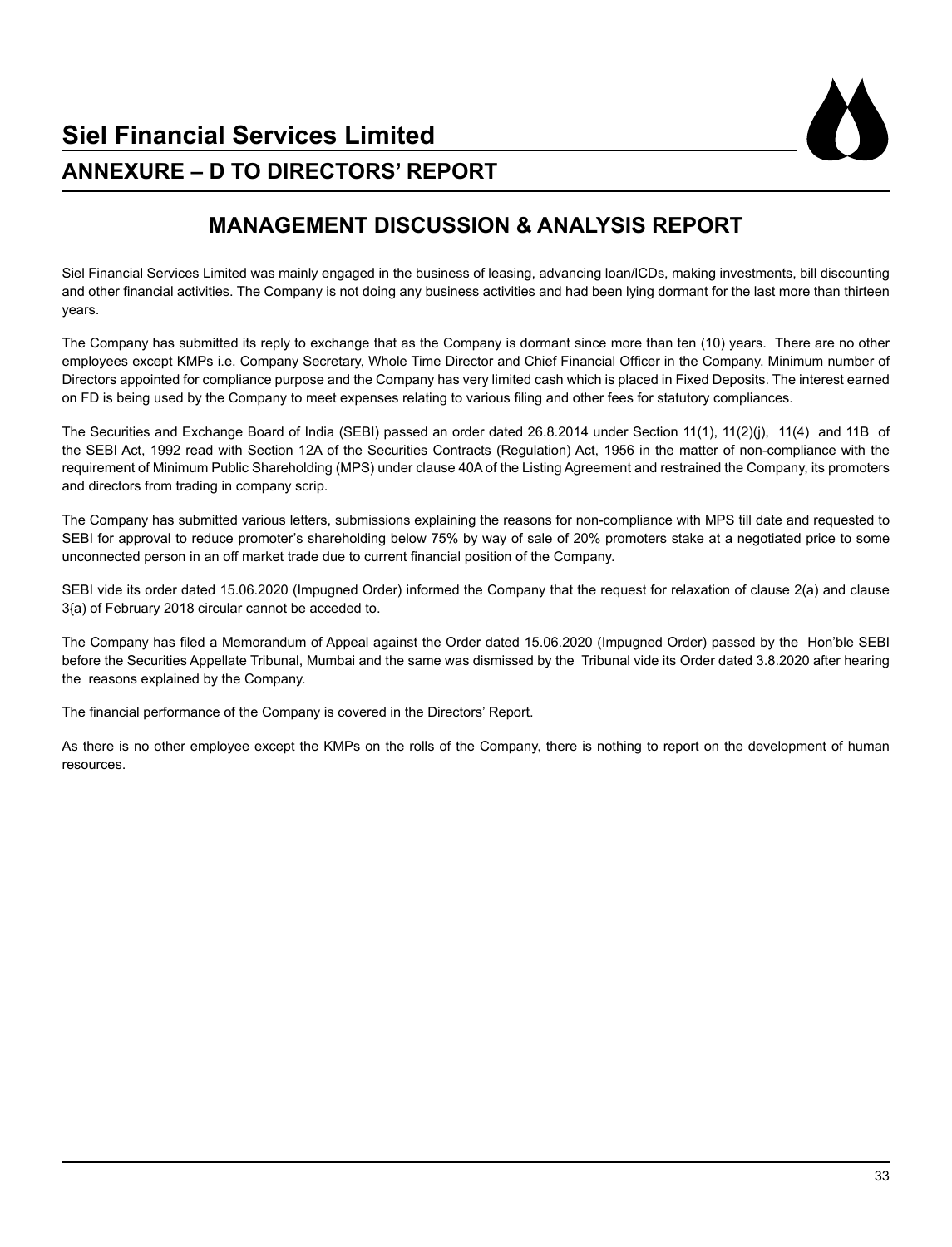# **Siel Financial Services Limited INDEPENDENT AUDITOR'S REPORT**

#### **To the Members of Siel Financial Services Limited**

**Report on the Ind AS Financial Statements**

#### **Qualified Opinion**

We have audited the accompanying Ind AS financial statements of **SIEL Financial Services Limited** ("the Company"), which comprise the balance sheet as at March 31, 2020, the statement of profit and loss (including other comprehensive income), cash flow statement and the statement of changes in equity for the year then ended, and notes to the Ind AS financial statements, including summary of significant accounting policies and other explanatory information. (collectively referred as "Ind AS Financial Statements").

In our opinion and to the best of our information and according to the explanations given to us, except for the possible effects of the matter described in the Basis for Qualified Opinion Paragraph, the aforesaid Ind AS financial statements give the information required by the Companies Act, 2013 ("the Act") in the manner so required and give a true and fair view in conformity with the accounting principles generally accepted in India, of the state of affairs of the Company as at March, 2020, and its loss (including other comprehensive income), its cash flows and the changes in equity for the year ended on that date.

#### **Basis for Qualified Opinion**

- (a) The Company is not allowed to carry Non-Banking Financial Business due rejection of its application by the Reserve Bank. However, presently the operations of the Company are restricted to realization of debtors and advances and interest income on investments.
- (b) The Company has incurred a net loss of Rs 1,583.10 thousand for the year ended March 31, 2020 resulting in accumulated loss of 1,59,436.44 thousand as on that date which has completely eroded the net worth of the Company. Further, As on March 31, 2020, the Company's current liabilities exceeded its current assets by Rs 9,657.90 thousand. The Company had been reporting negative operating cash flows for few years which have also contributed to constraints of working capital. These conditions have resulted into acute working capital deficit and have casted material uncertainty on functioning of the Company.

As stated by the management, the accounts of the Company have been prepared on a "going concern" basis as the management is hopeful that adequate finance and opportunities would be available in the foreseeable future to enable the Company to start operating on a profitable basis. In view of the above, the accounts of the Company have been prepared on a going concern basis and do not include any adjustments relating to the recoverability and classification of recorded assets amounts or to amounts or classification of liabilities that may be necessary if the Company is unable to continue as going concern. (Refer note 21 to the Ind AS financial statements).

We conducted our audit of the Ind AS financial statements in accordance with the Standards on Auditing (SAs), specified under Section 143(10) of the Act. Our responsibilities under those Standards are further described in the Auditor's Responsibilities for the Audit of the Ind AS Financial Statements section of our report. We are independent of the Company in accordance with the Code of Ethics issued by the Institute of Chartered Accountants of India together with the ethical requirements that are relevant to our audit of the financial statements under the provisions of the Act and the Rules thereunder, and we have fulfilled our other ethical responsibilities in accordance with these requirements and the Code of Ethics.

#### **Key Audit Matters**

We have determined that there are no key audit matters to communicate in our report except as reported under Basis for Qualified opinion paragraph above.

#### **Emphasis of Matter**

Without qualifying our report, we invite attention to Note 31 to the notes to Ind AS financial statements, which describes the uncertainties and the impact of Covid-19 pandemic on the Company's operations and results as assessed by the management. The impact of these uncertainties on the Company's operations is significantly dependent on future developments.

#### **Information Other than the Ind AS Financial Statements and Auditor's Report Thereon**

The Company's Board of Directors is responsible for the other information. The other information comprises the information included in the Annual report but does not include the Ind AS financial statements and our auditor's report thereon. The Annual Report is expected to be made available to us after the date of this Auditors' Report. Our opinion on the Ind AS financial statements does not cover the other information and we do not express any form of assurance conclusion thereon.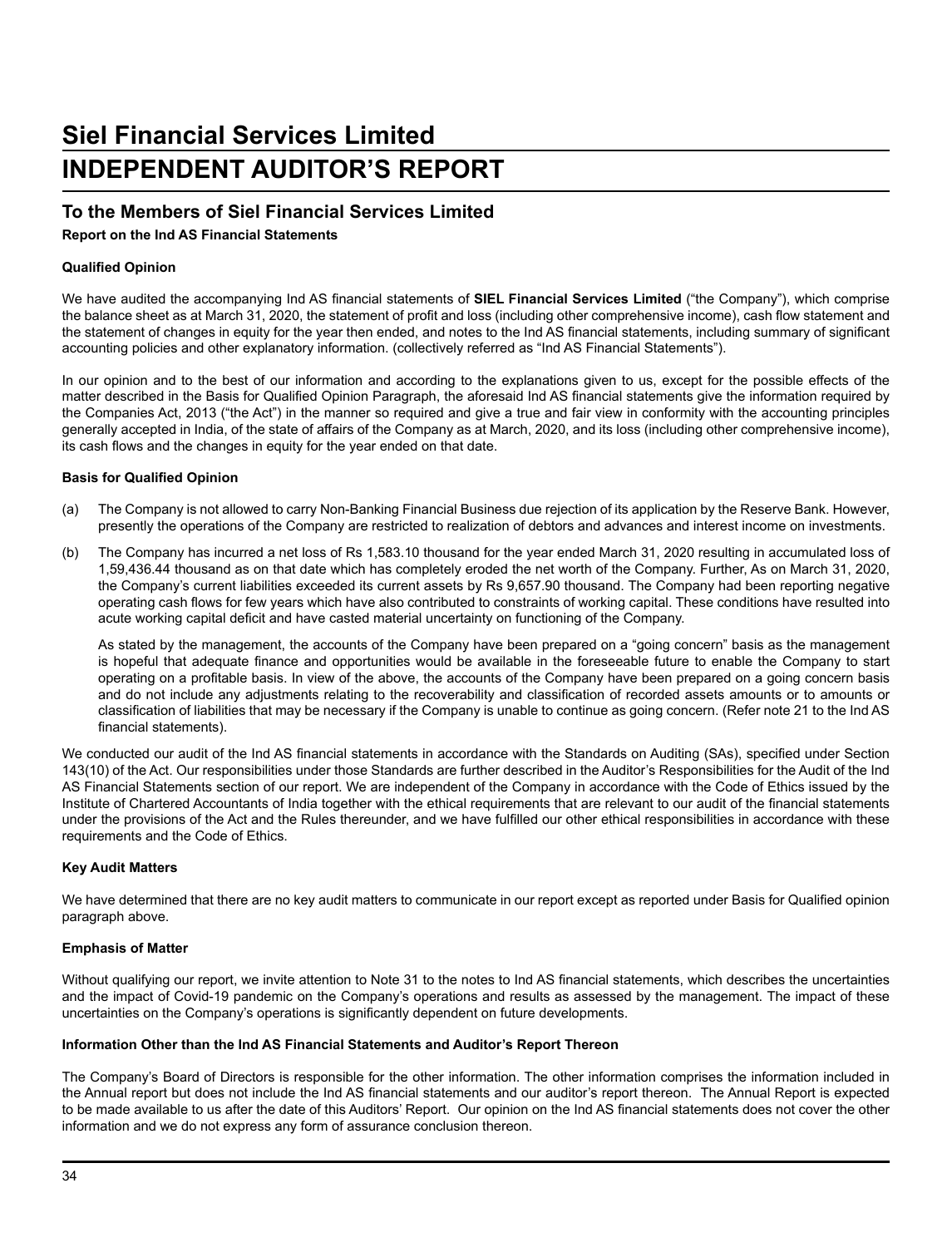# **Siel Financial Services Limited INDEPENDENT AUDITOR'S REPORT (Contd.)**



In connection with our audit of the Ind AS financial statements, our responsibility is to read the other information and, in doing so, consider whether the other information is materially inconsistent with the Ind AS financial statements or our knowledge obtained in the audit or otherwise appears to be materially misstated.

When we read Annual Report, if we conclude that there is a material misstatement therein, we are required to communicate the matter to those charged with governance.

#### **Management's Responsibility for the Ind AS Financial Statements**

The Company's Board of Directors is responsible for the matters stated in Section 134(5) of the Act with respect to the preparation of these Ind AS financial statements that give a true and fair view of the financial position, financial performance including other comprehensive income, cash flows and changes in equity of the Company in accordance with the accounting principles generally accepted in India, including the Indian Accounting Standards (Ind AS) prescribed under Section 133 of the Act read with relevant Rules issued thereunder.

This responsibility also includes maintenance of adequate accounting records in accordance with the provisions of the Act for safeguarding the assets of the Company and for preventing and detecting frauds and other irregularities; selection and application of appropriate accounting policies; making judgments and estimates that are reasonable and prudent; and design, implementation and maintenance of adequate internal financial controls, that were operating effectively for ensuring the accuracy and completeness of the accounting records, relevant to the preparation and presentation of the Ind AS financial statements that give a true and fair view and are free from material misstatement, whether due to fraud or error.

In preparing the Ind AS financial statements, management is responsible for assessing the Company's ability to continue as a going concern, disclosing, as applicable, matters related to going concern and using the going concern basis of accounting unless management either intends to liquidate the Company or to cease operations, or has no realistic alternative but to do so.

Those Board of Directors are also responsible for overseeing the Company's financial reporting process.

#### **Auditor's Responsibilities for the audit of the Ind AS Financial Statements**

Our objectives are to obtain reasonable assurance about whether the Ind AS financial statements as a whole are free from material misstatement, whether due to fraud or error, and to issue an auditor's report that includes our opinion. Reasonable assurance is a high level of assurance but is not a guarantee that an audit conducted in accordance with SAs will always detect a material misstatement when it exists. Misstatements can arise from fraud or error and are considered material if, individually or in the aggregate, they could reasonably be expected to influence the economic decisions of users taken on the basis of these Ind AS financial statements.

As part of an audit in accordance with SAs, we exercise professional judgment and maintain professional skepticism throughout the audit. We also:

- Identify and assess the risks of material misstatement of the financial statements, whether due to fraud or error, design and perform audit procedures responsive to those risks, and obtain audit evidence that is sufficient and appropriate to provide a basis for our opinion. The risk of not detecting a material misstatement resulting from fraud is higher than for one resulting from error, as fraud may involve collusion, forgery, intentional omissions, misrepresentations, or the override of internal control.
- Obtain an understanding of internal control relevant to the audit in order to design audit procedures that are appropriate in the circumstances. Under section 143(3)(i) of the Act, we are also responsible for expressing our opinion on whether the company has adequate internal financial controls system in place and the operating effectiveness of such controls.
- Evaluate the appropriateness of accounting policies used and the reasonableness of accounting estimates and related disclosures made by management.
- Conclude on the appropriateness of management's use of the going concern basis of accounting and, based on the audit evidence obtained, whether a material uncertainty exists related to events or conditions that may cast significant doubt on the Company's ability to continue as a going concern. If we conclude that a material uncertainty exists, we are required to draw attention in our auditor's report to the related disclosures in the financial statements or, if such disclosures are inadequate, to modify our opinion. Our conclusions are based on the audit evidence obtained up to the date of our auditor's report. However, future events or conditions may cause the Company to cease to continue as a going concern.
- Evaluate the overall presentation, structure and content of the Ind AS financial statements, including the disclosures, and whether the Ind AS financial statements represent the underlying transactions and events in a manner that achieves fair presentation.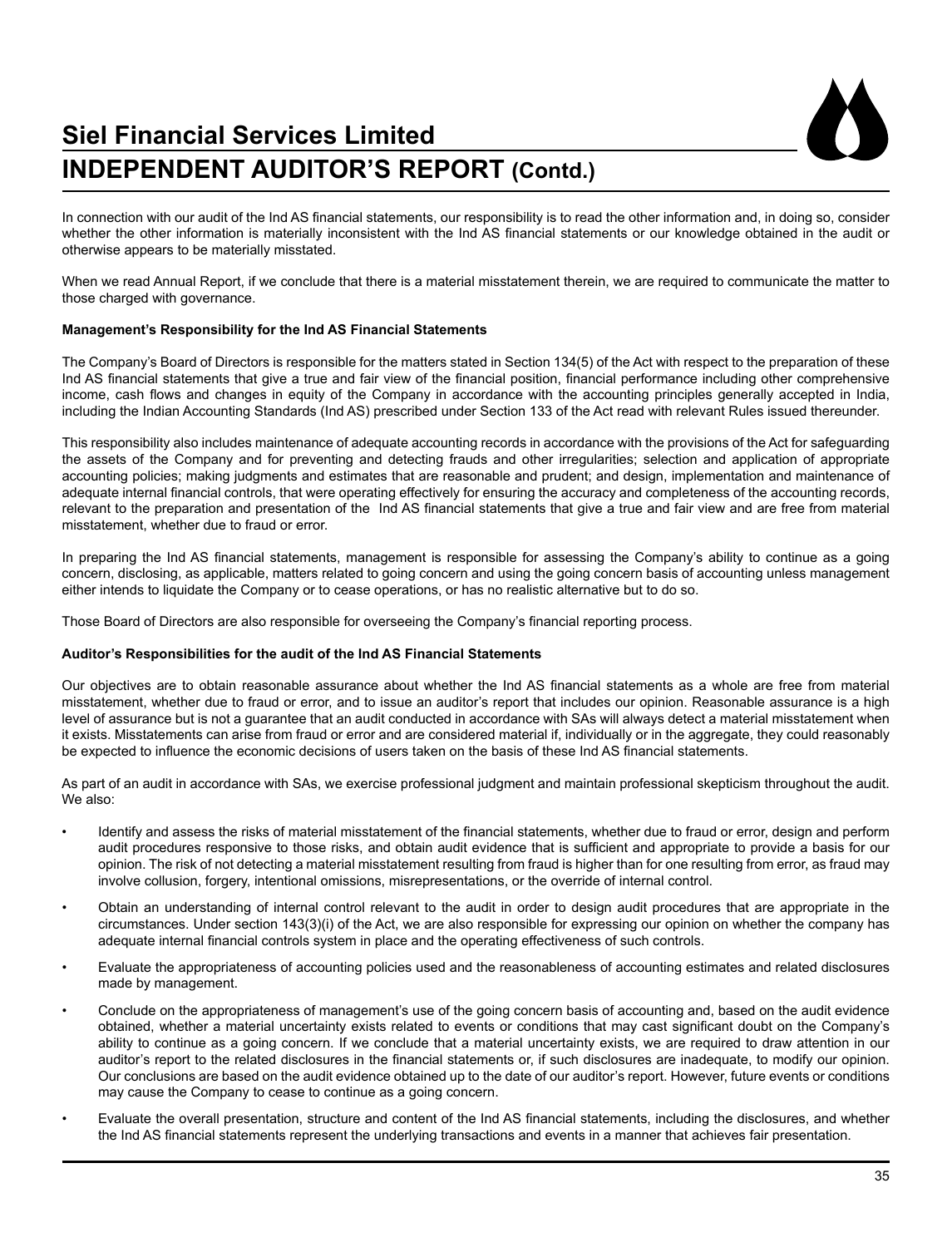# **Siel Financial Services Limited INDEPENDENT AUDITOR'S REPORT (Contd.)**

We communicate with those charged with governance regarding, among other matters, the planned scope and timing of the audit and significant audit findings, including any significant deficiencies in internal control that we identify during our audit.

We also provide those charged with governance with a statement that we have complied with relevant ethical requirements regarding independence, and to communicate with them all relationships and other matters that may reasonably be thought to bear on our independence, and where applicable, related safeguards.

#### **Report on Other Legal and Regulatory Requirements**

- 1. As required by the Companies (Auditor's Report) Order, 2016 ("the Order") issued by the Central Government of India in terms of section 143(11) of the Act, we give in the Annexure A, a statement on the matters specified in the paragraph 3 and 4 of the Order.
- 2. As required by Section 143(3) of the Act, we report that:
	- a) we have sought, except for the possible effects of the matters described in the Basis for Qualified Opinion paragraph above, and obtained all the information and explanations which to the best of our knowledge and belief were necessary for the purposes of our audit.
	- b) In our opinion, except for the possible effects of the matters described in the Basis for Qualified Opinion paragraph above, proper books of account as required by law have been kept by the Company so far as it appears from our examination of those books.
	- c) The balance sheet, the statement of profit and loss (including other comprehensive income), the statement of cash flows and the statement of changes in equity dealt with by this Report are in agreement with the books of account.
	- d) In our opinion, except for the possible effects of the matters described in the Basis for Qualified Opinion paragraph above, the aforesaid Ind AS financial statements comply with the Accounting Standards specified under Section 133 of the Act, read with relevant Rules issued thereunder;
	- e) The matter described in the Basis for Qualified Opinion paragraph above, in our opinion, may have an adverse effect on the functioning of the Company;
	- f) On the basis of the written representations received from the directors as on March 31, 2020 taken on record by the Board of Directors, none of the directors is disqualified as on March 31, 2020 from being appointed as a director in terms of Section 164 (2) of the Act;
	- g) With respect to the adequacy of the internal financial controls over financial reporting of the Company and the operating effectiveness of such controls, refer to our separate Report in "Annexure B";
	- h) In our opinion, and according to the information and explanations given to, the company has not paid any managerial remuneration during the year ended March 31, 2020. Hence, provisions of section 197 read with Schedule V to the Act are not applicable to the Company and has not commented upon; and
	- i) With respect to the other matters to be included in the Auditor's Report in accordance with Rule 11 of the Companies (Audit and Auditors) Rules, 2014, in our opinion and to the best of our information and according to the explanations given to us:
		- i. Except for the possible effects of the matter described in the Basis for Qualified Opinion paragraph above, the Company does not have any pending litigations which would impact its financial position;
		- ii. Except for the possible effects of the matter described in the Basis for Qualified Opinion paragraph above, the Company did not have any long term contracts including derivative contracts for which there were any material foreseeable losses;
		- iii. There is no amount required to be transferred to the Investor Education and Protection Fund by the Company.

**For S.S. KOTHARI MEHTA & COMPANY Chartered Accountants Firm's Registration No. 000756N**

> **AMIT GOEL Membership No. 500607 UDIN: 20500607AAAADW9746**

Place: Gurugram<br>Date: June 25, 2020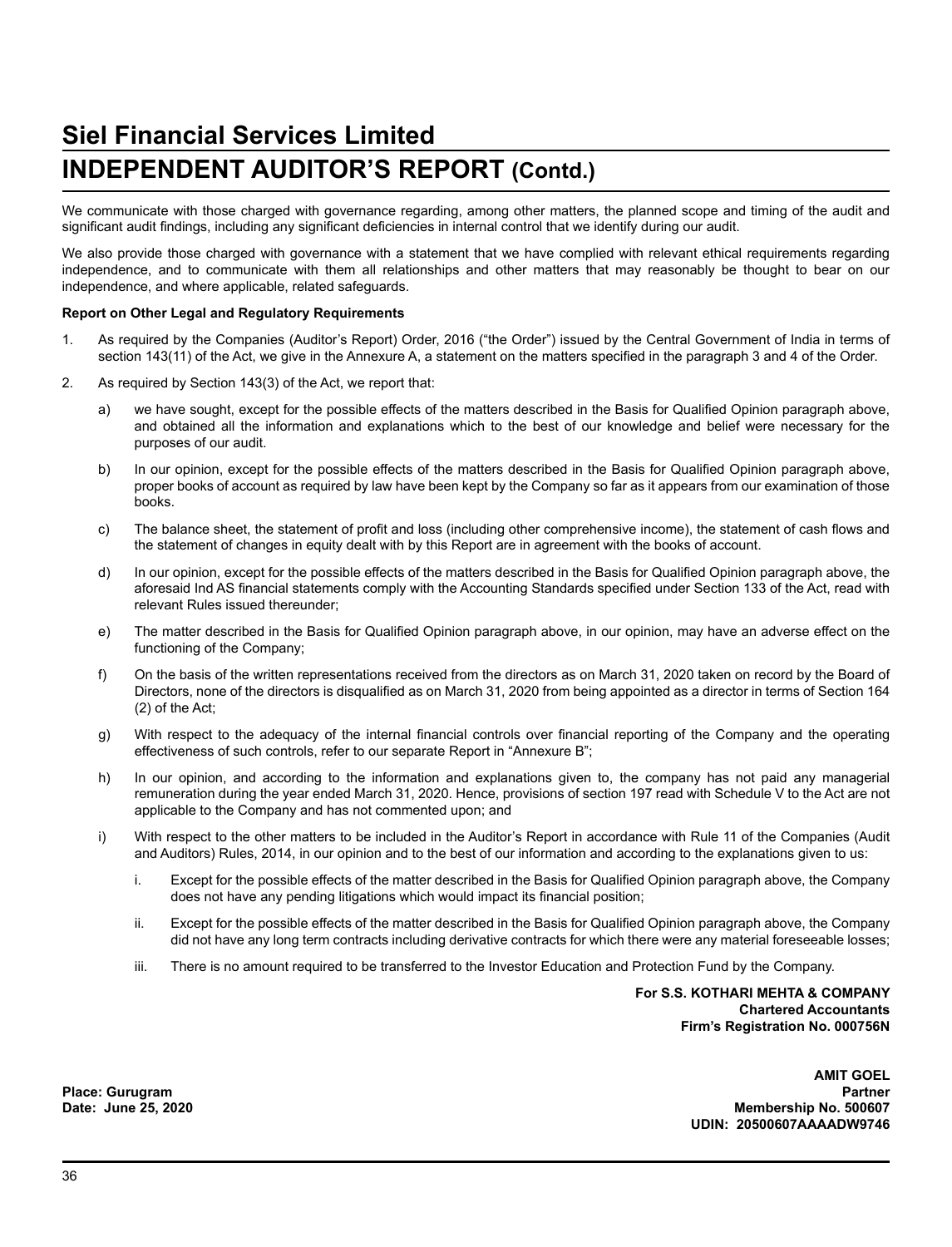# **INDEPENDENT AUDITOR'S REPORT (Contd.)**

**Annexure A to the Independent Auditor's Report to the members of SIEL Financial Services Limited dated June 25, 2020.**

**Report on the matters specified in paragraph 3 of the Companies (Auditor's Report) Order, 2016 ("the Order') issued by the Central Government of India in terms of section 143(11) of the Companies Act, 2013 ("the Act") as referred to in paragraph 1 of 'Report on Other Legal and Regulatory Requirements' section**

- (i) There are no fixed assets in the Company during the financial year ending March 31, 2020. Accordingly, provisions of clause 3 (i) of the Order are not applicable to the Company.
- (ii) The Company's operations does not give rise to inventories. However, the Company hold shares as stock in trade. Some of those shares are held in physical form which has been physically verified by the management during the year. In our opinion, the frequency of verification is reasonable. No material discrepancies were noticed on such verification.
- (iii) According to the information and explanations given to us, the Company has not granted loans, secured or unsecured to companies, firms, limited liability partnerships or other parties covered in the register maintained under section 189 of the Act. Accordingly, provisions of clause 3 (iii) of the Order are not applicable to the Company.
- (iv) As per the information and explanation given to us and on the basis of our examination of the records, the Company has not granted any loan and advances or made any guarantees, investments or security as per the provisions of section 185 and 186 of the Act. Hence, provisions of clause 3 (iii) of the Order are not applicable to the Company.
- (v) The company has not accepted deposits, the directives issued by the Reserve Bank of India and provisions of sections 73 to 76 or any other provisions of the Act and Rules framed there under, are not applicable.
- (vi) According to the information and explanation given to us, the Central Government has not prescribed maintenance of cost records under section 148 of the Act for the activities undertaken by the Company. Hence, the provisions of clause 3(vi) of the Order are not applicable to the Company.
- (vii) (a) According to the information and explanations given to us and the records of the Company examined by us, in our opinion, the Company is generally regular in depositing undisputed statutory dues in respect of provident fund, employees' state insurance, income tax, goods & services tax, customs duty, cess and other material statutory dues, as applicable, with the appropriate authorities. Further there were no undisputed amounts outstanding at the year-end for a period of more than six months from the date they became payable.
	- According to the information and explanations given to us and as per the books and records examined by us, there are no dues in respect of income tax, goods & services tax, duty of custom and cess which have not been deposited on account of any dispute.
- (viii) According to the information and explanations given to us and as per the books and records examined by us, the Company has not taken any loan from any financial institution or Government. The Company does not have any outstanding debentures. Hence, provisions of clause 3 (viii) of the Order are not applicable to the Company.
- (ix) According to the information and explanations given by the management, the Company has not raised any monies by way of initial public offer or further public offer during the financial year, and the Company has not raised any term loans. Accordingly, the provisions of clause 3(ix) of the Order are not applicable to the Company.
- (x) In our opinion and on the basis of information and explanations given to us, we report that no fraud by the company or on the company by the officers and employees of the Company has been noticed or reported during the year.
- (xi) According to the information and explanations given to us, the Company has not paid any managerial remuneration during the year, hence the provisions of section 197 of the Act and reporting requirements of the Order are not applicable to the Company.
- (xii) In our opinion and according to the information and explanations given to us, the Company is not a Nidhi Company, therefore the provision of clause (xii) of the Order is not applicable to the Company and hence not commented upon.
- (xiii) In our opinion and according to the information and explanations given by the management, transactions with the related parties are in compliance with section 177 and 188 of the Act, where applicable and the details have been disclosed in the notes to the Ind AS financial statements, as required by the applicable Indian Accounting Standards.
- (xiv) As the Company has not made any preferential allotment and private placement of shares or fully & partly convertible debentures during the year under review, the reporting requirement of section 42 of the Act are not applicable to the Company.
- (xv) In our opinion and on the basis of information and explanations given to us, the Company has not entered into non-cash transactions with directors and persons connected with him. Hence, the provisions of section 192 of Act are not applicable.
- (xvi) In our opinion and on the basis of information and explanations given to us, the Company is not required to be registered under section 45-IA of the Reserve Bank of India Act, 1934.

**For S.S. KOTHARI MEHTA & COMPANY Chartered Accountants Firm's Registration No. 000756N**

> **AMIT GOEL Date: June 25, 2020 Membership No. 500607 UDIN: 20500607AAAADW9746**

Place: Gurugram<br>Date: June 25, 2020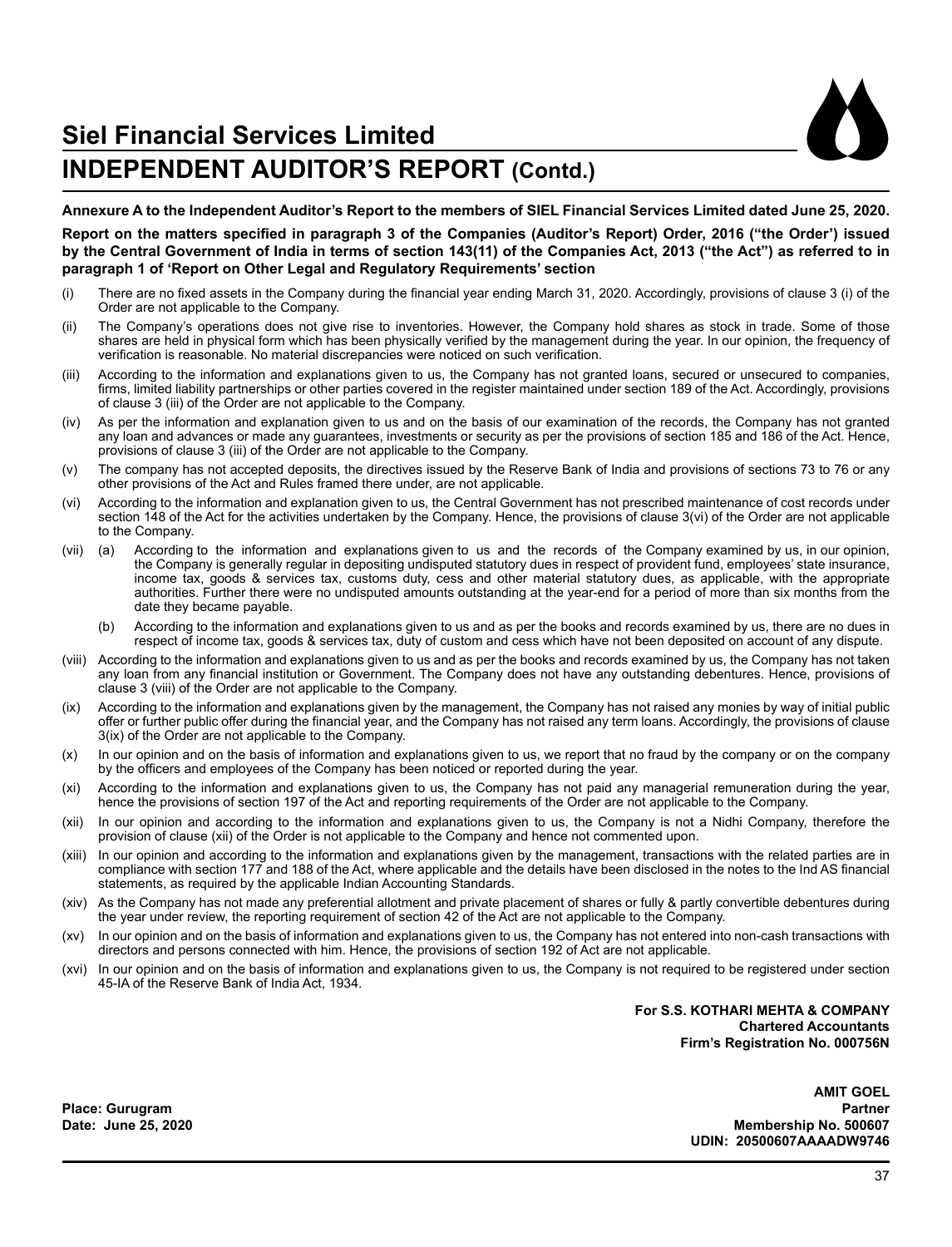# **Siel Financial Services Limited INDEPENDENT AUDITOR'S REPORT (Contd.)**

#### **Annexure B to the Independent Auditor's Report to the members of SIEL Financial Services Limited dated June 25, 2020**

#### **Report on the Internal Financial Controls under Clause (i) of Sub-section 3 of Section 143 of the Companies Act, 2013 ("the Act") as referred to in paragraph 2(f) of 'Report on Other Legal and Regulatory Requirements' section**

We have audited the internal financial controls over financial reporting of SIEL Financial Services Limited (the "Company") as of March 31, 2020 in conjunction with our audit of the Ind AS financial statements of the Company for the year ended on that date.

#### **Management's Responsibility for Internal Financial Controls**

The Company's management is responsible for establishing and maintaining internal financial controls based on the internal control over financial reporting criteria established by the Company considering the essential components of internal control stated in the "Guidance Note on Audit of Internal Financial Controls over Financial Reporting issued by the Institute of Chartered Accountants of India" (ICAI). These responsibilities include the design, implementation and maintenance of adequate internal financial controls that were operating effectively for ensuring the orderly and efficient conduct of its business, including adherence to the Company's policies, the safeguarding of its assets, the prevention and detection of frauds and errors, the accuracy and completeness of the accounting records, and the timely preparation of reliable financial information, as required under the Act.

#### **Auditor's Responsibility**

Our responsibility is to express an opinion on the Company's internal financial controls over financial reporting based on our audit.

We conducted our audit in accordance with the Guidance Note on Audit of Internal Financial Controls Over Financial Reporting (the "Guidance Note") and the Standards on Auditing, as specified under section 143(10) of the Act, to the extent applicable to an audit of internal financial controls, both applicable to an audit of Internal Financial Controls and, both issued by the ICAI. Those Standards and the Guidance Note require that we comply with ethical requirements and plan and perform the audit to obtain reasonable assurance about whether adequate internal financial controls over financial reporting was established and maintained and if such controls operated effectively in all material respects.

An audit involves performing procedures to obtain audit evidence about the adequacy of the internal financial controls system over financial reporting and their operating effectiveness.

Our audit of internal financial controls over financial reporting included obtaining an understanding of internal financial controls over financial reporting, assessing the risk that a material weakness exists, and testing and evaluating the design and operating effectiveness of internal control based on the assessed risk. The procedures selected depend on the auditor's judgment, including the assessment of the risks of material misstatement of the financial statements, whether due to fraud or error.

We believe that the audit evidence we have obtained is sufficient and appropriate to provide a basis for our audit opinion on the Company's internal financial controls system over financial reporting.

#### **Meaning of Internal Financial Controls over Financial Reporting**

A company's internal financial control over financial reporting is a process designed to provide reasonable assurance regarding the reliability of financial reporting and the preparation of financial statements for external purposes in accordance with generally accepted accounting principles. A company's internal financial control over financial reporting includes those policies and procedures that:

- a) pertain to the maintenance of records that, in reasonable detail, accurately and fairly reflect the transactions and dispositions of the assets of the company;
- b) provide reasonable assurance that transactions are recorded as necessary to permit preparation of financial statements in accordance with generally accepted accounting principles, and that receipts and expenditures of the company are being made only in accordance with authorizations of management and directors of the company; and
- c) Provide reasonable assurance regarding prevention or timely detection of unauthorized acquisition, use, or disposition of the company's assets that could have a material effect on the financial statements.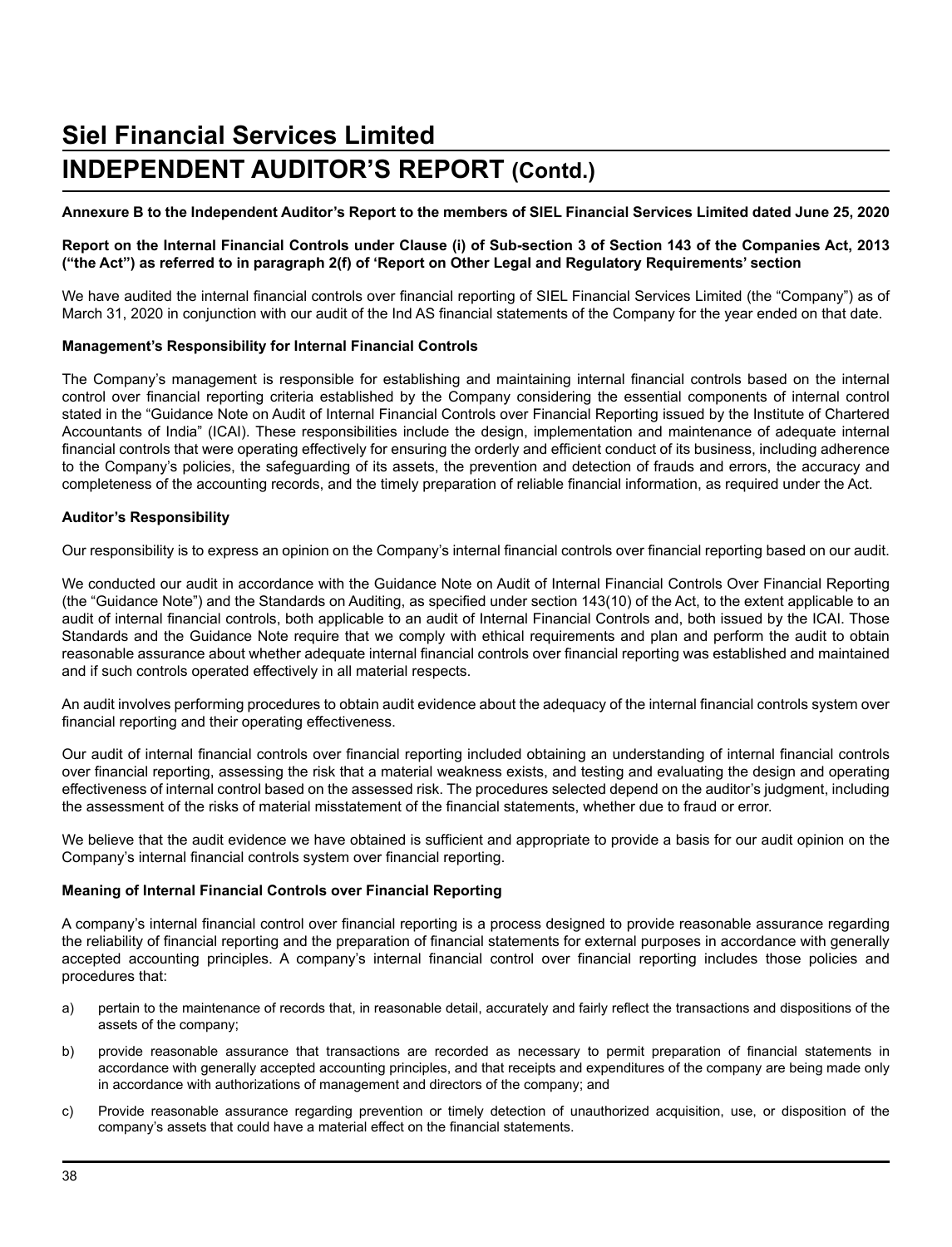# **Siel Financial Services Limited INDEPENDENT AUDITOR'S REPORT (Contd.)**

#### **Inherent Limitations of Internal Financial Controls over Financial Reporting**

Because of the inherent limitations of internal financial controls over financial reporting, including the possibility of collusion or improper management override of controls, material misstatements due to error or fraud may occur and not be detected. Also, projections of any evaluation of the internal financial controls over financial reporting to future periods are subject to the risk that the internal financial control over financial reporting may become inadequate because of changes in conditions, or that the degree of compliance with the policies or procedures may deteriorate.

#### **Opinion**

In our opinion, the Company has, in all material respects, an adequate internal financial controls system over financial reporting and such internal financial controls over financial reporting were operating effectively as at March 31, 2020, based on "the internal control over financial reporting criteria established by the Company considering the essential components of internal control stated in the Guidance Note on Audit of Internal Financial Controls Over Financial Reporting issued by the Institute of Chartered Accountants of India"

> **For S.S. KOTHARI MEHTA & COMPANY Chartered Accountants Firm's Registration No. 000756N**

**AMIT GOEL Place: Gurugram Partner Date: June 25, 2020 Membership No. 500607 UDIN: 20500607AAAADW9746**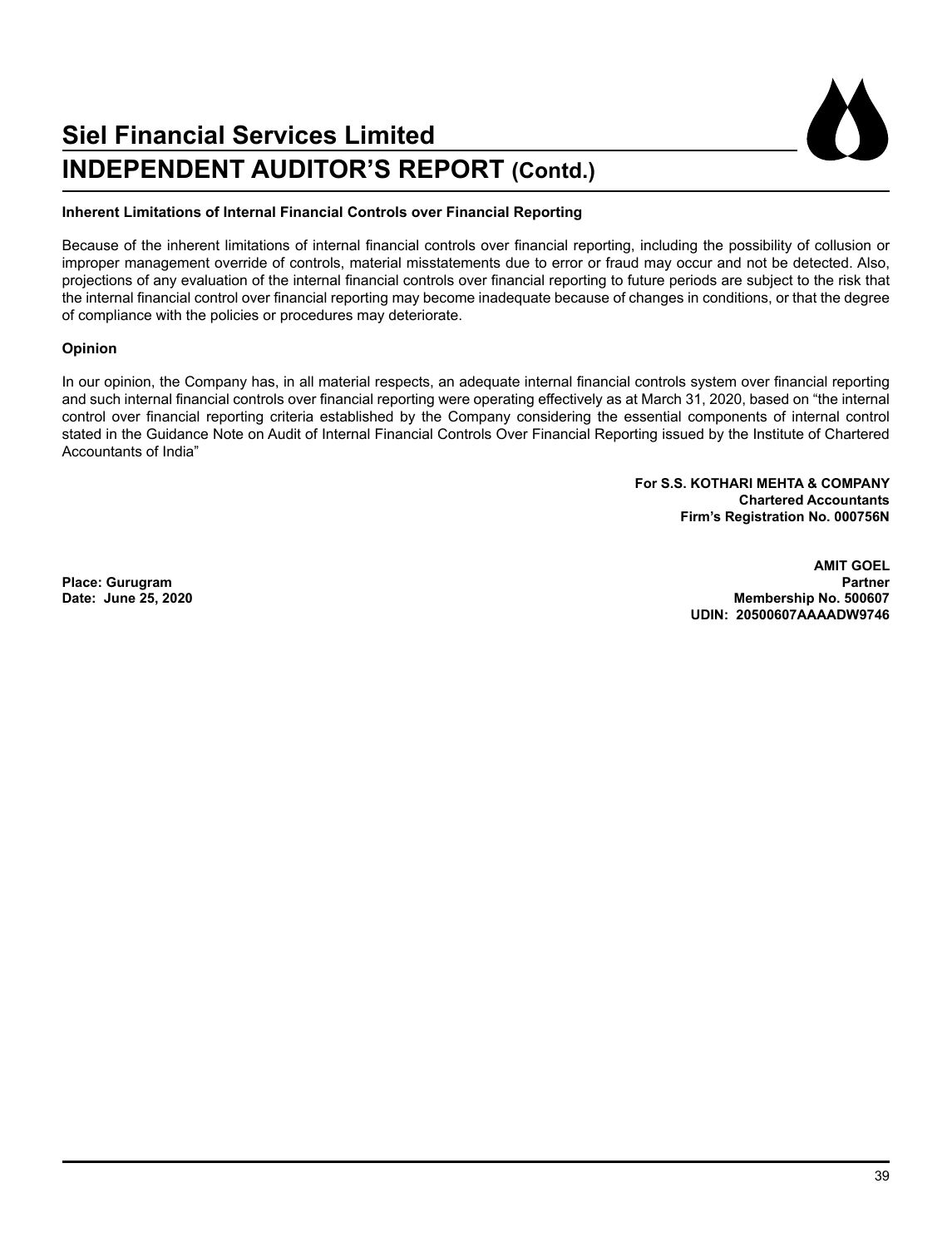# **BALANCE SHEET AS AT MARCH 31, 2020**

|                                       | All amounts in thousand (unless otherwise stated) |                         |                         |  |
|---------------------------------------|---------------------------------------------------|-------------------------|-------------------------|--|
| <b>Particulars</b>                    | Note No.                                          | As at<br>March 31, 2020 | As at<br>March 31, 2019 |  |
| <b>ASSETS</b>                         |                                                   |                         |                         |  |
| <b>Non-current assets</b>             |                                                   |                         |                         |  |
| <b>Financial Assets</b>               |                                                   |                         |                         |  |
| -Investments                          | $\overline{2}$                                    |                         |                         |  |
| -Loans                                | 3                                                 |                         |                         |  |
| Income tax assets(net)                | 4                                                 | 38.96                   | 225.27                  |  |
| <b>Total Non-current assets</b>       |                                                   | 38.96                   | 225.27                  |  |
| <b>Current assets</b>                 |                                                   |                         |                         |  |
| Inventories                           | 5                                                 | 69.54                   | 109.31                  |  |
| <b>Financial assets</b>               |                                                   |                         |                         |  |
| - Cash and cash equivalents           | 6                                                 | 1,267.11                | 1,628.26                |  |
| - Bank balances other than above      | $\overline{7}$                                    | 4,809.06                | 5,666.73                |  |
| - Other financial assets              | 8                                                 | 179.91                  | 210.02                  |  |
| Other current assets                  | 9                                                 | 48.68                   |                         |  |
| <b>Total current assets</b>           |                                                   | 6,374.30                | 7,614.32                |  |
| <b>Total assets</b>                   |                                                   | 6,413.26                | 7,839.59                |  |
| <b>EQUITY AND LIABILITIES</b>         |                                                   |                         |                         |  |
| <b>Equity</b>                         |                                                   |                         |                         |  |
| Equity share capital                  | 10                                                | 113,229.89              | 113,229.89              |  |
| Other equity                          | 11                                                | (159, 436.44)           | (157, 853.34)           |  |
| <b>Total equity</b>                   |                                                   | (46, 206.55)            | (44, 623.45)            |  |
| <b>LIABILITIES</b>                    |                                                   |                         |                         |  |
| <b>Non-current liabilities</b>        |                                                   |                         |                         |  |
| <b>Financial liabilities</b>          |                                                   |                         |                         |  |
| -Borrowings                           | 12                                                | 36,587.61               | 36,587.61               |  |
| <b>Total non- current liabilities</b> |                                                   | 36,587.61               | 36,587.61               |  |
| <b>Current liabilities</b>            |                                                   |                         |                         |  |
| <b>Financial liabilities</b>          |                                                   |                         |                         |  |
| - Borrowings                          | 13                                                | 15,700.00               | 15,700.00               |  |
| - Other financial liabilities         | 14                                                | 315.21                  | 158.50                  |  |
| Other current liabilities             | 15                                                | 16.99                   | 16.93                   |  |
| <b>Total current liabilities</b>      |                                                   | 16,032.20               | 15,875.43               |  |
| <b>Total equity and liabilities</b>   |                                                   | 6,413.26                | 7,839.59                |  |
| <b>Significant accounting policy</b>  | 1                                                 |                         |                         |  |

*The accompanying notes form an integral part of these financial statements*

as per our report on even date

Firm Registration No.: 000756N

**Membership No.: 500607** 

**For S.S. Kothari Mehta & Company For and on behalf of Board of Directors**  *Chartered Accountants* **of Siel Financial Services Limited**

**Amit Goel Madhu Vrat Kaushik Santosh Kumar**  Partner **Whole Time Director Director** 

Place: New Delhi **Jyoti Arun Kumar Sharma**

**Chief Financial Officer**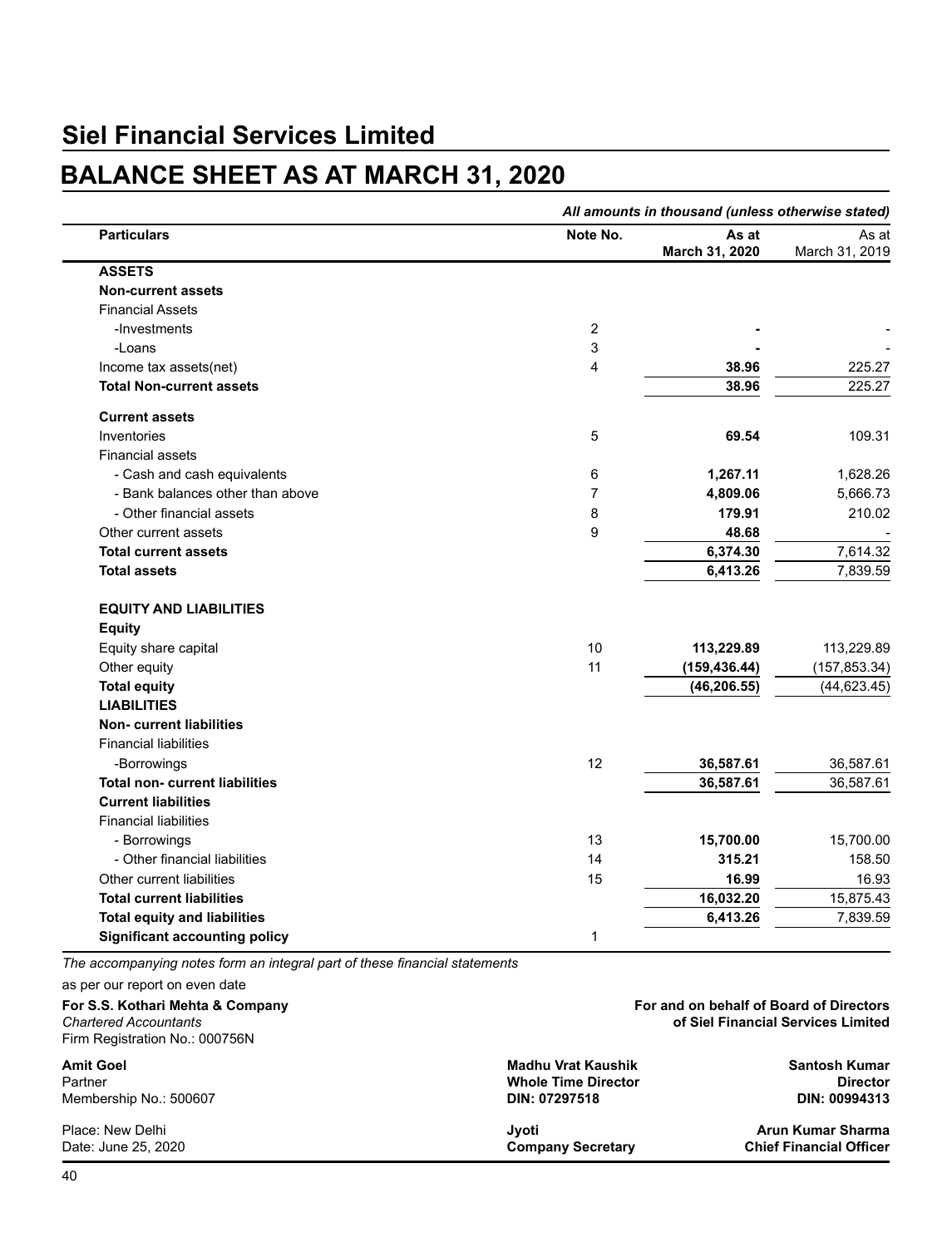

# **STATEMENT OF PROFIT AND LOSS FOR YEAR ENDED MARCH 31, 2020**

| <b>Particulars</b>                                                              | Note No. | Year ended<br>March 31, 2020 | Year ended<br>March 31, 2019 |
|---------------------------------------------------------------------------------|----------|------------------------------|------------------------------|
| Revenue from operations                                                         |          |                              |                              |
| Other Income                                                                    | 16       | 391.31                       | 439.88                       |
| <b>Total income</b>                                                             |          | 391.31                       | 439.88                       |
| <b>Expenses</b>                                                                 |          |                              |                              |
| <b>Employee Benefit Expenses</b>                                                | 17       | 60.67                        |                              |
| Other expenses                                                                  | 18       | 1,756.36                     | 1,021.86                     |
| <b>Total expenses</b>                                                           |          | 1,817.03                     | 1,021.86                     |
| (loss)/profit before tax                                                        |          | (1,425.72)                   | (581.98)                     |
| Tax expense:                                                                    |          |                              |                              |
| <b>Current tax</b>                                                              |          |                              |                              |
| Current tax                                                                     |          |                              |                              |
| Earlier year tax adjustments                                                    | 19       | 157.38                       |                              |
| <b>Total tax expense</b>                                                        |          | 157.38                       |                              |
| (loss)/profit for the year                                                      |          | (1,583.10)                   | (581.98)                     |
| Other comprehensive income                                                      |          |                              |                              |
| Items that will not to be reclassified to statement of profit<br>or loss        |          |                              |                              |
| Re-measurement gains/ (losses) on defined benefit plans                         |          |                              |                              |
| Income tax relating to items that will not be reclassified to profit<br>or loss |          |                              |                              |
| Other comprehensive income for the year, net of tax                             |          |                              |                              |
| Total comprehensive income of the year, net of tax                              |          | (1,583.10)                   | (581.98)                     |
| Earnings per share:                                                             | 25       |                              |                              |
| 1)<br>Basic (In Rs.)                                                            |          | (0.14)                       | (0.05)                       |
| Dilluted (In Rs.)<br>2)                                                         |          | (0.14)                       | (0.05)                       |
| <b>Significant accounting policy</b>                                            | 1        |                              |                              |

*The accompanying notes form an integral part of these financial statements*

as per our report on even date

#### **For S.S. Kothari Mehta & Company For and on behalf of Board of Directors**  *Chartered Accountants* **of Siel Financial Services Limited**

Firm Registration No.: 000756N

**Amit Goel Madhu Vrat Kaushik Santosh Kumar Membership No.: 500607** 

Partner **Whole Time Director Director** 

Place: New Delhi **Jyoti Arun Kumar Sharma**

**Chief Financial Officer**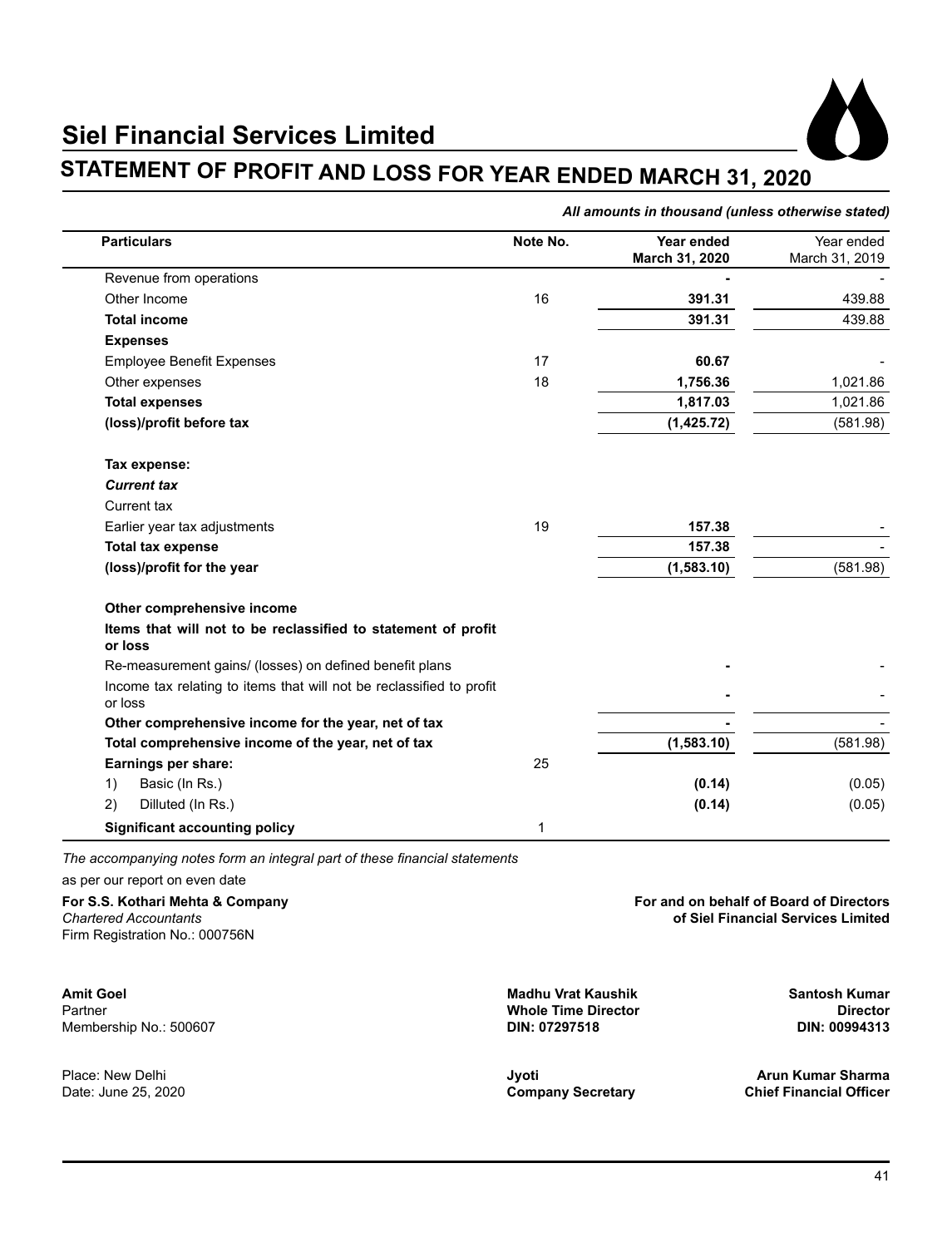# **CASH FLOW STATEMENT FOR THE YEAR ENDED MARCH 31, 2020**

#### *All amounts in thousand (unless otherwise stated)*

| <b>Particulars</b>                                                       | Year ended<br>March 31, 2020 | Year ended<br>March 31, 2019 |
|--------------------------------------------------------------------------|------------------------------|------------------------------|
| Cash flow from operating activities :                                    |                              |                              |
| Profit/(Loss) before tax                                                 | (1,425.72)                   | (581.98)                     |
| Interest income                                                          | (389.61)                     | (378.88)                     |
| Loss/(Gain) on fair value of stock in trade                              | 39.77                        | 21.01                        |
| Operating profit/(loss) before working capital changes                   | (1,775.56)                   | (939.85)                     |
| Adjustments for increase / (decrease) in current liabilities and assets: |                              |                              |
| Other current assets                                                     | (48.68)                      |                              |
| Other payables                                                           | 0.06                         | 10.91                        |
| <b>Other financial liabilities</b>                                       | 156.72                       | 102.34                       |
| Cash generated from operations                                           | (1,667.46)                   | (826.60)                     |
| Direct taxes (paid)/refund received                                      | 28.93                        | 691.56                       |
| Net cash flow from/(used in) operating activities                        | (1,638.53)                   | (135.04)                     |
| Cash flow from investing activities :                                    |                              |                              |
| Interest received                                                        | 419.71                       | 704.62                       |
| Proceeds from/(Investment in) fixed deposits                             | 857.67                       | (666.73)                     |
| Net cash flow from / (used in) investing activities                      | 1,277.38                     | 37.89                        |
| Cash flow from financing activities :                                    |                              |                              |
| Net cash flow from / (used in) financing activities                      |                              |                              |
| Net increase / (decrease) in Cash and cash equivalents                   | (361.15)                     | (97.15)                      |
| Cash and cash equivalents at the beginning of the year                   | 1,628.26                     | 1,725.41                     |
| Cash and cash equivalents at the end of the year                         | 1,267.11                     | 1,628.26                     |

*The accompanying notes form an integral part of these financial statements* as per our report on even date

Firm Registration No.: 000756N

**Amit Goel Madhu Vrat Kaushik Santosh Kumar Membership No.: 500607** 

**For S.S. Kothari Mehta & Company For and on behalf of Board of Directors**  *Chartered Accountants* **of Siel Financial Services Limited**

Partner **Whole Time Director Director** 

**Company Secretary** 

Place: New Delhi **Jyoti Arun Kumar Sharma**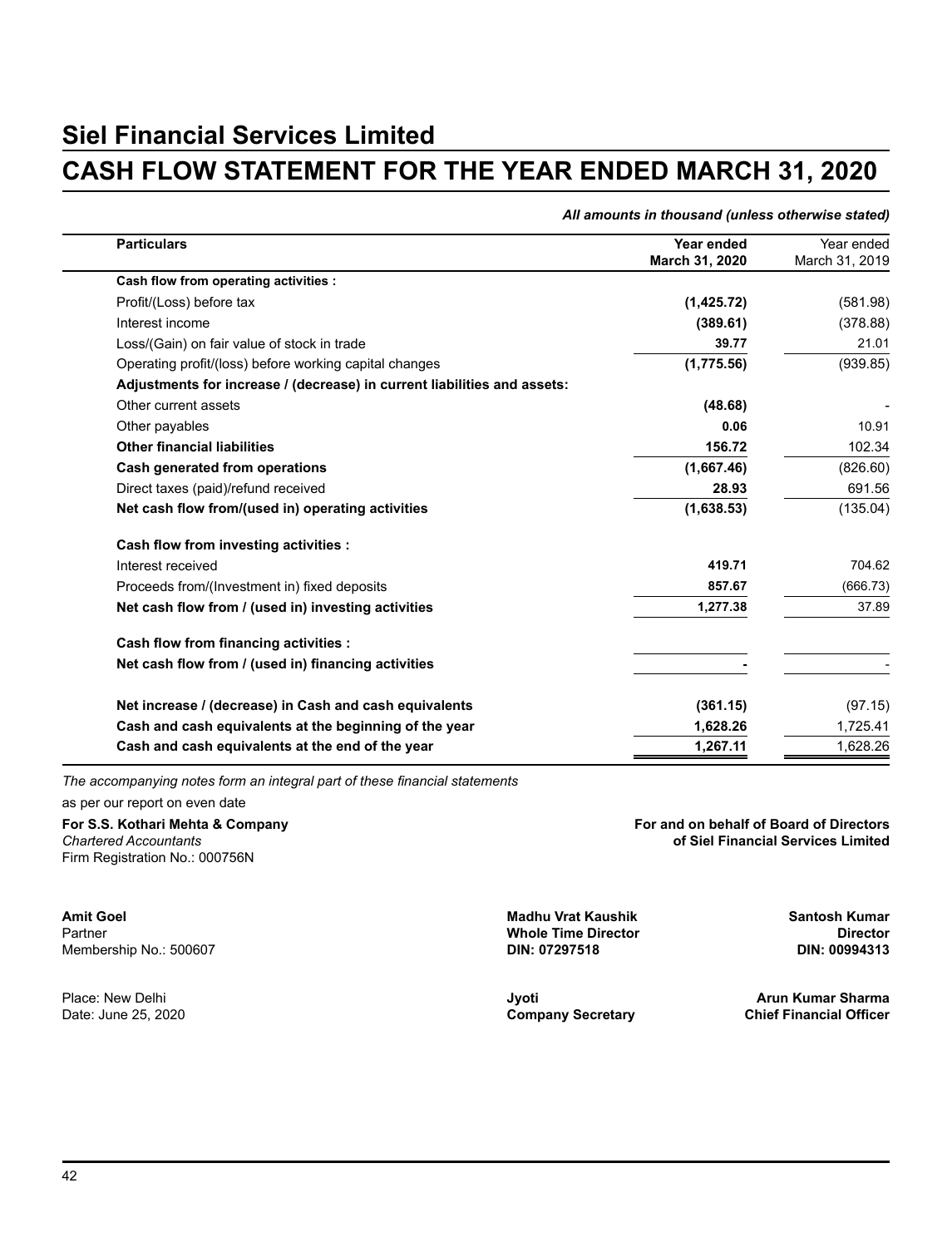

### **STATEMENT OF CHANGES IN EQUITY FOR THE YEAR ENDED MARCH 31, 2020**

#### **A. Equity Share Capital All amounts in thousand (unless otherwise stated)**

| ' Particulars | As at            | Changes during | As at          | Changes during | As at          |
|---------------|------------------|----------------|----------------|----------------|----------------|
|               | March 31, 2018 i | the vear       | March 31, 2019 | the vear       | March 31, 2020 |
| Equity shares | 113.229.89       | -              | 113.229.89     |                | 113.229.89     |

#### **B. Other Equity**

| <b>Particulars</b>                 | <b>Equity component</b>  | Attributable to equity shreholders |                     |                             |                              |  |
|------------------------------------|--------------------------|------------------------------------|---------------------|-----------------------------|------------------------------|--|
|                                    | of compound<br>financial | <b>Reserves and surplus</b>        |                     |                             |                              |  |
|                                    | instrument               | General<br>reserve                 | Capital<br>reserve* | <b>Retained</b><br>earnings | <b>Total Other</b><br>equity |  |
| As at March 31, 2018               | 40,020.16                | 5,053.99                           | 62,050.00           | (264, 395.51)               | (157, 271.36)                |  |
| Add: Profit for the year           |                          |                                    |                     | (581.98)                    | (581.98)                     |  |
| Add: Other comprehensive income    |                          |                                    |                     |                             |                              |  |
| Total comprehensive income         |                          |                                    |                     |                             |                              |  |
| As at March 31, 2019               | 40,020.16                | 5,053.99                           | 62,050.00           | (264, 977.49)               | (157, 853.34)                |  |
| Add: Profit for the year           |                          |                                    |                     | (1,583.10)                  | (1,583.10)                   |  |
| Add: Other comprehensive income    |                          |                                    |                     |                             |                              |  |
| Add: Transfer to retained earnings | (40,020.16)              |                                    |                     | 40,020.16                   |                              |  |
| Total comprehensive income         | (40,020.16)              |                                    |                     | 38,437.06                   | (1,583.10)                   |  |
| As at March 31, 2020               |                          | 5,053.99                           | 62,050.00           | (226, 540.43)               | (159,436.44)                 |  |

\*The 5% Cumulative Redeemable Preference Shares amounting to Rs. 73,000 thousands consisting of 7,30,000 shares of Rs 100 each, were due for redemption in the month of January, 2007. Based on the offer given to preference shareholders regarding variation in terms of preference shares and iredemption letter, the Preference Shareholders unanimously approved the offer in their meeting and accordingly, out of Rs 73,000 thousands waiver has been given for Rs 85 per share amounting to Rs 62,050 thousands and the remaining amount of Rs 15 per share amounting to Rs 10,950 thousands has been redeemed by way of payment to preference shareholders. Accordingly, Capital Reserve of Rs. 62,050 thousands is created on waiver of Rs. 85 per share.

*The accompanying notes form an integral part of these financial statements*

as per our report on even date

Firm Registration No.: 000756N

**Amit Goel Madhu Vrat Kaushik Santosh Kumar Membership No.: 500607** 

**For S.S. Kothari Mehta & Company For and on behalf of Board of Directors**  *Chartered Accountants* **of Siel Financial Services Limited**

Partner **Whole Time Director Director** 

Place: New Delhi **Jyoti Arun Kumar Sharma** Date: June 25, 2020 **Company Secretary Chief Financial Officer**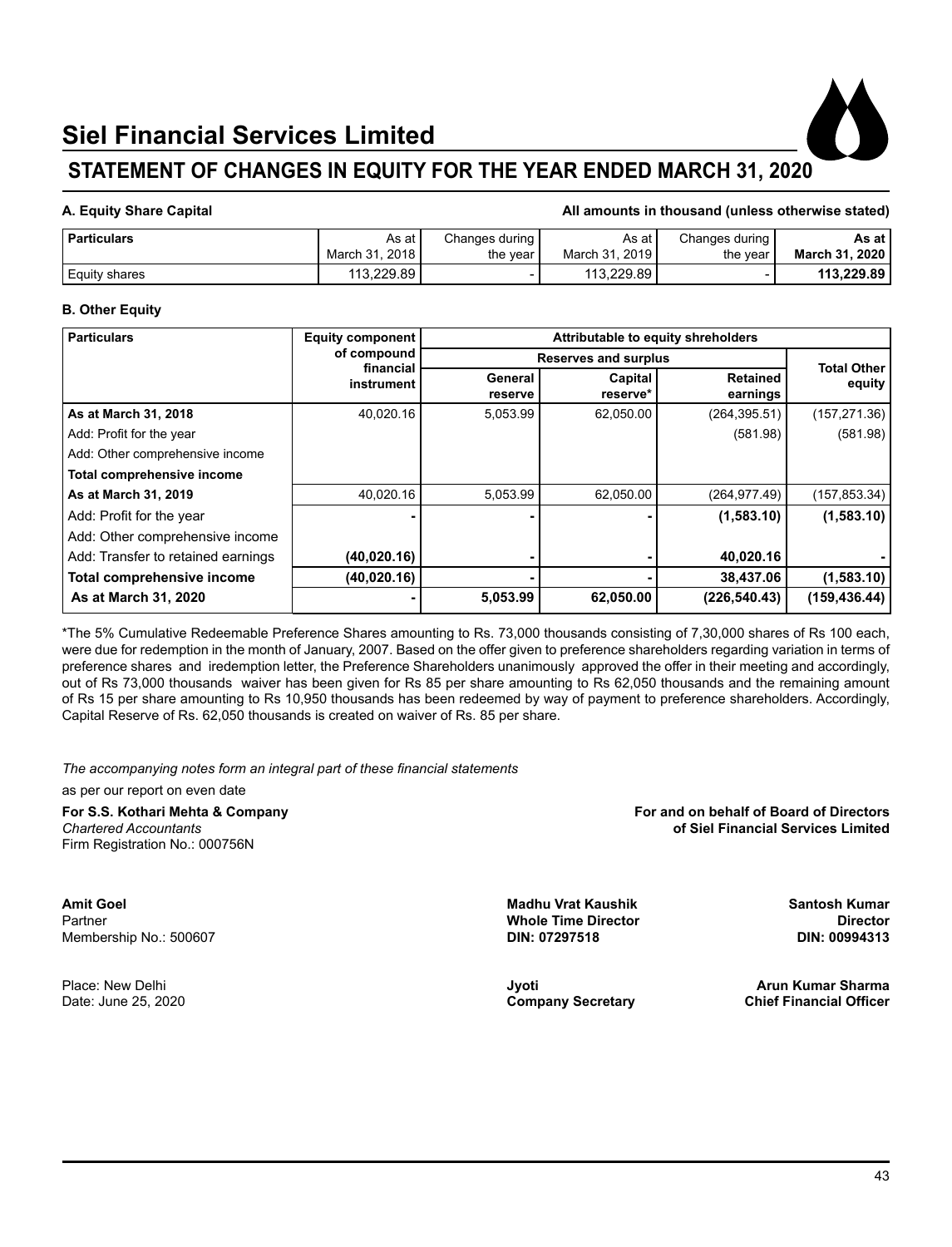#### **1. (A). Summary of significant accounting policies**

#### **Corporate overview**

 SIEL Financial Services Limited ("the company") was incorporated on December 12, 1990 and is registered under the Companies Act 1956.

 These financial statements were approved and adopted by board of directors of the Company in their meeting held on June 25, 2020.

#### **(i) Basis of preparation**

 These financial statements have been prepared complying in all material respects with the Indian Accounting Standards notified under Section 133 of the Companies Act 2013, read together with the Companies (Indian Accounting Standards) Rules, 2015 and Companies (Indian Accounting Standards) (Amendment) Rules, 2016 as amended from time to time. The financial statements comply with IND AS notified by Ministry of Company Affairs ("MCA"). The Company has consistently applied the accounting policies used in the preparation of financial statements of all the periods presented.

 The financial statements have been prepared on an accrual basis under the historical cost convention, except for the certain financial assets and financial liabilities which have been measured at fair value as per the requirements of the Ind AS. The accounting policies, as set out below, have been consistently applied, by the Company, to all the years presented in the financial statements.

 The preparation of financial statements requires the use of certain significant accounting estimates and judgements. It also requires the management to exercise judgement in applying the Company's accounting policies. The areas where estimates are significant to the financial statements, or areas involving a higher degree of judgement or complexity, are disclosed in note. 1 (B)

 All the amounts included in the financial statements are reported in Indian Rupees ('Rupees' or 'Rs.') which is the functional currency of the Company, except per share data and unless stated otherwise and rounded off to nearest Thousands Rupees.

#### **(ii) Statement of Compliance**

 The financial statements have been prepared in accordance with Ind ASs notified under the Companies (Indian Accounting Standards) Rules, 2015 and Companies (Indian Accounting Standards) (Amendment) Rules, 2016 as amended from time to time.

#### **(iii) Basis of classification of Current and non-current**

 The Company presents assets and liabilities in the balance sheet based on current/non-current classification.

 An asset is classified as current when it is:

- i) Expected to be realised or intended to be sold or consumed in normal operating cycle
- ii) Held primarily for the purpose of trading
- iii) Expected to be realised within twelve months after the reporting period, or
- iv) Cash or cash equivalent unless restricted from being exchanged or used to settle a liability for at least twelve months after the reporting period

 All other assets are classified as non-current.

 A liability is classified as current when:

- i) It is expected to be settled in normal operating cycle
- ii) It is held primarily for the purpose of trading
- iii) It is due to be settled within twelve months after the reporting period, or
- iv) There is no unconditional right to defer the settlement of the liability for at least twelve months after the reporting period

 All other liabilities are classified as non-current.

 Based on the nature of products / activities of the Company and the normal time between acquisition of assets and their realisation in cash or cash equivalents, the Company has determined its operating cycle as 12 months for the purpose of classification of its assets and liabilities as current and non-current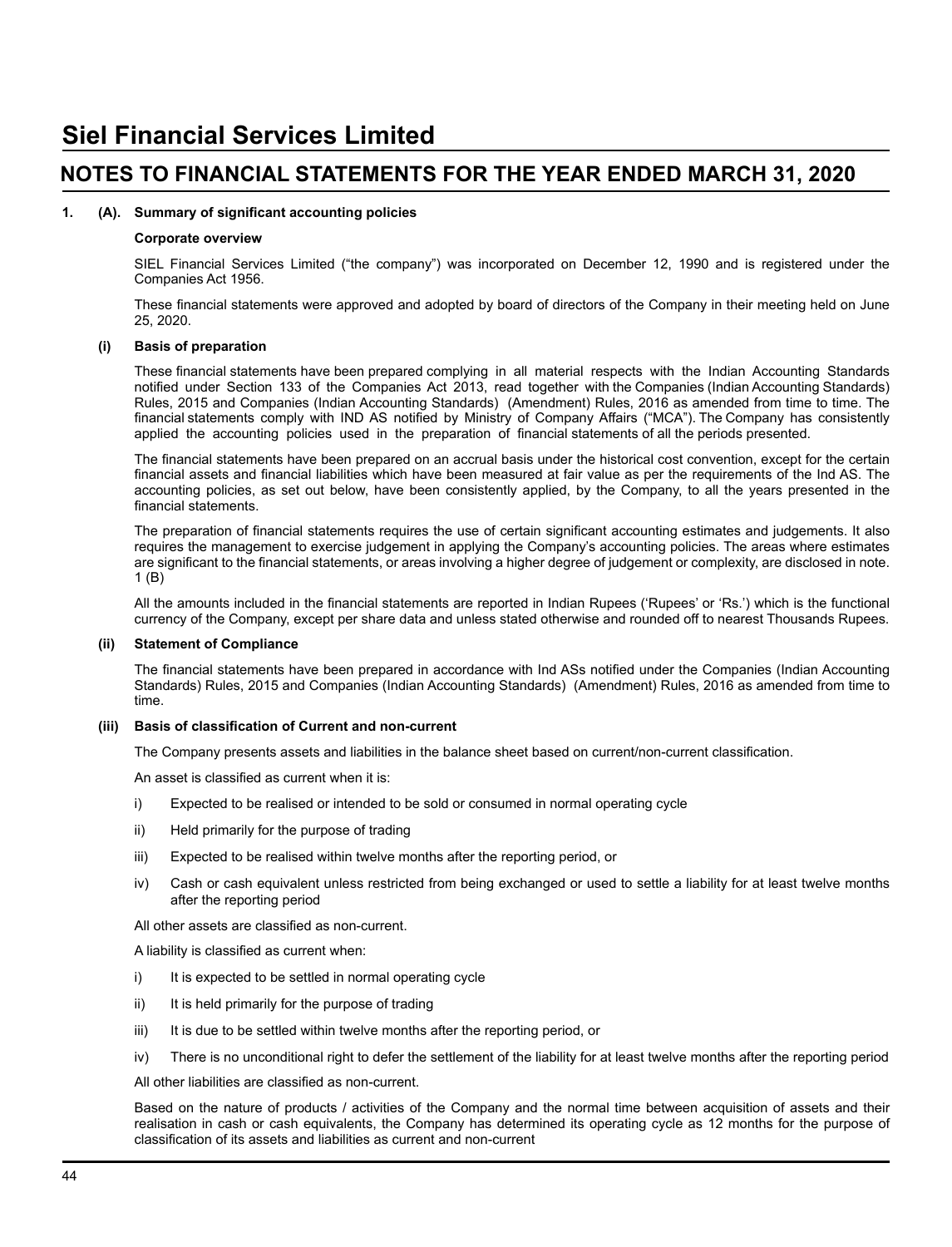

#### **(iv) Fair value measurement**

 Fair value is the price that would be received to sell an asset or paid to transfer a liability in an orderly transaction between market participants at the measurement date. The Company measures financial instruments such as investment in unquoted equity and preference shares, quoted mutual funds, security deposits paid to landlords for properties on rent and financial guarantees at fair value at each balance sheet date.

 All assets and liabilities for which fair value is measured or disclosed in the financial statements are categorized within the following fair value hierarchy based on the lowest level input that is significant to the fair value measurement as a whole:

Level 1 - Quoted (unadjusted) market prices in active markets for identical assets or liabilities

 Level 2 - Valuation techniques for which the lowest level input that is significant to the fair value

measurement is directly or indirectly observable.

 Level 3 -Valuation techniques for which the lowest level input that is significant to the fair value measurement is unobservable.

 The Company uses valuation techniques that are appropriate in the circumstances and for which sufficient data are available to measure fair value, maximizing the use of relevant observable inputs and minimizing the use of unobservable inputs.

#### **v) Revenue recognition**

 Revenue is measured at the fair value of the consideration received or receivable, taking into account contractually defined terms of payment and excluding taxes or duties collected on behalf of the government.

- (a) **Interest income** is recognized on a time proportion basis considering the amount outstanding and the rate applicable. For all debt instruments measured at amortized cost, interest income is recorded using the effective interest rate (EIR) method. EIR is the rate that exactly discounts the estimated future cash payments or receipts over the expected life of the financial instrument or a shorter period, where appropriate, to the gross carrying amount of the financial asset. Interest income is included in other income in the statement of profit or loss.
- (b) **Dividend income** is recognised when the right to receive the payment is established (generally on shareholder's approval by the reporting date).

#### **(vi) Income taxes**

 Tax expense comprises of current income tax and deferred tax. Current income tax assets and liabilities are measured at the amount expected to be recovered from or paid to the taxation authorities in accordance with the Income Tax Act, 1961 enacted in India. The tax rates and tax laws used to compute the amount are those that are enacted or substantively enacted, at the reporting date.

 Current income tax relating to items recognised outside profit and loss (either in other comprehensive income or in equity). Current tax items are recognised in correlation to the underlying transaction either in other comprehensive income or directly in equity.

 Deferred tax is recognised using the liability method on temporary differences between the tax bases of assets and liabilities and their carrying amounts in the financial statements.

#### Deferred tax liabilities are recognized for all taxable temporary differences

 Deferred tax assets are recognized for all deductible temporary differences, the carry forward of unused tax credits and any unused tax losses, if any. Deferred tax assets are recognized to the extent that it is probable that taxable profit will be available against which the deductible temporary differences and the carry forward of unused tax credits and unused tax losses can be utilized.

 The carrying amount of deferred tax assets is reviewed at each reporting date and reduced to the extent that it is no longer probable that sufficient taxable profit will be available to allow all or part of the deferred tax asset to be utilized. Unrecognized deferred tax assets are re-assessed at each reporting date and are recognized to the extent that it has become probable that future taxable profits will allow the deferred tax asset to be recovered.

 Deferred tax assets and liabilities are measured at the tax rates that are expected to apply in the year when the asset is realized or the liability is settled, based on tax rates (and tax laws) that have been enacted or substantively enacted at the reporting date.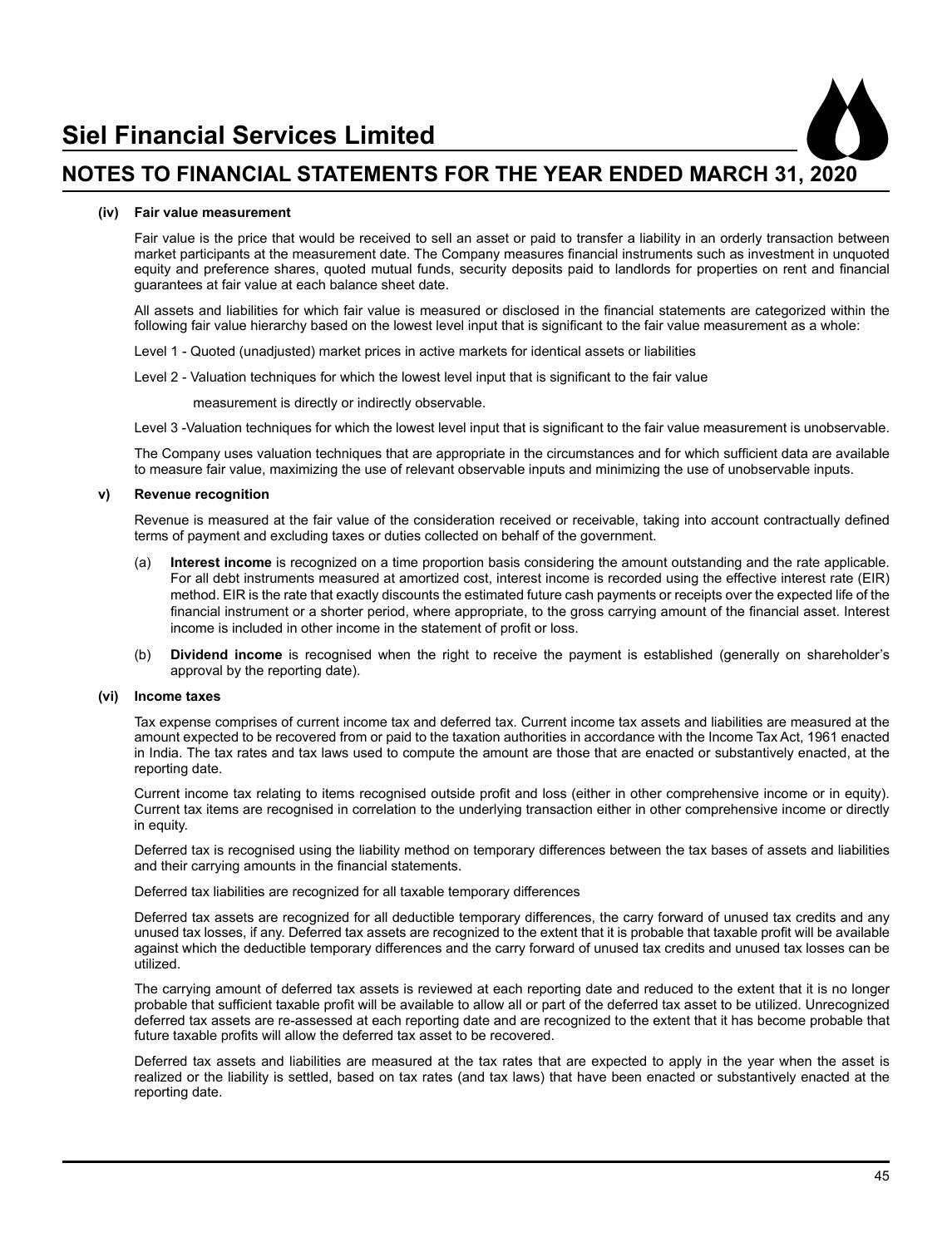Deferred tax relating to items recognized outside profit or loss is recognized outside profit or loss (either in other comprehensive income or in equity). Deferred tax items are recognized in correlation to the underlying transaction either in other comprehensive income or directly in equity.

 Deferred tax assets and deferred tax liabilities are offset if a legally enforceable right exists to set off current tax assets against current tax liabilities.

#### **(vii) Provisions**

 Provisions are recognised when the Company has a present obligation (legal or constructive) as a result of a past event, it is probable that an outflow of resources embodying economic benefits will be required to settle the obligation and a reliable estimate can be made of the amount of the obligation. When the Company expects some or all of a provision to be reimbursed, for example, under an insurance contract, the reimbursement is recognised as a separate asset, but only when the reimbursement is virtually certain. The expense relating to a provision is presented in the statement of profit and loss net of any reimbursement.

 If the effect of the time value of money is material, provisions are discounted using a current pre-tax rate that reflects, when appropriate, the risks specific to the liability. When discounting is used, the increase in the provision due to the passage of time is recognised as a finance cost

#### **(viii) Employee benefits**

 No provision for Short term employee benefit and Post employment benefits such as provident fund, gratuity, superannuation schemes and leave encashment has been made during the reporting period. Upon commencement of operations and upon inductment of employees, the liability will be provided towards defined contribution plan and defined benefit plan in compliance with "*Indian Accounting Standard-19 on Employees Benefits*", issued as per Companies (Indian Accounting Standards) Rules, 2015.

 The aforesaid staff benefit scheme will be provided according to respective laws as and when these will be applicable on the company.

#### **(ix) Financial instruments**

 A financial instrument is any contract that gives rise to a financial asset of one entity and a financial liability or equity instrument of another entity.

#### **(a) Financial assets**

#### **Initial recognition**

 The Company recognizes financial assets and financial liabilities when it becomes a party to the contractual provisions of the instrument. All the financial assets and liabilities are recognized at fair value on initial recognition, except for trade receivables which are initially measured at transaction price. Transaction costs that are directly attributable to the acquisition or issue of financial assets and financial liabilities, which are not at fair value through profit or loss, are added to the fair value on initial recognition. Regular way purchase and sale of financial assets are accounted for at trade date

#### **Subsequent measurement**

#### **Non-derivative financial instruments**

#### **i) Financial assets carried at amortized cost**

 A financial asset is subsequently measured at amortized cost if it is held within a business model whose objective is to hold the asset in order to collect contractual cash flows and the contractual terms of the financial asset give rise on specified dates to cash flows that are solely payments of principal and interest on the principal outstanding.

#### **ii) Financial assets at fair value through other comprehensive income**

 A financial asset is subsequently measured at fair value through other comprehensive income if it is held within a business model whose objective is achieved by both collecting contractual cash flows and selling financial assets and the contractual terms of the financial asset give rise on specified dates that are solely payments of principal and interest on principal amount outstanding. Further in cases where the Company has made an irrevocable election based on its business model, for its investments which are classified as equity instruments the subsequent changes in fair value are recognized in other comprehensive income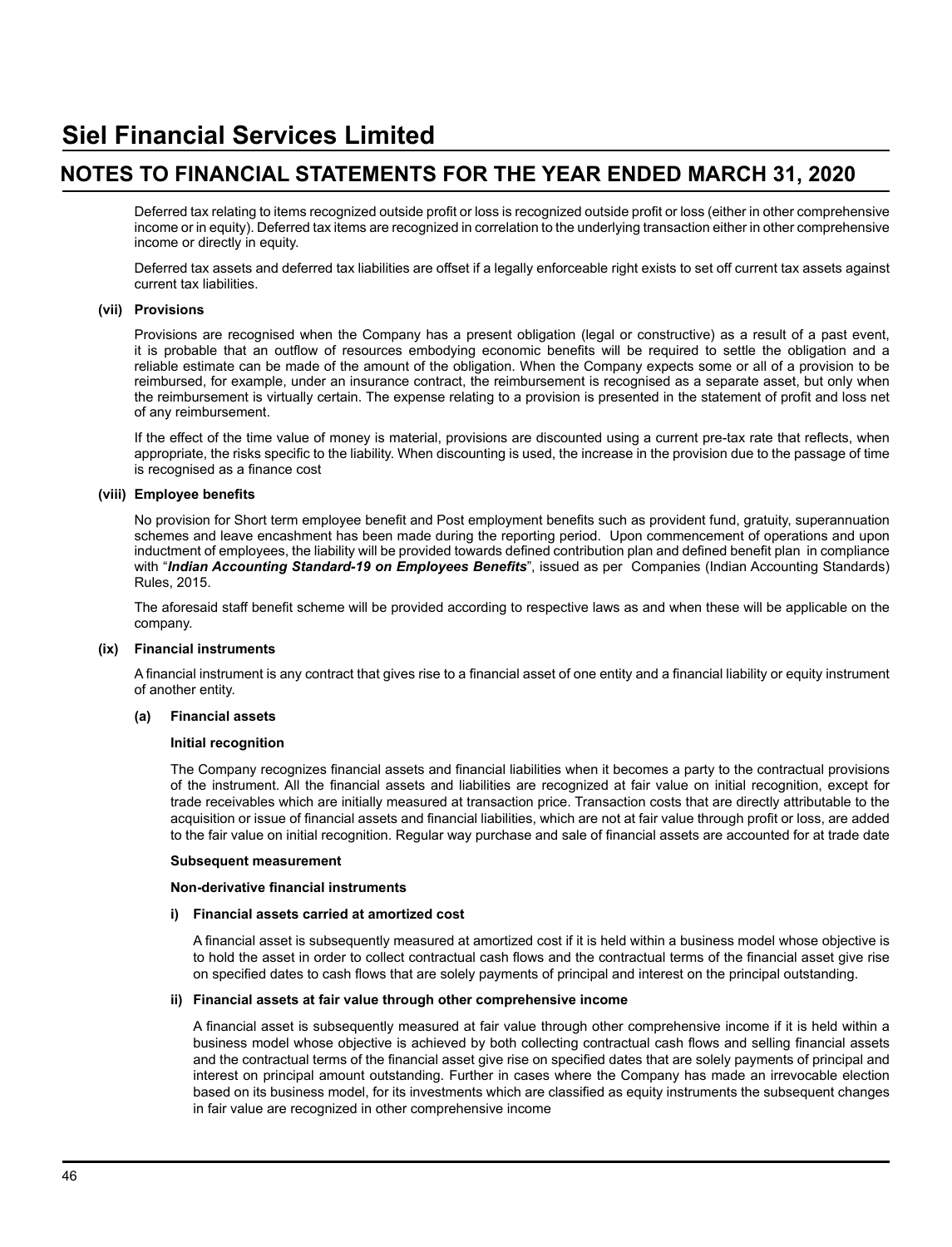

#### **iii) Financial assets at fair value through profit or loss**

 A financial asset which is not classified in any of the above categories are subsequently fair value through profit or loss

#### **(b) Financial liabilities**

 Financial liabilities are subsequently carried at amortized cost using the effective interest method, except for contingent consideration recognized in a business combination which is subsequently measured at fair value through profit or loss. For trade and other payables maturing within one year from the balance sheet date, the carrying amounts approximate the fair value due to the short maturity of these instruments

#### **i) Financial guarantee contracts**

 Financial guarantee contracts issued by the Company are those contracts that require a payment to be made to reimburse the holder for a loss it incurs because the specified debtor fails to make a payment when due in accordance with the terms of a debt instrument. Financial guarantee contracts are recognised initially as a liability at fair value, adjusted for transaction costs that are directly attributable to the issuance of the guarantee. Subsequently, the liability is measured at the higher of the amount of loss allowance determined as per impairment requirements of Ind AS 109 and the amount recognised less cumulative amortization

#### **ii) Borrowings**

 On initial recognition, interest-bearing loans and borrowings are subsequently measured at amortised cost using the EIR method. Gains and losses are recognised in profit or loss when the liabilities are derecognised as well as through the EIR amortisation process.

 Amortised cost is calculated by taking into account any discount or premium on acquisition and fees or costs that are an integral part of the EIR. The EIR amortisation is included as finance costs in the statement of profit and loss.

#### **(c) Derecognition of financial instruments**

 The Company derecognizes a financial asset when the contractual rights to the cash flows from the financial asset expire or it transfers the financial asset and the transfer qualifies for derecognition under IND AS 109. A financial liability (or a part of the financial liability) is derecognized when the obligation specified in the contract is discharged or cancelled or expires.

#### **(d) Fair value of financial instruments**

 In determining the fair value of its financial instruments, the Company uses a variety of methods and assumptions that are based on market conditions and risks existing at each reporting date. The methods used to determine fair value include discounted cash flow analysis, available quoted market prices and dealer quotes. All methods of assessing fair value result in general approximation of value, and such value may never actually be realized.

 For all other financial instruments the carrying amounts approximate fair value due to the short maturity of those instruments

#### **(e) Impairment of financial assets**

 The Company recognizes loss allowances using the expected credit loss (ECL) model for the financial assets which are not fair valued through profit or loss. Loss allowance for trade receivables with no significant financing component is measured at an amount equal to lifetime ECL. The amount of expected credit losses (or reversal) that is required to adjust the loss allowance at the reporting date to the amount that is required to be recognized as an impairment gain or loss in statement of profit or loss

#### **(f) Reclassification**

 The Company determines classification of financial assets and liabilities on initial recognition. After initial recognition, no reclassification is made for financial assets which are equity instruments and financial liabilities. For financial assets which are debt instruments, a reclassification is made only if there is a change in the business model for managing those assets. Changes to the business model are expected to be infrequent. The Company's senior management determines change in the business model as a result of external or internal changes which are significant to the Company's operations. Such changes are evident to external parties. A change in the business model occurs when the Company either begins or ceases to perform an activity that is significant to its operations. If the Company reclassifies financial assets, it applies the reclassification prospectively from the reclassification date which is the first day of the immediately next reporting period following the change in business model. The Company does not restate any previously recognised gains, losses (including impairment gains or losses) or interest.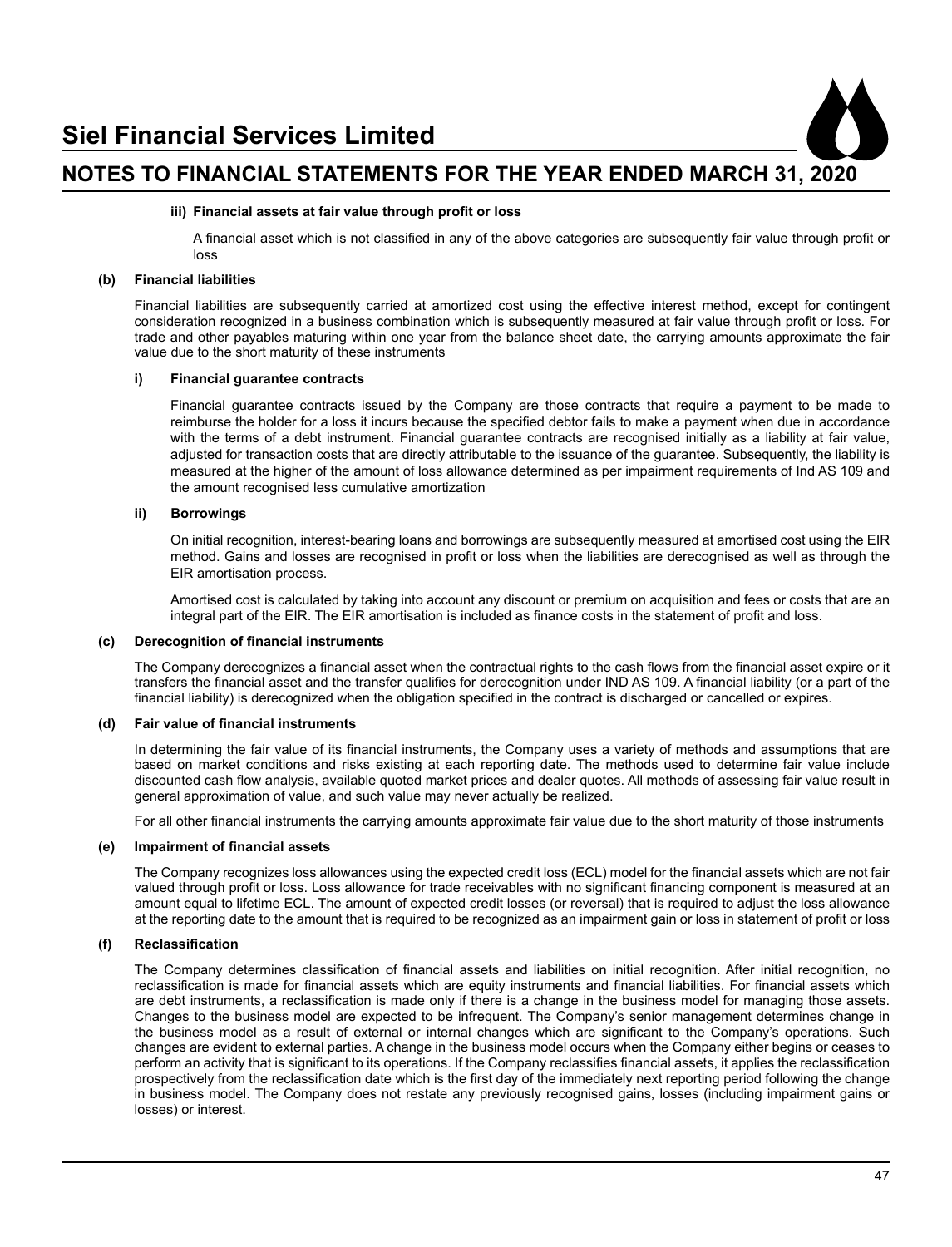#### **(g) Offsetting of financial instruments**

 Financial assets and financial liabilities are offset and the net amount is reported in the standalone balance sheet if there is a currently enforceable legal right to offset the recognised amounts and there is an intention to settle on a net basis, to realise the assets and settle the liabilities simultaneously.

#### **(x) Cash and cash equivalents**

Cash and cash equivalent in the balance sheet comprise cash at banks and on hand and short-term deposits and liquid fund investments with an original maturity of three months or less, which are subject to an insignificant risk of changes in value.

#### **1.(B). Significant accounting judgements, estimates and assumptions**

 The preparation of the Company's financial statements requires management to make judgements, estimates and assumptions that affect the reported amounts of revenues, expenses, assets and liabilities, and the accompanying disclosures, and the disclosure of contingent liabilities. Uncertainty about these assumptions and estimates could result in outcomes that require a material adjustment to the carrying amount of assets or liabilities affected in future periods.

#### **a) Contingencies**

 **Contingent** liabilities may arise from the ordinary course of business in relation to claims against the Company, including legal, contractor, land access and other claims. By their nature, contingencies will be resolved only when one or more uncertain future events occur or fail to occur. The assessment of the existence, and potential quantum, of contingencies inherently involves the exercise of significant judgments and the use of estimates regarding the outcome of future events.

#### **b) Fair value measurement of financial instruments**

 When the fair values of financial assets and financial liabilities recorded in the balance sheet cannot be measured based on quoted prices in active markets, their fair value is measured using valuation techniques including the DCF model. The inputs to these models are taken from observable markets where possible, but where this is not feasible, a degree of judgement is required in establishing fair values. Judgements include considerations of inputs such as liquidity risk, credit risk and volatility.

 Changes in assumptions about these factors could affect the reported fair value of financial instruments.

#### **Changes in accounting policies and disclosures**

#### *New and amended standards*

 The following amendments and interpretations apply for the first time in current financial year, but do not have an impact on the financial statements of the Company. The Company has not early adopted any standards or amendments that have been issued but are not yet effective.

#### *Ind AS 116 Leases*

 Ind AS 116 supersedes Ind AS 17 Leases. The standard sets out the principles for the recognition, measurement, presentation and disclosure of leases and requires lessees to recognise most leases on the balance sheet.

 Upon adoption of Ind AS 116, lessees will apply a single recognition and measurement approach for all leases, except for short-term leases and leases of low-value assets. The lessee will recognise lease liabilities to make lease payments and rightof-use assets representing the right to use the underlying assets.

 Lessor accounting under Ind AS 116 is substantially unchanged from Ind AS 17. Lessors will continue to classify leases as either operating or finance leases using similar principles as in Ind AS 17. Therefore, Ind AS 116 does not have an impact for leases where the Company is the lessor.

 The application of Ind AS 116 did not have an impact on the financial statements of the Company.

#### **Appendix C to Ind AS 12– Income taxes**

 Appendix C - Uncertainty over Income Tax Treatment has been inserted in Ind AS 12. The appendix C to Ind AS 12 addresses the accounting for income taxes when tax treatments involve uncertainty that affects the application of Ind AS 12 Income Taxes. It does not apply to taxes or levies outside the scope of Ind AS 12, nor does it specifically include requirements relating to interest and penalties associated with uncertain tax treatments. The appendix specifically addresses the following:

• Whether an entity considers uncertain tax treatments separately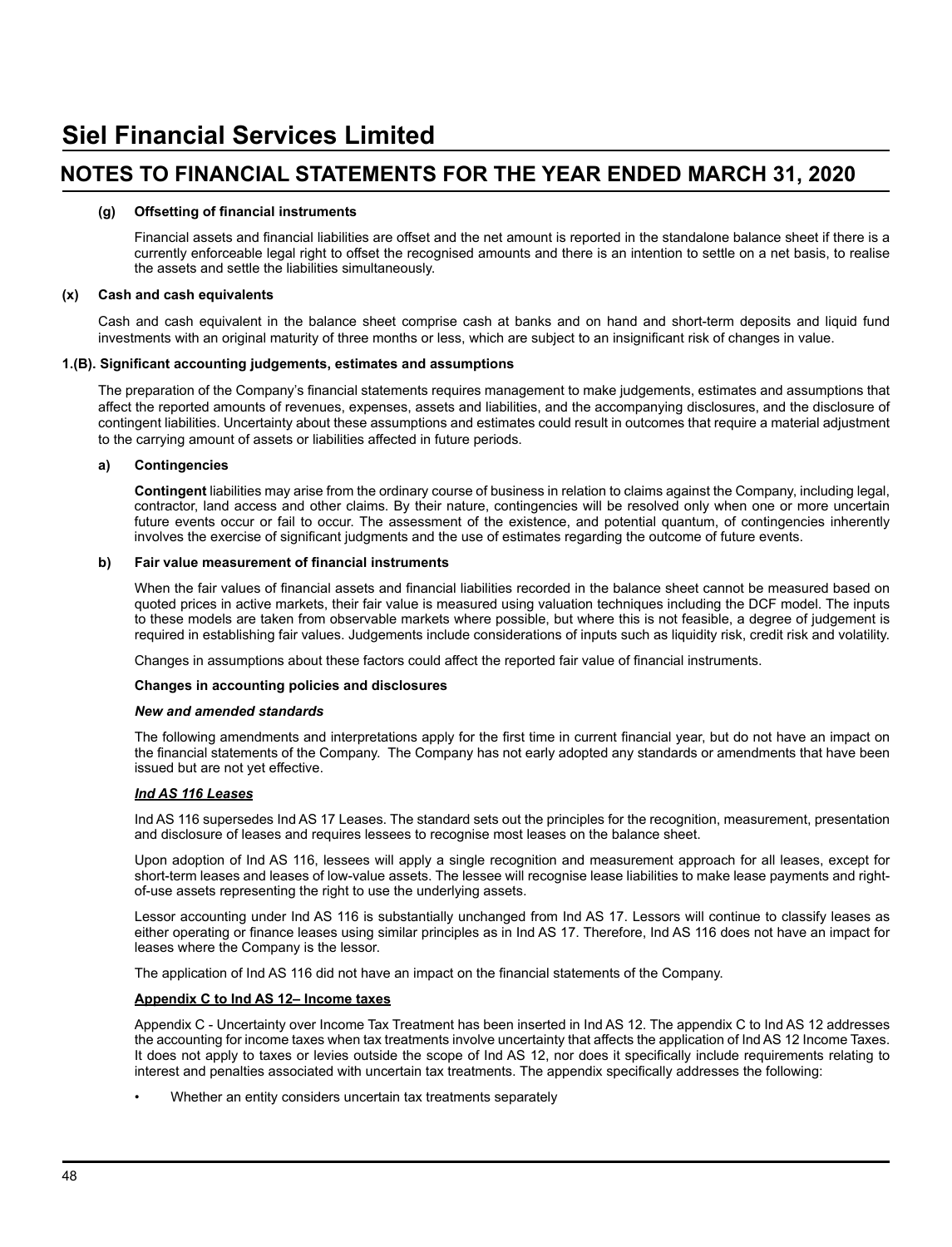- The assumptions an entity makes about the examination of tax treatments by taxation authorities
- How an entity determines taxable profit (tax loss), tax bases, unused tax losses, unused tax credits and tax rates
- How an entity considers changes in facts and circumstances

 The Company determines whether to consider each uncertain tax treatment separately or together with one or more other uncertain tax treatments and uses the approach that better predicts the resolution of the uncertainty. The Company applies significant judgement in identifying uncertainties over income tax treatments.

 Upon adoption of the Interpretation, the Company considered whether it has any uncertain tax positions. The Company's tax filings include deductions based on the management judgement and the taxation authorities may challenge those tax treatments. The Company determined, based on its tax compliance and transfer pricing study, that it is probable that its tax treatments will be accepted by the taxation authorities. The amendment did not have an impact on the financial statements of the Company.

#### **Amendment to Ind AS 109: Prepayment Features with Negative Compensation**

 Under Ind AS 109, a debt instrument can be measured at amortised cost or at fair value through other comprehensive income, provided that the contractual cash flows are 'solely payments of principal and interest on the principal amount outstanding' (the SPPI criterion) and the instrument is held within the appropriate business model for that classification. The amendments to Ind AS 109 clarify that a financial asset passes the SPPI criterion regardless of an event or circumstance that causes the early termination of the contract and irrespective of which party pays or receives reasonable compensation for the early termination of the contract. These amendments had no impact on the financial statements of the Company.

#### **Amendment to Ind AS 19: Plan Amendment, Curtailment or Settlement**

 The amendments to Ind AS 19 address the accounting when a plan amendment, curtailment or settlement occurs during a reporting period. The amendments specify that when a plan amendment, curtailment or settlement occurs during the annual reporting period, an entity is required to determine the current service cost for the remainder of the period after the plan amendment, curtailment or settlement, using the actuarial assumptions used to remeasure the net defined benefit liability (asset) reflecting the benefits offered under the plan and the plan assets after that event. An entity is also required to determine the net interest for the remainder of the period after the plan amendment, curtailment or settlement using the net defined benefit liability (asset) reflecting the benefits offered under the plan and the plan assets after that event, and the discount rate used to remeasure that net defined benefit liability (asset). The amendments had no impact on the financial statements of the Company as it did not have any plan amendments, curtailments, or settlements during the period.

#### **Amendments to Ind AS 12 Income taxes**

 The amendments clarify that the income tax consequences of dividends are linked more directly to past transactions or events that generated distributable profits than to distributions to owners. Therefore, an entity recognises the income tax consequences of dividends in profit or loss, other comprehensive income or equity according to where it originally recognised those past transactions or events. An entity applies the amendments for annual reporting periods beginning on or after 1 April 2019, with early application permitted. When the entity first applies those amendments, it applies them to the income tax consequences of dividends recognised on or after the beginning of the earliest comparative period. These amendments had no impact on the financial statements of the Company.

#### **Amendments to Ind AS 23 Borrowing Costs**

 The amendments clarify that an entity treats as part of general borrowings any borrowing originally made to develop a qualifying asset when substantially all of the activities necessary to prepare that asset for its intended use or sale are complete. The entity applies the amendments to borrowing costs incurred on or after the beginning of the annual reporting period in which the entity first applies those amendments. An entity applies those amendments for annual reporting periods beginning on or after 1 April 2019, with early application permitted. These amendments had no impact on the financial statements of the Company.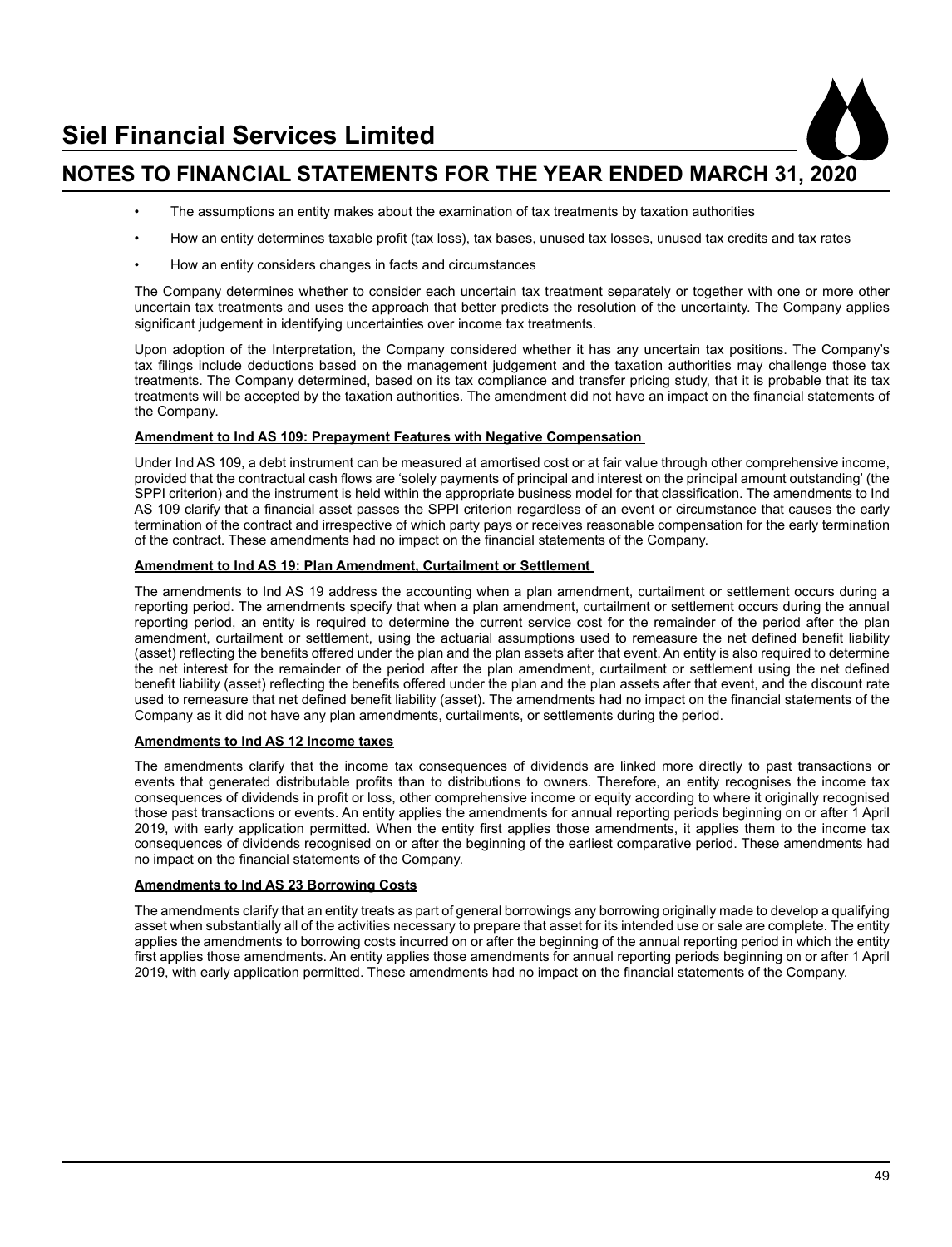### **NOTES TO FINANCIAL STATEMENTS FOR THE YEAR ENDED MARCH 31, 2020**

|                                                                                  | All amounts in thousand (unless otherwise stated) |                         |
|----------------------------------------------------------------------------------|---------------------------------------------------|-------------------------|
| Note 2 - Investments- Non Current<br><b>Particulars</b>                          | As at<br>March 31, 2020                           | As at<br>March 31, 2019 |
| Investments at fair value                                                        |                                                   |                         |
| Unquoted equity instruments - non trade                                          |                                                   |                         |
| MSD Industrial Enterperises Ltd (2,95,700 shares of face value of Rs. 10/- each) | 10,822.62                                         | 10,822.62               |
| SFSL Investmenst Ltd (54 shares of face value of Rs. 10/- each)                  | 0.54                                              | 0.54                    |
|                                                                                  | 10,823.16                                         | 10,823.16               |
| Less: Provision for diminution in value of investment                            | (10,823.16)                                       | (10,823.16)             |
| Total                                                                            | $\blacksquare$                                    |                         |
| Note 3 - Loans-non current                                                       |                                                   |                         |
| <b>Particulars</b>                                                               | As at                                             | As at                   |
|                                                                                  | March 31, 2020                                    | March 31, 2019          |
| (Unsecured, considered doubful)                                                  |                                                   |                         |
| Inter corporate deposits                                                         | 9,250.15                                          | 9,250.15                |
| Less: Provision for doubtful debts                                               | (9,250.15)                                        | (9,250.15)              |
| Total                                                                            | $\blacksquare$                                    |                         |
| Note 4 - Income tax assets                                                       |                                                   |                         |
| <b>Particulars</b>                                                               | As at<br>March 31, 2020                           | As at<br>March 31, 2019 |
| <b>Tax assets</b>                                                                |                                                   |                         |
| Advance income tax                                                               | 38.96                                             | 225.27                  |
| <b>Tax liabilities</b>                                                           |                                                   |                         |
| Provision for income tax                                                         |                                                   |                         |
| <b>Total</b>                                                                     | 38.96                                             | 225.27                  |
| Note 5 - Inventories                                                             |                                                   |                         |
| <b>Particulars</b>                                                               | As at<br>March 31, 2020                           | As at<br>March 31, 2019 |
| Stock in trade-Shares                                                            | 69.54                                             | 109.31                  |
| <b>Total</b>                                                                     | 69.54                                             | 109.31                  |
| Note 6 - Cash and cash equivalents                                               |                                                   |                         |
| <b>Particulars</b>                                                               | As at<br>March 31, 2020                           | As at<br>March 31, 2019 |
| Cash on hand                                                                     | 4.60                                              | 4.80                    |
| Balnace in current account                                                       | 1,262.51                                          | 1,623.46                |
| <b>Total</b>                                                                     | 1,267.11                                          | 1,628.26                |
|                                                                                  |                                                   |                         |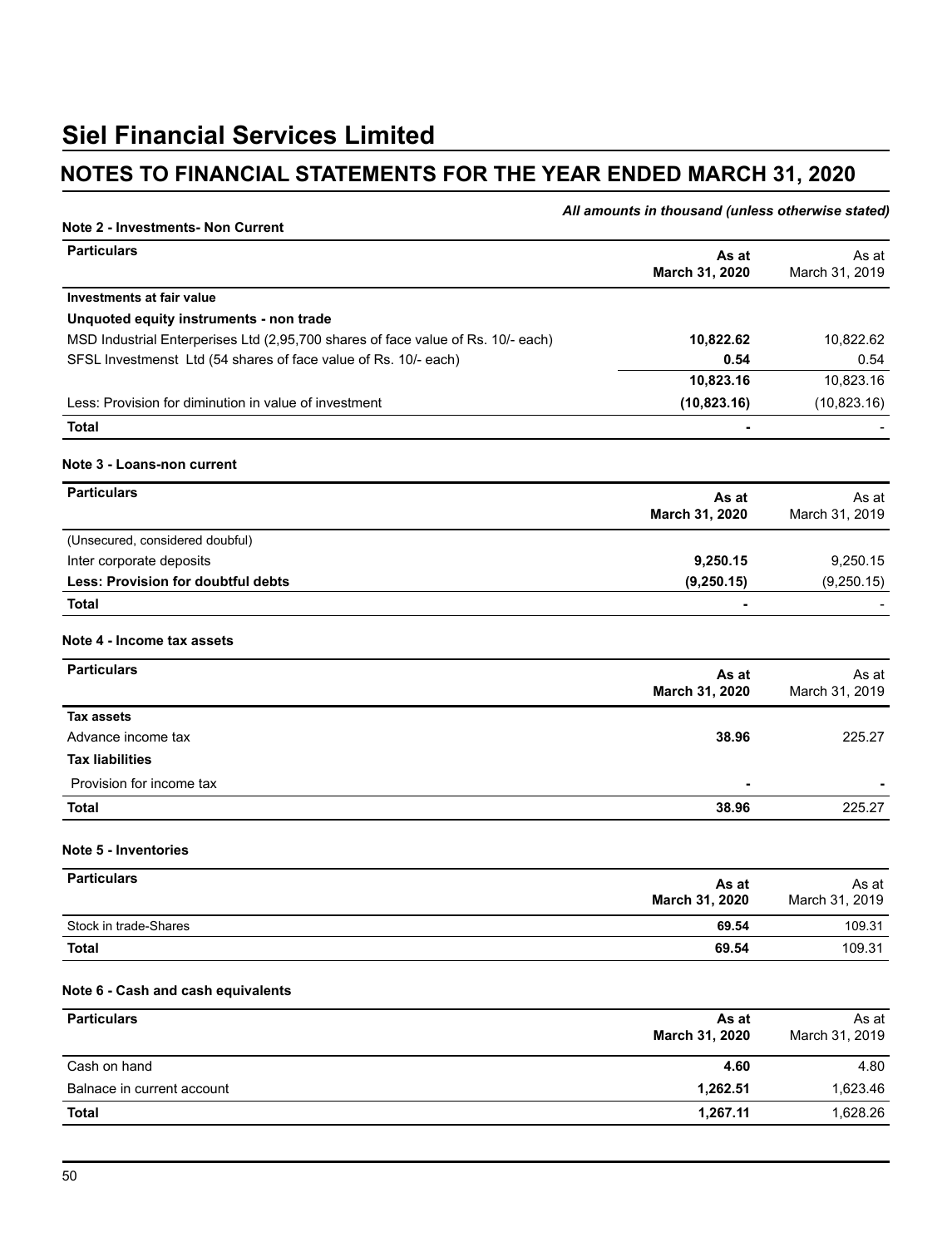

### **NOTES TO FINANCIAL STATEMENTS FOR THE YEAR ENDED MARCH 31, 2020**

#### *All amounts in thousand (unless otherwise stated)*

| Note 7 - Bank balances other than above                                       |                         |                         |
|-------------------------------------------------------------------------------|-------------------------|-------------------------|
| <b>Particulars</b>                                                            | As at<br>March 31, 2020 | As at<br>March 31, 2019 |
| Deposits with original maturity of more than 3 months but less than 12 months | 4,809.06                | 5,666.73                |
| Total                                                                         | 4,809.06                | 5.666.73                |
| Note 8 - Other - financial assets                                             |                         |                         |
| <b>Particulars</b>                                                            | As at<br>March 31, 2020 | As at<br>March 31, 2019 |
| Interest accrued on deposits                                                  | 179.91                  | 210.02                  |
| <b>Total</b>                                                                  | 179.91                  | 210.02                  |
| Note 9- Other current assets                                                  |                         |                         |
| <b>Particulars</b>                                                            | As at<br>March 31, 2020 | As at<br>March 31, 2019 |
| Advance paid to vendor                                                        | 48.68                   |                         |
| Total                                                                         | 48.68                   |                         |
| Note 10- Share capital                                                        |                         |                         |
| <b>Particulars</b>                                                            | As at<br>March 31, 2020 | As at<br>March 31, 2019 |
| Authorised share capital                                                      |                         |                         |
| - 2,00,00,000 Equity Shares of Rs. 10 each                                    | 200,000.00              | 200,000.00              |
| - 10,00,000 5% Redeemable Cumulative Preference shares of Rs. 100 each        | 100,000.00              | 100,000.00              |
|                                                                               | 300,000.00              | 300,000.00              |
| Issued, subscribed and paid up                                                |                         |                         |
| - 11,343,752 Equity Shares of Rs. 10 each                                     | 113,437.52              | 113,437.52              |
| - Less Calls In Arrear                                                        | 207.63                  | 207.63                  |
|                                                                               | 113,229.89              | 113,229.89              |

#### **i. Reconciliation of issued and subscribed share capital as at year end :**

| <b>Particulars</b>                                             | No. of shares | Amount in  |
|----------------------------------------------------------------|---------------|------------|
|                                                                |               | thousands  |
| Equity shares of INR 10 each issued, subscribed and fully paid |               |            |
| At March 31, 2018                                              | 11.343.752.00 | 113.229.90 |
| Issued during the year                                         |               |            |
| At March 31, 2019                                              | 11,343,752.00 | 113.229.90 |
| Issued during the year                                         |               |            |
| At March 31, 2020                                              | 11,343,752.00 | 113,229.90 |

#### **A) Terms/ rights attached to equity shares:**

The Company has only one class of equity shares having a par value of INR 10 per share. Each holder of the equity shares is entitled to one vote per share.

The Company declares and pays dividends in Indian Rupees. The Dividend proposed by the Board of directors is subject to the approval of shareholders in the ensuing Annual general meeting.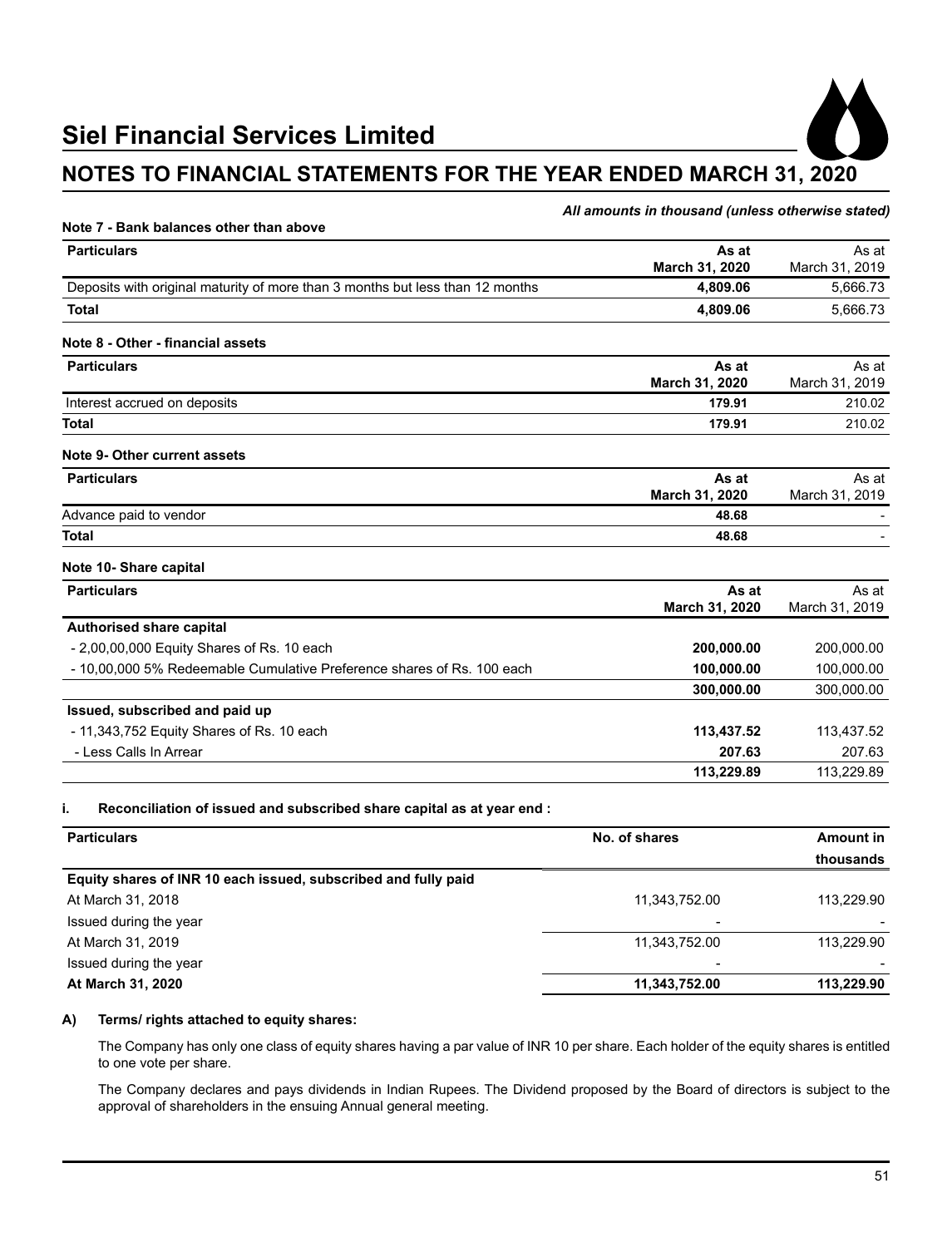### **NOTES TO FINANCIAL STATEMENTS FOR THE YEAR ENDED MARCH 31, 2020**

In the event of liquidation of the Company, the holders of equity shares will be entitled to receive remaining assets of the Company, after distribution of all preferential amounts. The distribution will be in proportion to the number of equity shares held by the shareholders.

#### *All amounts in thousand (unless otherwise stated)*

#### **B) Details of shareholders holding more than 5% shares in the company**

| Name of the shareholder |               | As at March 31, 2020              |               | As at March 31, 2019              |
|-------------------------|---------------|-----------------------------------|---------------|-----------------------------------|
|                         | No. of shares | % holding in the<br>equity shares | No. of shares | % holding in the<br>equity shares |
| Mawana Sugars Limited   | 10.613.382    | 93.56                             | 10.613.382    | 93.56                             |

**C)** There are no bonus issue or buy back of equity shares during the period of five years immediately preceding the reporting date.

#### **Note 11 - Other Equity**

| <b>Particulars</b>                       | As at<br>March 31, 2020 | As at<br>March 31, 2019 |
|------------------------------------------|-------------------------|-------------------------|
| Equity component of financial instrument |                         | 40,020.16               |
| Capital reserve                          | 62,050.00               | 62,050.00               |
| General reserve                          | 5,053.99                | 5,053.99                |
| <b>Retained earnings</b>                 | (226, 540.43)           | (264, 977.49)           |
| Total                                    | (159, 436.44)           | (157, 853.34)           |
|                                          |                         |                         |

#### **Note 12 - Borrowings (non current)**

| <b>Particulars</b>                                   | As at<br>March 31, 2020 | As at<br>March 31, 2019 |
|------------------------------------------------------|-------------------------|-------------------------|
| <b>Unsecured</b>                                     |                         |                         |
| Liability component of compound financial instrument |                         |                         |
| Loans and advances from related parties              | 36.587.61               | 36,587.61               |
| <b>Total</b>                                         | 36.587.61               | 36.587.61               |

Note: The Company has obtained interest free corporate deposit of Rs 12,000 thousands & unsecured advance on current account of Rs.24,587.61 thousands from its Holding Company, Mawana Sugars Limited (formerly known as Siel Limited). The same shall be adjusted or paid as per mutually agreed terms. The same is not payable within 12 months from date of balance sheet i.e. March 31, 2020

#### **Note13 - Short term borrowings**

| <b>Particulars</b>                    | As at<br>March 31, 2020 | As at<br>March 31, 2019 |
|---------------------------------------|-------------------------|-------------------------|
| <b>Unsecured</b>                      |                         |                         |
| Other loans and advances (short term) | 15,700.00               | 15,700.00               |
| <b>Total</b>                          | 15,700.00               | 15,700.00               |

The Company had obtained interest bearing Inter Corporate Deposit of Rs 15,700 thousands from SFSL Investments Limited which was step down subsidiary of its holding company. SFSL Investments Limited had been disposed off by holding company on January 31, 2011 and is no longer a step down subsidiary of its holding company from January 31, 2011. The Company is not paying interest from last few years and had taken letter for waiver of interest amount from SFSL Investments Limited vide letter dated April 10, 2016 for previous periods as well as for future periods till company the net worth of the Company remains negative. Hence no provision / liability has been provided for interest amount. Since the said amount is payable on demand, the same in the absence of any confirmation, categorized as short term borrowings.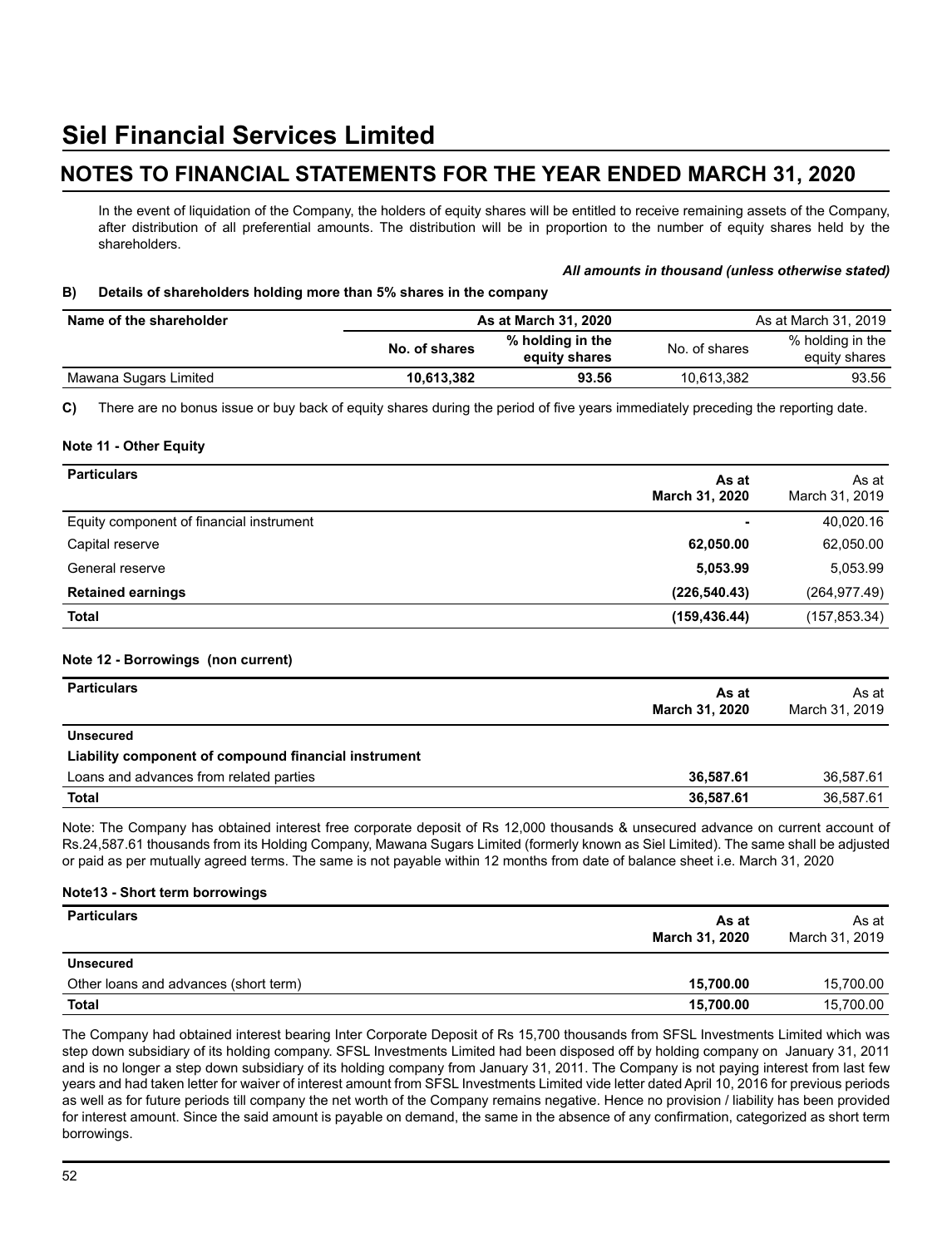

### **NOTES TO FINANCIAL STATEMENTS FOR THE YEAR ENDED MARCH 31, 2020**

#### *All amounts in thousand (unless otherwise stated)*

| Note 14 - Other financial liabilities |                              |                              |
|---------------------------------------|------------------------------|------------------------------|
| <b>Particulars</b>                    | As at<br>March 31, 2020      | As at<br>March 31, 2019      |
| Other payables                        | 315.21                       | 158.50                       |
| <b>Total</b>                          | 315.21                       | 158.50                       |
| Note 15 - Other current liabilities   |                              |                              |
| <b>Particulars</b>                    | As at<br>March 31, 2020      | As at<br>March 31, 2019      |
| Statutory dues                        | 16.99                        | 16.93                        |
| <b>Total</b>                          | 16.99                        | 16.93                        |
| Note 16 - Finance income              |                              |                              |
| <b>Particulars</b>                    | Year ended<br>March 31, 2020 | Year ended<br>March 31, 2019 |
| Interest on fixed deposits with bank  | 389.61                       | 378.88                       |
| Interest From Income tax refunds      | 1.70                         | 61.00                        |
| <b>Total</b>                          | 391.31                       | 439.88                       |
| Note 17 - Employee benefit expenses   |                              |                              |
| <b>Particulars</b>                    | Year ended<br>March 31, 2020 | Year ended<br>March 31, 2019 |
| Salaries and wages                    | 60.67                        |                              |
| <b>Total</b>                          | 60.67                        |                              |
| Note 18 - Other expenses              |                              |                              |
| <b>Particulars</b>                    | Year ended<br>March 31, 2020 | Year ended<br>March 31, 2019 |
| Advertisement                         | 41.83                        | 47.88                        |
| Audit fee                             | 120.36                       | 115.05                       |
| Bank charges                          | 1.12                         | 1.50                         |
| Fine & Penalty                        | 757.56                       |                              |
| Listing fee                           | 354.00                       | 312.28                       |
| Loss on fair value of stock in trade  | 39.77                        | 21.01                        |
| Postage                               | 65.82                        | 67.02                        |
| Printing and stationery               | 62.17                        | 130.56                       |
| Professional fee                      | 275.45                       | 294.46                       |
| Registration and filing fee           | 14.28                        | 8.10                         |
| Rent                                  | 24.00                        | 24.00                        |
| Total                                 | 1,756.36                     | 1,021.86                     |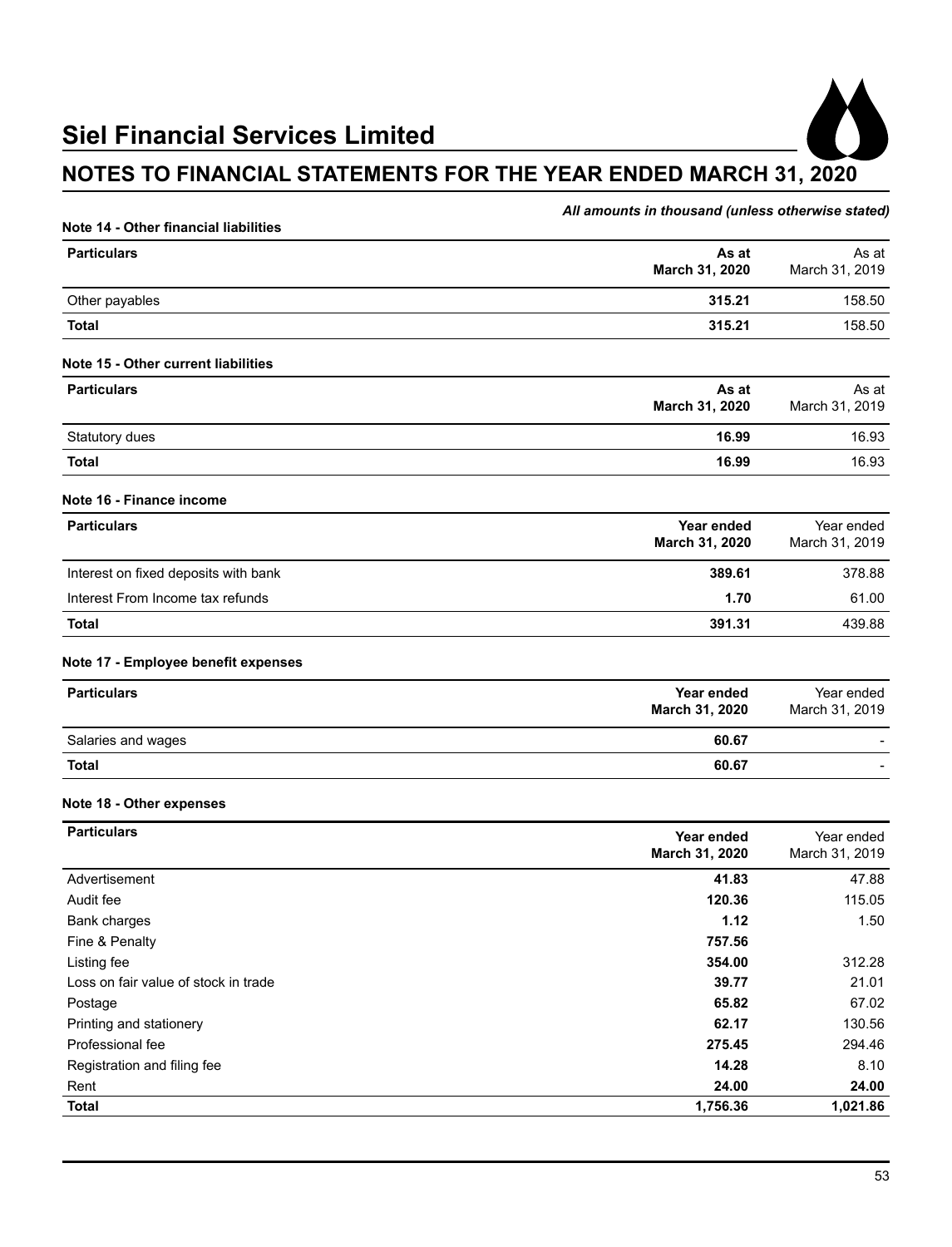#### **Note 19 - Tax expenses**

| <b>Particulars</b>                                                    | As at          | As at          |  |
|-----------------------------------------------------------------------|----------------|----------------|--|
|                                                                       | March 31, 2020 | March 31, 2019 |  |
| Current tax expenses                                                  |                |                |  |
| Earlier year tax adjustments                                          | 157.38         |                |  |
| Total                                                                 | 157.38         |                |  |
| <b>Tax reconciliaton</b>                                              |                |                |  |
| (Loss)/Profit before tax                                              | (1,425.72)     | (581.98)       |  |
| Enacted tax rate                                                      | 25.17%         | 26.00%         |  |
| Tax should be                                                         | (358.82)       | (151.31)       |  |
| Reconciliaton                                                         |                |                |  |
| Earlier year tax adjustments                                          | 157.38         |                |  |
| Deferred tax asset not created on losses due to uncertainty of profit | 358.82         | 151.31         |  |
| Total                                                                 | 157.38         |                |  |

#### **Note 20 - Contingent liability and commitments**

| <b>Particulars</b> | As at<br>March 31, 2020                         | As at<br>March 31, 2019 |
|--------------------|-------------------------------------------------|-------------------------|
|                    | i) Contingent liability not acknowledge as debt |                         |
|                    | Contingent liability<br>Nil                     | Nil                     |
| ii) Commitments    |                                                 |                         |
|                    | Capital commitment<br>Nil                       | Nil                     |
|                    | Other commitment                                | Nil<br>Nil              |

- **21** The Company has severely curtailed its operations due to meagreness of funds and adverse market conditions. The operations of the Company are restricted to realization of debtors or advances. The management is negotiating with certain parties for realizing some of the assets and is hopeful of generating funds for this business. The accounts of the company have been prepared on a "going concern" basis on an assumption & promises made by the management that adequate finances and opportunities would be available in the foreseeable future to enable the company to start operating on a profitable basis. In view of the above, the accounts of the Company have been prepared on a going concern basis.
- **22** During the year ended March 31, 2020, there are no MSMED parties accordingly information as required under Micro, Small & Medium Enterprises Development Act, 2006, has not been provided.
- **23** No Employee Benefits Schemes such as Gratuity, Provident Fund & other staff welfare schemes are applicable on the Company during the reporting year. Accordingly no provision has been made during the reporting period as mandated by "Ind AS 19 on Employees Benefits".
- **24** The Company estimates the deferred tax (charge) / credit using the applicable rate of taxation based on the impact of timing differences between financial statements and estimated taxable income for the current year. Since there is no reasonable certainty in timing of of realization of profits hence deferred tax asset (Net) has not been recognized.

#### **25 Earnings per share (EPS)**

 Basic and Diluted EPS amounts are calculated by dividing the profit for the year attributable to equity holders of the Company by the weighted average number of equity shares outstanding during the year.

 The following reflects the income and share data used in the basic and diluted EPS computations: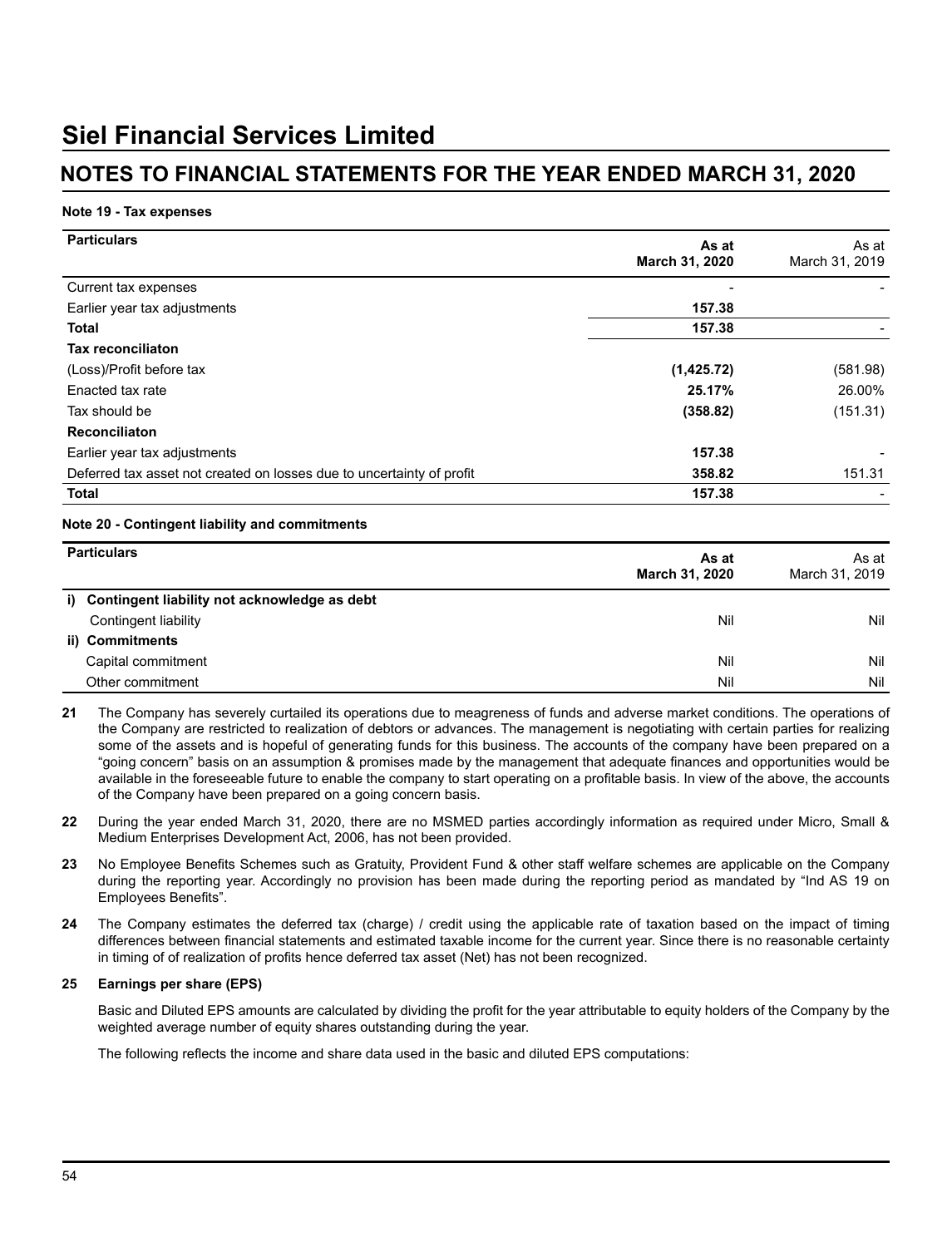

#### *All amounts in thousand (unless otherwise stated)*

| <b>Particulars</b>                                                                            | Year ended<br>March 31, 2020 | Year ended<br>March 31, 2019 |
|-----------------------------------------------------------------------------------------------|------------------------------|------------------------------|
| Profit after tax and exceptional item as per the statement of Profit and Loss<br>(Rs. In 000) | (1,583.10)                   | (581.98)                     |
| Weighted average number of equity shares for basic and diluted EPS                            | 11,322,989                   | 11,322,989                   |
| Basic and diluted earnings per share (in Rs.)                                                 | (0.14)                       | (0.05)                       |
| Face Value per share (in Rs.)                                                                 | (0.14)                       | (0.05)                       |

#### **26 Related party transactions**

#### **I) List of related parties**

**A. Holding company** 

Mawana Sugars Limited

#### **B Fellow Subsidiaries**  Siel Industrial Estate Limited

Siel Infrastructure & Estate Developers Private Limited

#### **II) Transactions with related parties**

| <b>Particulars</b>                                                                         | Year ended<br>March 31, 2020 | Year ended<br>March 31, 2019 |
|--------------------------------------------------------------------------------------------|------------------------------|------------------------------|
| TDS Deposited by Mawana Sugars Ltd on behalf of Siel Financial Services Limited            | 70.77                        | 49.66                        |
| Advance Tax Deposited on behalf of Siel Financial Services Ltd by Mawana Sugars<br>Limited | -                            |                              |
| Reimbursement to Mawana Sugars Limited                                                     | 70.77                        | 49.66                        |
| <b>Balance Outstanding</b>                                                                 |                              |                              |
| Unsecured Loan Payable to Mawana Sugars Limited                                            | 36,587.61                    | 36.587.61                    |

**27** The lease expenses debited to statement of profit and loss is Rs 24 thousand (previous year Rs. 24 thousand). There are no noncancellable operating leases.

#### **28 A. Fair values**

 Set out below, is a comparison by class of the carrying amounts and fair value of the Company's financial instruments, other than those with carrying amounts that are reasonable approximations of fair values.

|                                        | <b>Carrying value</b> |                | <b>Fair value</b> |                |
|----------------------------------------|-----------------------|----------------|-------------------|----------------|
|                                        | As at                 | As at          | As at             | As at          |
| <b>Particulars</b>                     | March 31, 2020        | March 31, 2019 | March 31, 2020    | March 31, 2019 |
| <b>Financial assets</b>                |                       |                |                   |                |
| Fair Valuation through profit and loss |                       |                |                   |                |
| Inventories                            | 69.54                 | 109.31         | 69.54             | 109.31         |
| Fair Value at amortized cost           |                       |                |                   |                |
| Investments                            | -                     | ٠              | $\blacksquare$    |                |
| Loans and advances                     | -                     | ٠              | -                 |                |
| Cash and cash equivalents              | 1,267.11              | 1.628.26       | 1.267.11          | 1,628.26       |
| Other bank balances                    | 4.809.06              | 5.666.73       | 4,809.06          | 5.666.73       |
| Other financial assets                 | 179.91                | 210.02         | 179.91            | 210.02         |
| Total                                  | 6,325.62              | 7,614.32       | 6,325.62          | 7.614.32       |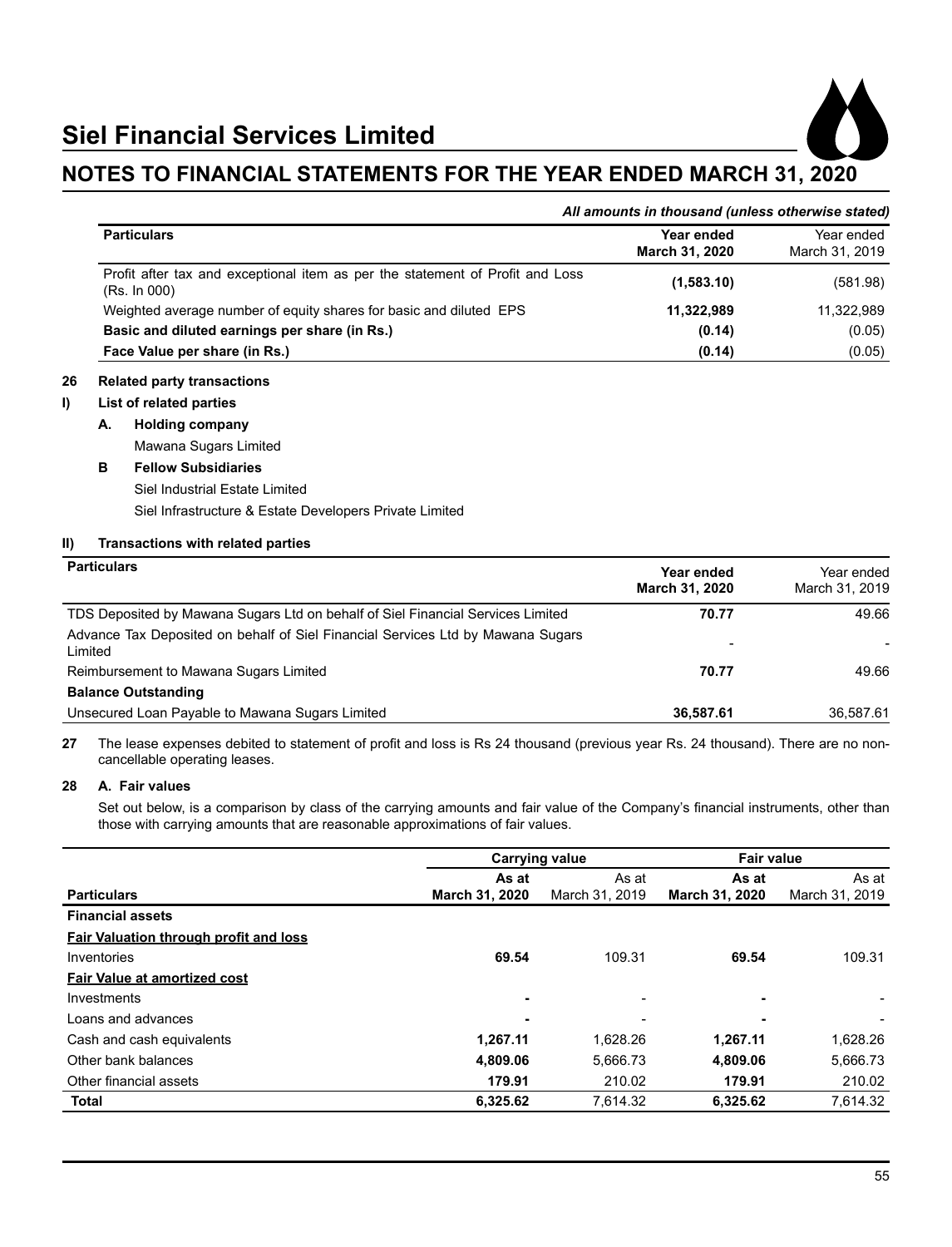| All amounts in thousand (unless otherwise stated) |                |                       |                |                       |  |
|---------------------------------------------------|----------------|-----------------------|----------------|-----------------------|--|
|                                                   |                | <b>Carrying value</b> |                | Fair value            |  |
|                                                   | As at          | As at                 |                | As at                 |  |
| <b>Particulars</b>                                | March 31, 2020 | March 31, 2019        | March 31, 2020 | <b>March 31, 2019</b> |  |
| <b>Financial liabilities</b>                      |                |                       |                |                       |  |
| <b>Fair Value at amortized cost</b>               |                |                       |                |                       |  |
| <b>Borrowings</b>                                 | 52.287.61      | 52.287.61             | 52.287.61      | 52,287.61             |  |
| Other payables                                    | 315.21         | 158.50                | 315.21         | 158.50                |  |
| <b>Total</b>                                      | 52.602.82      | 52.446.11             | 52.602.82      | 52.446.11             |  |

The management assessed that cash and cash equivalents, other bank balances, trade receivables, trade payables and other current financial liabilities approximate their carrying amounts largely due to the short-term maturities of these instruments.

The fair value of the financial assets and liabilities is included at the amount at which the instrument could be exchanged in a current transaction between willing parties, other than in a forced or liquidation sale.

#### **28 B. fair value hierarchy**

 All financial instruments for which fair value is recognised or disclosed are categorised within the fair value hierarchy, described as follows, based on the lowest level input that is insignificant to the fair value measurements as a whole 

- Level 1 : Quoted (unadjusted) prices in active markets for identical assets or liabilities.
- Level 2 : Valuation techniques for which the lowest level inputs that has a significant effect on the fair value measurement are observable, either directly or indirectly.
- Level 3 : Valuation techniques for which the lowest level input which has a significant effect on fair value measurement is not based on observable market data.

The following table provides the fair value measurement hierarchy of the Company's assets and liabilities.

#### **Quantitative disclosures fair value measurement hierarchy for assets as at March 31, 2020:**

| <b>Particulars</b>                                         | Date of   |                    | Fair value measurement using |                      |                              |                    |
|------------------------------------------------------------|-----------|--------------------|------------------------------|----------------------|------------------------------|--------------------|
|                                                            |           | valuation          | Quoted prices in             |                      | <b>Significant</b>           | Significant        |
|                                                            |           |                    |                              | active markets       | observable                   | unobservable       |
|                                                            |           |                    |                              |                      | inputs                       | inputs             |
|                                                            |           |                    |                              | (Level 1)            | (Level 2)                    | (Level 3)          |
| l. Assets measured at fair value :                         |           |                    |                              |                      |                              |                    |
| Fair Valuation through Statement of Profit and Loss        |           |                    |                              |                      |                              |                    |
| Investment in equity shares                                |           | 31-Mar-20<br>69.54 |                              |                      |                              |                    |
| <b>Particulars</b>                                         | Date of   |                    | Total                        |                      | Fair value measurement using |                    |
|                                                            | valuation |                    |                              | <b>Quoted prices</b> | <b>Significant</b>           | <b>Significant</b> |
|                                                            |           |                    |                              | in active            | observable                   | unobservable       |
|                                                            |           |                    |                              | markets              | inputs                       | inputs             |
|                                                            |           |                    |                              | (Level 1)            | (Level 2)                    | (Level 3)          |
| I. Assets measured at fair value (Note 26):                |           |                    |                              |                      |                              |                    |
| <b>Fair Valuation through Statement of Profit and Loss</b> |           |                    |                              |                      |                              |                    |
| Investment in equity shares                                | 31-Mar-19 |                    |                              | 109.31               |                              |                    |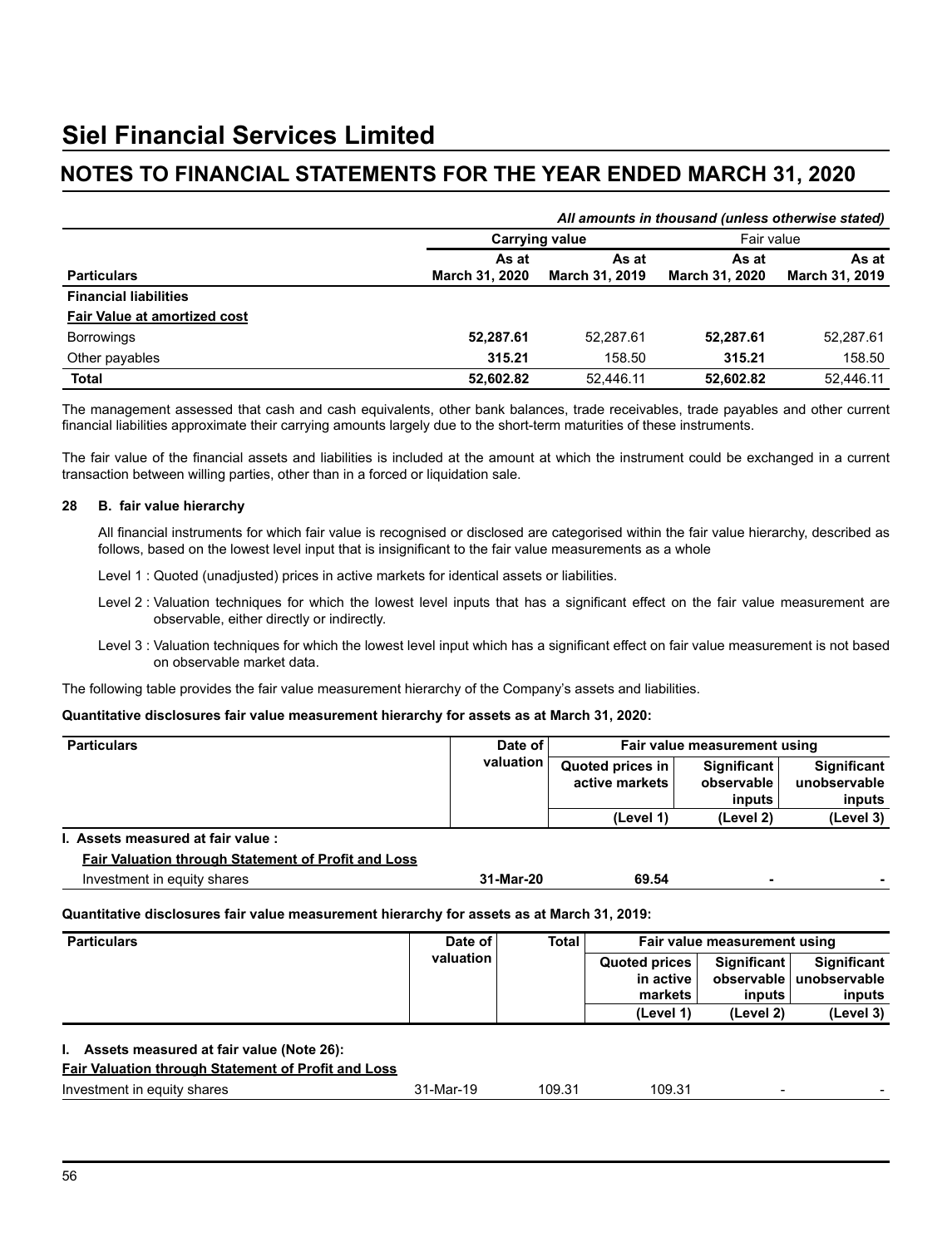

There have been no transfers between Level 1 and Level 2 during the year ended March 31, 2020

#### **Valuation technique used to determine fair value**

| <b>Type</b>                       | <b>Valuation technique</b>                                                                                                                                                | Significant observable input |  |
|-----------------------------------|---------------------------------------------------------------------------------------------------------------------------------------------------------------------------|------------------------------|--|
| Financial liabilitie (Borrowings) | Discounted Cash Flow method: The valuation model   Not applicable<br>considers the present value of expected payment,<br>discounted using a risk adjusted discount rates. |                              |  |

#### **29 Financial risk management objectives and policies**

 The Company's principal financial liabilities comprise of borrowings, other payables and provisions. The Company's principal financial assets include receivables and cash and cash equivalent. 

#### **A. Market risk**

 Market risk is the risk that the fair value of future cash flows of a financial instrument will fluctuate because of change in market price. Market risk comprise of interest rate risk, currency risk and other price risk, such as equity price risk and commodity risk.

#### **i) Interest rate risk**

 Interest rate risk is the risk that the fair value or future cash flows of a financial instrument will fluctuate because of changes in market interest rates. However, as the Company does not have any outstanding floating rate interest bearing long term and short term debts at the balance sheet date. Therefore, a change in interest rates on the reporting date would neither affect profit or loss nor affect equity.

#### **Fair value sensitivity analysis for fixed rate instruments**

 The Company does not have any fixed rate financial assets and liabilities at fair value through profit and loss as on date. Therefore, a change in interest rates at the reporting date would neither affect profit or loss not affect equity. 

#### **B. Credit Risk**

 Credit risk is the risk that counterparty will not meet its obligations under a financial instrument or customer contract, leading to a financial loss. The Company is exposed to credit risk from its financing activities, including deposits with banks. Management has a credit policy in place and the exposure to credit risk is monitored on an ongoing basis. Credit evaluations are performed on all customers requiring credit over a certain amount.

An impairment analysis is performed at each reporting date on an individual basis. The calculation is based on exchange losses historical data. The maximum exposure to credit risk at the reporting date is the carrying value of each class of financial assets disclosed below. The Company does not hold collateral as security. The Company evaluates the concentration of risk with respect to financing activities as low on the basis of past default rates of its customers. 

Based on the historical data, loss on collection of receivable is not material hence no additional provision considered.

#### *All amounts in thousand (unless otherwise stated)*

| <b>Particulars</b>                             | Loans    | Investments |
|------------------------------------------------|----------|-------------|
| Movement in provisions of doubtful debts       |          |             |
| Provision as at March 31, 2018                 | 9,250.15 | 10,823.16   |
| Provision charged during the year 2018-19      |          |             |
| Provision written back during the year 2018-19 |          |             |
| Provision as at March 31, 2019                 | 9.250.15 | 10.823.16   |
| Provision charged during the year 2019-20      |          |             |
| Provision written back during the year 2019-20 |          |             |
| Provision as at March 31, 2020                 | 9.250.15 | 10.823.16   |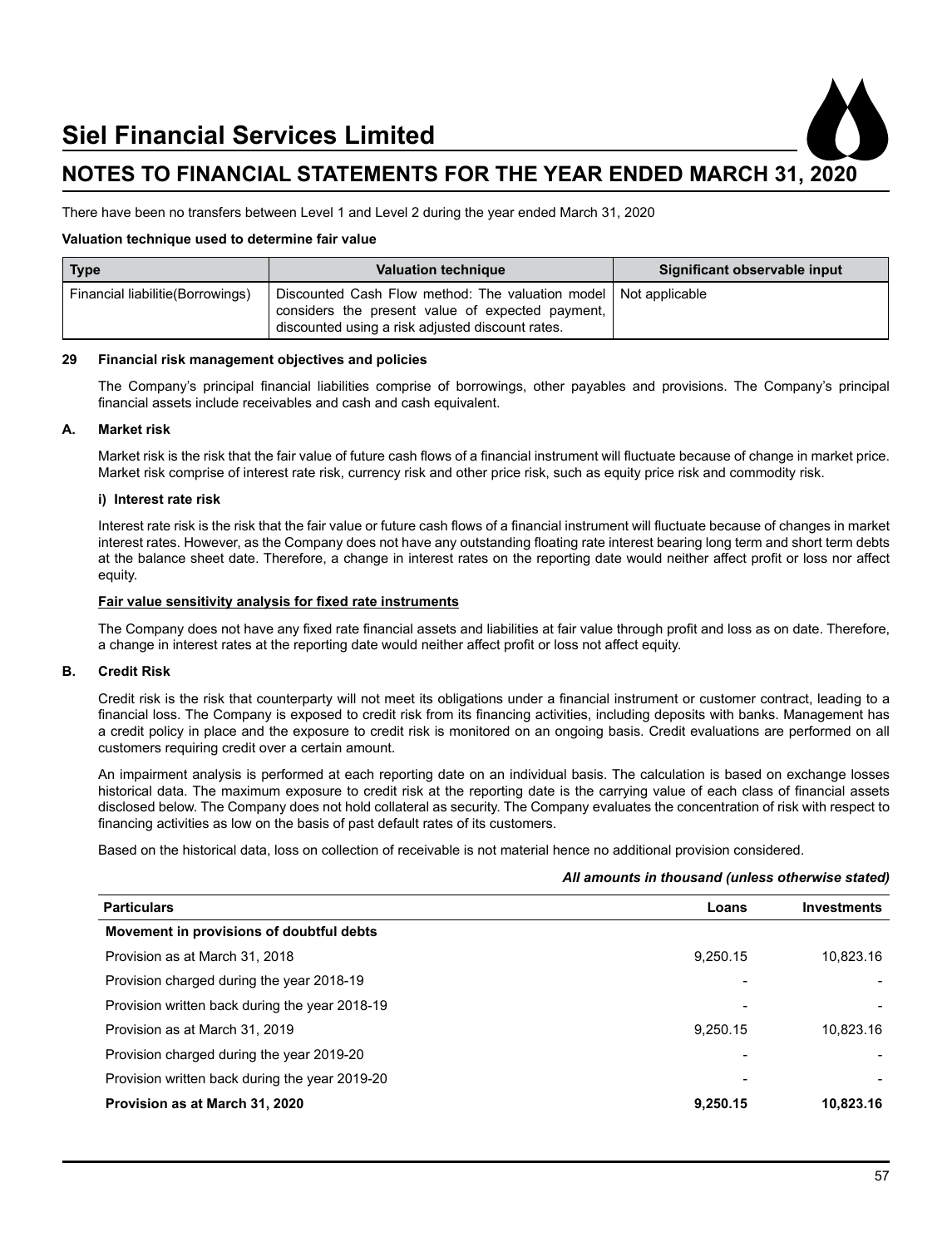#### **C. Liquidity risk**

 The Company's objective is to maintain a balance between continuity of funding and flexibility through the use of long term and short term borrowings and cash credit facilities. The table below summarises the maturity profile of the Company's financial liabilities based on contracted undiscounted payments.

|                      |                  | All amounts in thousand (unless otherwise stated) |           |              |  |
|----------------------|------------------|---------------------------------------------------|-----------|--------------|--|
| <b>Particulars</b>   | Less then 1 year | 1-3 years                                         | >3 years  | <b>Total</b> |  |
| As at March 31, 2020 |                  |                                                   |           |              |  |
| <b>Borrowings</b>    | 15,700.00        |                                                   | 36,587.61 | 52,287.61    |  |
| <b>Particulars</b>   | Less then 1 year | 1-3 years                                         | >3 years  | <b>Total</b> |  |
| As at March 31, 2019 |                  |                                                   |           |              |  |
| <b>Borrowings</b>    | 15,700.00        |                                                   | 36.587.61 | 52,287.61    |  |

#### **30. Capital management**

For the purpose of the Company's capital management, capital includes issued equity capital, share premium and all other equity reserves attributable to the equity holders of the Company. The primary objective of the Company's capital management is to maximise the shareholder value.

The Company manages its capital structure and makes adjustments in light of changes in economic conditions and the requirements of the financial covenants. 

| <b>Particulars</b>        | As at          | As at          |
|---------------------------|----------------|----------------|
|                           | March 31, 2020 | March 31, 2019 |
| <b>Borrowings</b>         | 52,287.61      | 52,287.61      |
| Cash and Cash Equivalents | (1, 267.11)    | (1,628.26)     |
| <b>Net Debts</b>          | 51,020.50      | 50,659.35      |
|                           |                |                |
| <b>Total Equity</b>       | (46, 206.55)   | (44, 623.45)   |
| Net debt/Equity           | (1.10)         | (1.14)         |

No changes were made in the objectives, policies or processes for managing capital during the years ended March 31, 2020 and March 31, 2019.

**31.** The Company has made assessment of impact of COVID 19 related lockdown on carrying value of receivables and other assets. The management assessment is that no material adjustments are required to be made in the carrying values of these assets as of the Balance sheet date. The management will continue to monitor material changes to future economic conditions.

**32.** No adjusting or significant non-adjusting events have occurred between the reporting date and the date of authorization. 

**33.** There are no present obligations requiring provision in accordance with the guiding principles as enunciated in IND AS -37, as it is not probable that an outflow of resources embodying economic benefits will be required.

as per our report on even date

Firm Registration No.: 000756N

**Amit Goel Madhu Vrat Kaushik Santosh Kumar**  Membership No.: 500607 **DIN: 07297518 DIN: 00994313**

**For S.S. Kothari Mehta & Company For and on behalf of Board of Directors**  *Chartered Accountants* **of Siel Financial Services Limited**

Partner **Whole Time Director Director** 

Date: June 25, 2020 **Company Secretary Company Secretary** 

Place: New Delhi **Jyoti Arun Kumar Sharma**